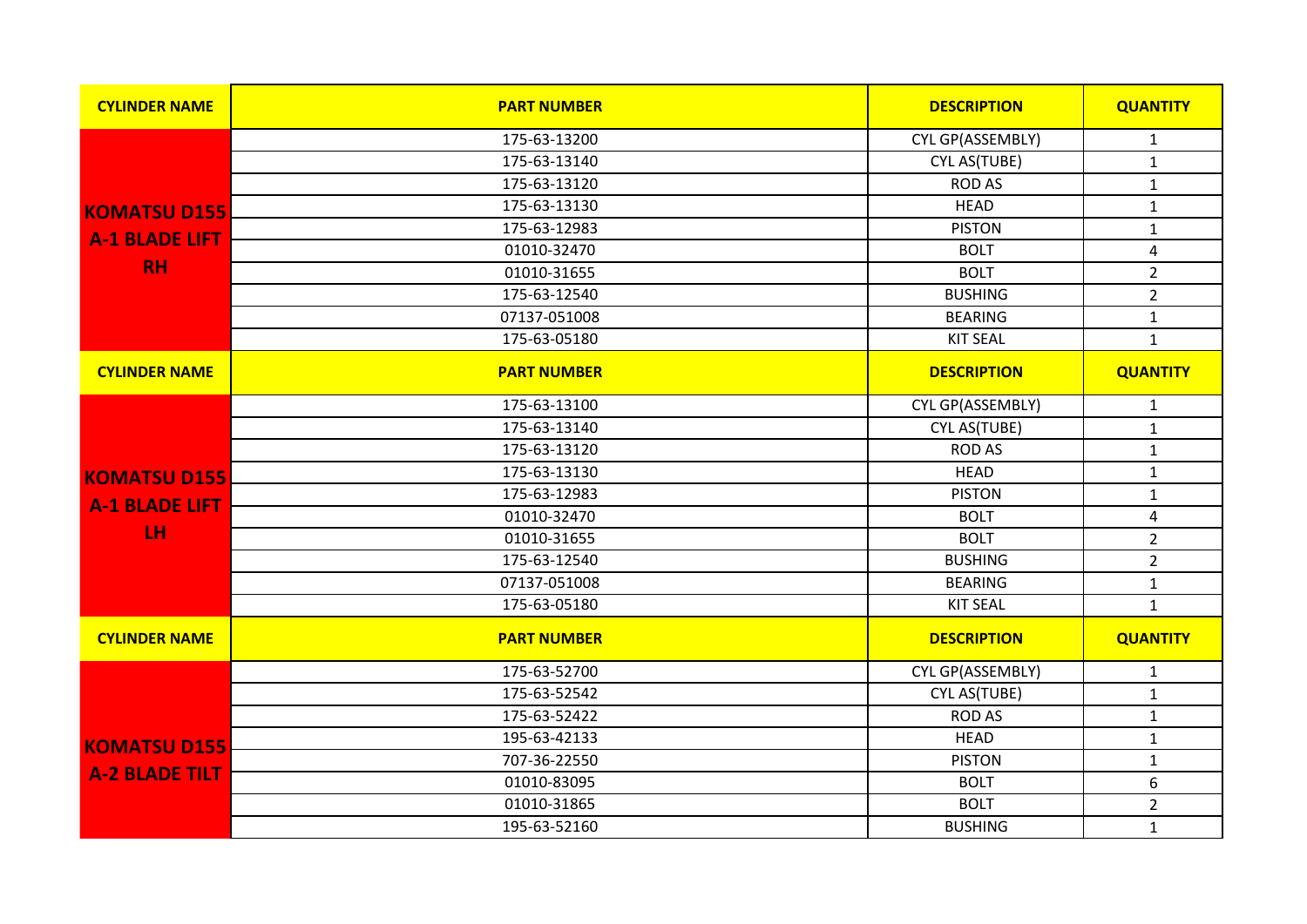|                        | 175-63-0540                            | <b>KIT SEAL</b>    |                 |
|------------------------|----------------------------------------|--------------------|-----------------|
| <b>CYLINDER NAME</b>   | <b>PART NUMBER</b>                     | <b>DESCRIPTION</b> | <b>QUANTITY</b> |
|                        | 707-02-X7160/17A-63-X2120/17A-63-02110 | CYL GP(ASSEMBLY)   |                 |
|                        | 175-63-22540                           | CYL AS(TUBE)       |                 |
| <b>KOMATSU D155</b>    | 175-63-22520                           | ROD AS             |                 |
| <b>AX-5 BLADE LIFT</b> | 707-29-12860                           | <b>HEAD</b>        |                 |
|                        | 175-63-22530                           | <b>PISTON</b>      |                 |
| <b>RH</b>              | 01252-31235                            | <b>BOLT</b>        | b               |
|                        | 145-63-12540                           | <b>BUSHING</b>     |                 |
|                        | 707-98-44200                           | KIT SEAL           |                 |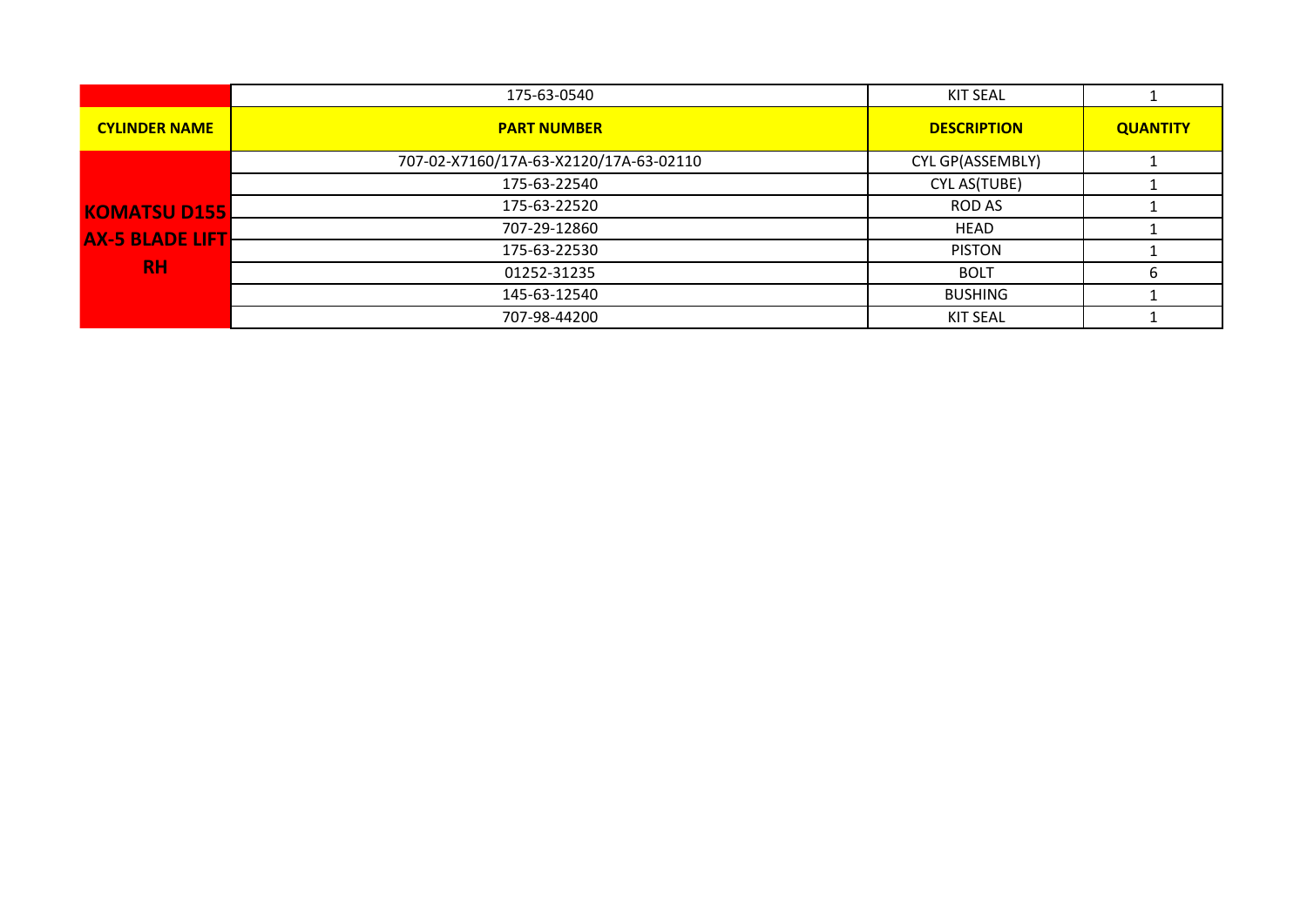| <b>CYLINDER NAME</b>    | <b>PART NUMBER</b>                     | <b>DESCRIPTION</b> | <b>QUANTITY</b>  |
|-------------------------|----------------------------------------|--------------------|------------------|
|                         | 707-02-X7150/17A-63-X2110/17A-63-02110 | CYL GP(ASSEMBLY)   | $\mathbf{1}$     |
|                         | 175-63-22540                           | CYL AS(TUBE)       | $\mathbf{1}$     |
| <b>KOMATSU D155</b>     | 175-63-22520                           | <b>ROD AS</b>      | $\mathbf{1}$     |
| <b>AX-5 BLADE LIFT</b>  | 707-29-12860                           | <b>HEAD</b>        | $\mathbf{1}$     |
|                         | 175-63-22530                           | <b>PISTON</b>      | $\mathbf 1$      |
| LH <sub>1</sub>         | 01252-31235                            | <b>BOLT</b>        | $\boldsymbol{6}$ |
|                         | 145-63-12540                           | <b>BUSHING</b>     | $\mathbf 1$      |
|                         | 707-98-44200                           | <b>KIT SEAL</b>    | $\mathbf{1}$     |
| <b>CYLINDER NAME</b>    | <b>PART NUMBER</b>                     | <b>DESCRIPTION</b> | <b>QUANTITY</b>  |
|                         | 17A-63-X2190/17A-63-02190              | CYL GP(ASSEMBLY)   | $\mathbf{1}$     |
|                         | 17A-63-53140                           | CYL AS(TUBE)       | $\mathbf{1}$     |
|                         | 15A-53-52120                           | <b>ROD AS</b>      | $\mathbf 1$      |
| <b>KOMATSU D155</b>     | 707-27-20540                           | <b>HEAD</b>        | $\mathbf{1}$     |
|                         | 707-36-20120                           | <b>PISTON</b>      | $\mathbf{1}$     |
| <b>AX-5 BLADE TILT</b>  | 01010-82075                            | <b>BOLT</b>        | 12               |
|                         | 01010-31240                            | <b>BOLT</b>        | $\boldsymbol{6}$ |
|                         | 195-63-52160                           | <b>BUSHING</b>     | $\mathbf 1$      |
|                         | 707-98-71020                           | <b>KIT SEAL</b>    | $\mathbf{1}$     |
| <b>CYLINDER NAME</b>    | <b>PART NUMBER</b>                     | <b>DESCRIPTION</b> | <b>QUANTITY</b>  |
|                         | 17A-63-X2150/17A-63-02140              | CYL GP(ASSEMBLY)   | $\mathbf{1}$     |
|                         | 17A-63-42140                           | CYL AS(TUBE)       | $\mathbf{1}$     |
|                         | 175-63-44320                           | <b>ROD AS</b>      | $\mathbf{1}$     |
| <b>KOMATSU D155</b>     | 707-21-16840                           | <b>HEAD</b>        | $\mathbf{1}$     |
| <b>AX-5 RIPPER</b>      | 707-36-16400                           | <b>PISTON</b>      | $\mathbf{1}$     |
|                         | 01010-81660                            | <b>BOLT</b>        | $12\,$           |
| <b>LIFT RH</b>          | 01010-31240                            | <b>BOLT</b>        | $\boldsymbol{6}$ |
|                         | 07144-10808                            | <b>BUSHING</b>     | $\mathbf{1}$     |
|                         | 707-76-85140                           | <b>BUSHING</b>     | $\mathbf 1$      |
|                         | 707-98-62131                           | <b>KIT SEAL</b>    | $\mathbf{1}$     |
| <b>CVILINIDER NIAME</b> | <b>DART NIIMARER</b>                   | <b>DESCRIPTION</b> | <b>OLIANTITY</b> |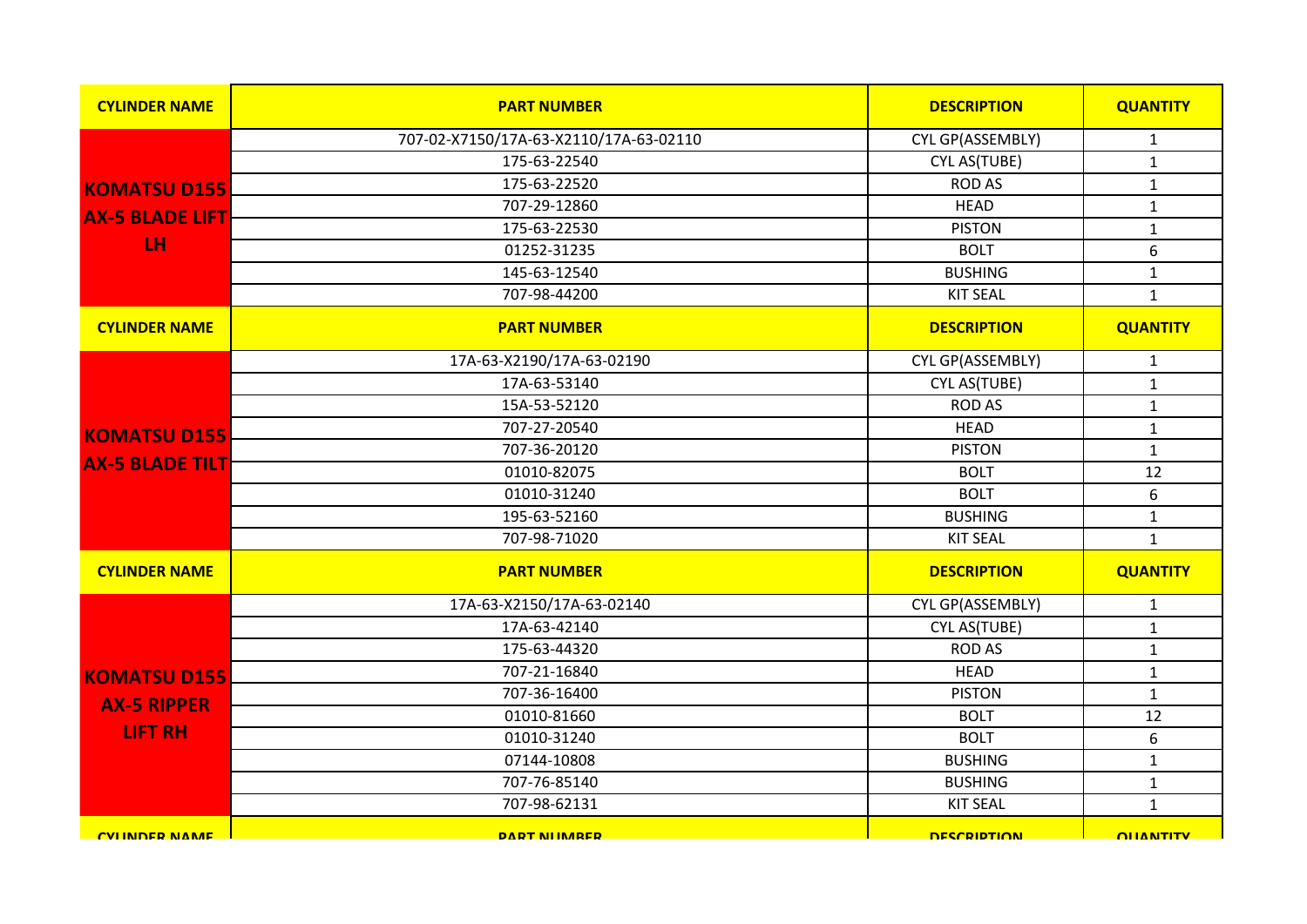| <b>CILINDER INAIVIL</b> | <b>FANI IVUIVIDLIV</b>    | <b>ULJUNIF HUIV</b> | <b>UUMINIIII</b> |
|-------------------------|---------------------------|---------------------|------------------|
|                         | 17A-63-X2140/17A-63-02140 | CYL GP(ASSEMBLY)    |                  |
|                         | 17A-63-42140              | CYL AS(TUBE)        |                  |
|                         | 175-63-44320              | ROD AS              |                  |
| <b>KOMATSU D155</b>     | 707-21-16840              | <b>HEAD</b>         |                  |
| <b>AX-5 RIPPER</b>      | 707-36-16400              | <b>PISTON</b>       |                  |
|                         | 01010-81660               | <b>BOLT</b>         | 12               |
| LIFT LH                 | 01010-31240               | <b>BOLT</b>         | h                |
|                         | 07144-10808               | <b>BUSHING</b>      |                  |
|                         | 707-76-85140              | <b>BUSHING</b>      |                  |
|                         | 707-98-62131              | <b>KIT SEAL</b>     |                  |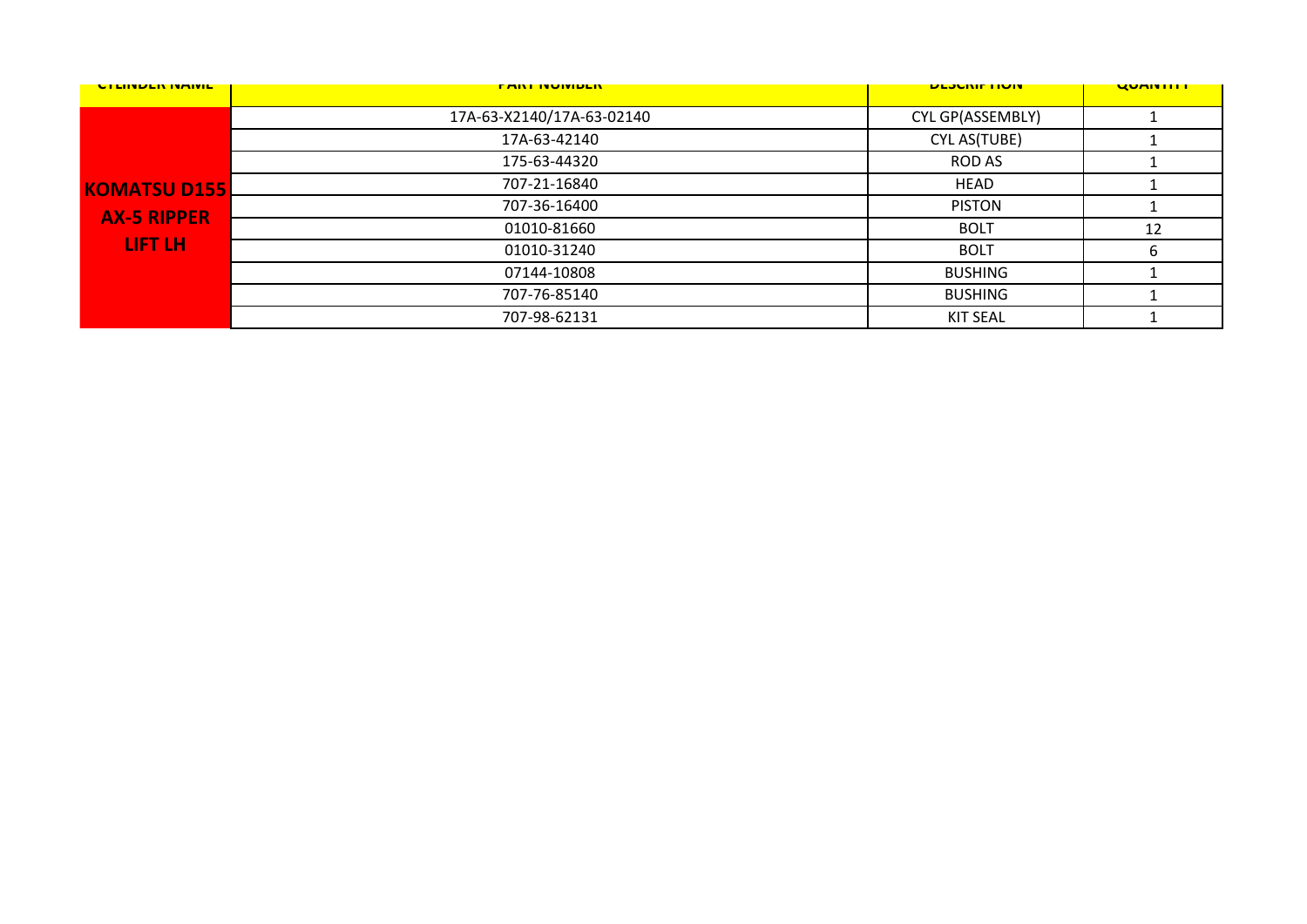| <b>CYLINDER NAME</b>  | <b>PART NUMBER</b>         | <b>DESCRIPTION</b> | <b>QUANTITY</b>  |
|-----------------------|----------------------------|--------------------|------------------|
|                       | 17A-63-X2170/17A-63-02160  | CYL GP(ASSEMBLY)   | $\mathbf{1}$     |
|                       | 17A-63-43140               | CYL AS(TUBE)       | $\mathbf{1}$     |
|                       | 175-63-45320               | <b>ROD AS</b>      | $\mathbf{1}$     |
| <b>KOMATSU D155</b>   | 707-27-16840               | <b>HEAD</b>        | $\mathbf{1}$     |
| <b>AX-5 RIPPER</b>    | 707-36-18100               | <b>PISTON</b>      | $\mathbf{1}$     |
|                       | 01010-81660                | <b>BOLT</b>        | $12\,$           |
| <b>TILT RH</b>        | 01010-31240                | <b>BOLT</b>        | 6                |
|                       | 707-76-85140               | <b>BUSHING</b>     | $\mathbf{1}$     |
|                       | 07144-10808                | <b>BUSHING</b>     | $\mathbf{1}$     |
|                       | 707-98-62-131              | <b>KIT SEAL</b>    | $\mathbf{1}$     |
| <b>CYLINDER NAME</b>  | <b>PART NUMBER</b>         | <b>DESCRIPTION</b> | <b>QUANTITY</b>  |
|                       | 17A-63-X2160/17A-63-02160  | CYL GP(ASSEMBLY)   | $\mathbf{1}$     |
|                       | 17A-63-43140               | CYL AS(TUBE)       | $\mathbf{1}$     |
|                       | 175-63-45320               | <b>ROD AS</b>      | $\mathbf{1}$     |
| <b>KOMATSU D155</b>   | 707-27-16840               | <b>HEAD</b>        | $\mathbf 1$      |
| <b>AX-5 RIPPER</b>    | 707-36-18100               | <b>PISTON</b>      | $\mathbf{1}$     |
|                       | 01010-81660                | <b>BOLT</b>        | 12               |
| <b>TILT LH</b>        | 01010-31240                | <b>BOLT</b>        | $\boldsymbol{6}$ |
|                       | 707-76-85140               | <b>BUSHING</b>     | $\mathbf 1$      |
|                       | 07144-10808                | <b>BUSHING</b>     | $\mathbf 1$      |
|                       | 707-98-62-131              | <b>KIT SEAL</b>    | $\mathbf{1}$     |
| <b>CYLINDER NAME</b>  | <b>PART NUMBER</b>         | <b>DESCRIPTION</b> | <b>QUANTITY</b>  |
|                       | 707-01-0Z050/17M-63-01-031 | CYL GP(ASSEMBLY)   | $\mathbf{1}$     |
|                       | 17M-63-52141               | CYL AS(TUBE)       | $\mathbf 1$      |
|                       | 17M-63-52120               | <b>ROD AS</b>      | $\mathbf{1}$     |
|                       | 707-27-20070               | <b>HEAD</b>        | $1\,$            |
| <b>KOMATSU D275</b>   | 707-36-20470               | <b>PISTON</b>      | $\mathbf{1}$     |
| <b>A-2 BLADE TILT</b> | 01010-82075                | <b>BOLT</b>        | 12               |
|                       | 01010-31245                | <b>BOLT</b>        | 6                |
|                       | 707-76-70310               | <b>BUSHING</b>     | $\mathbf{1}$     |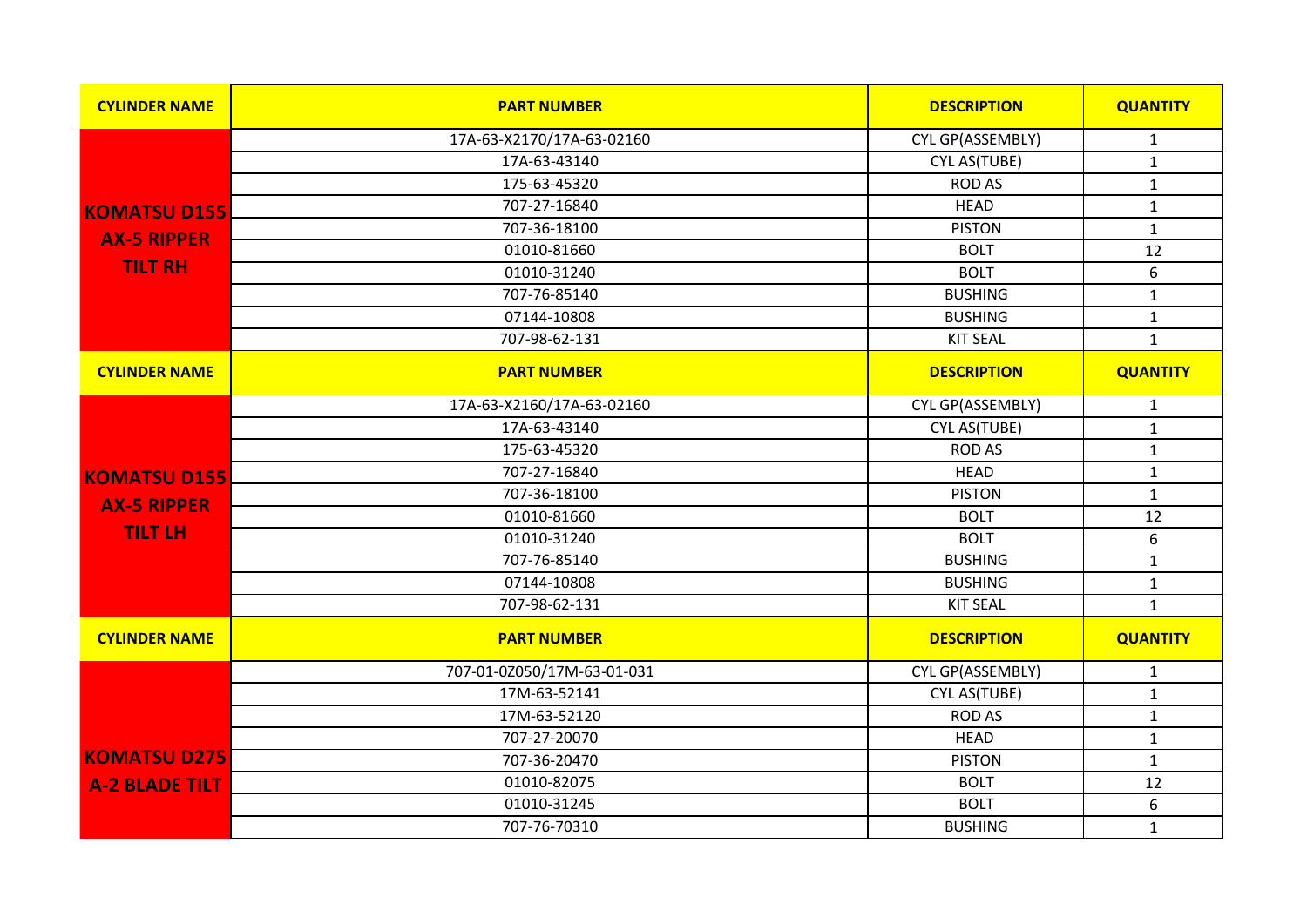|                        | 17M-71-21590              | BEARING            |                 |
|------------------------|---------------------------|--------------------|-----------------|
|                        | 707-98-73020              | <b>KIT SEAL</b>    |                 |
| <b>CYLINDER NAME</b>   | <b>PART NUMBER</b>        | <b>DESCRIPTION</b> | <b>QUANTITY</b> |
|                        | 17M-63-X1071/17M-63-01061 | CYL GP(ASSEMBLY)   |                 |
|                        | 17M-63-43141              | CYL AS(TUBE)       |                 |
|                        | 17M-63-43120              | ROD AS             |                 |
| <b>KOMATSU D275</b>    | 707-27-18760              | <b>HEAD</b>        |                 |
| <b>A-2 RIPPER TILT</b> | 707-36-18100              | <b>PISTON</b>      |                 |
|                        | 01010-80865               | <b>BOLT</b>        | 12              |
| <b>RH</b>              | 01010-31240               | <b>BOLT</b>        | 6               |
|                        | 707-76-90120              | <b>BUSHING</b>     |                 |
|                        | 707-76-90110              | <b>BUSHING</b>     |                 |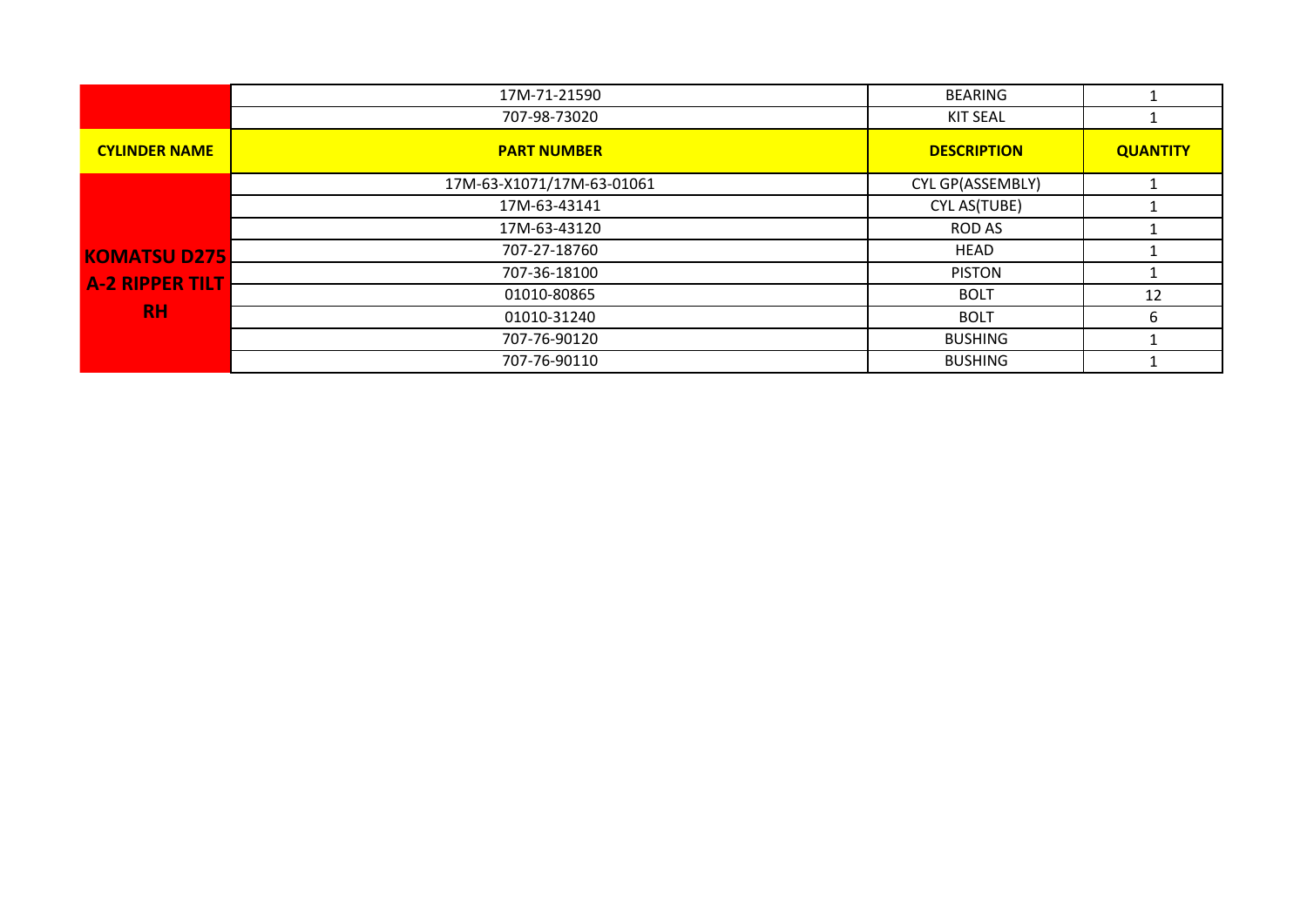|                        | 707-98-64400              | <b>KIT SEAL</b>         | $\mathbf{1}$     |
|------------------------|---------------------------|-------------------------|------------------|
| <b>CYLINDER NAME</b>   | <b>PART NUMBER</b>        | <b>DESCRIPTION</b>      | <b>QUANTITY</b>  |
|                        | 17M-63-X1061/17M-63-01061 | <b>CYL GP(ASSEMBLY)</b> | $\mathbf{1}$     |
|                        | 17M-63-43141              | CYL AS(TUBE)            | $\mathbf{1}$     |
|                        | 17M-63-43120              | <b>ROD AS</b>           | $\mathbf 1$      |
| <b>KOMATSU D275</b>    | 707-27-18760              | <b>HEAD</b>             | $\mathbf 1$      |
| <b>A-2 RIPPER TILT</b> | 707-36-18100              | <b>PISTON</b>           | $\mathbf{1}$     |
|                        | 01010-80865               | <b>BOLT</b>             | 12               |
| LH.                    | 01010-31240               | <b>BOLT</b>             | $\boldsymbol{6}$ |
|                        | 707-76-90120              | <b>BUSHING</b>          | $\mathbf{1}$     |
|                        | 707-76-90110              | <b>BUSHING</b>          | $\mathbf{1}$     |
|                        | 707-98-64400              | <b>KIT SEAL</b>         | $\mathbf{1}$     |
| <b>CYLINDER NAME</b>   | <b>PART NUMBER</b>        | <b>DESCRIPTION</b>      | <b>QUANTITY</b>  |
|                        | 14X-63-X1073/14X-63-01063 | CYL GP(ASSEMBLY)        | $\mathbf{1}$     |
|                        | 14X-63-12243              | CYL AS(TUBE)            | $\mathbf{1}$     |
| <b>KOMATSU D65</b>     | 14X-63-12221              | <b>ROD AS</b>           | $\mathbf 1$      |
| <b>EX-12 BLADE</b>     | 707-29-65730              | <b>HEAD</b>             | $\mathbf{1}$     |
| <b>LIFT RH</b>         | 707-37-95010              | <b>PISTON</b>           | $\mathbf 1$      |
|                        | 144-60-15450              | <b>BUSHING</b>          | $\overline{2}$   |
|                        | 707-98-28600              | <b>KIT SEAL</b>         | $\mathbf{1}$     |
| <b>CYLINDER NAME</b>   | <b>PART NUMBER</b>        | <b>DESCRIPTION</b>      | <b>QUANTITY</b>  |
|                        | 14X-63-X1063/14X-63-01063 | CYL GP(ASSEMBLY)        | $\mathbf{1}$     |
|                        | 14X-63-12243              | CYL AS(TUBE)            | $\mathbf{1}$     |
| <b>KOMATSU D65</b>     | 14X-63-12221              | <b>ROD AS</b>           | $\mathbf{1}$     |
| <b>EX-12 BLADE</b>     | 707-29-65730              | <b>HEAD</b>             | $\mathbf{1}$     |
| <b>LIFT LH</b>         | 707-37-95010              | <b>PISTON</b>           | $\mathbf{1}$     |
|                        | 144-60-15450              | <b>BUSHING</b>          | $\overline{2}$   |
|                        | 707-98-28600              | <b>KIT SEAL</b>         | $\mathbf{1}$     |
| <b>CYLINDER NAME</b>   | <b>PART NUMBER</b>        | <b>DESCRIPTION</b>      | <b>QUANTITY</b>  |
|                        | 14Y-63-01033              | CYL GP(ASSEMBLY)        | $\mathbf{1}$     |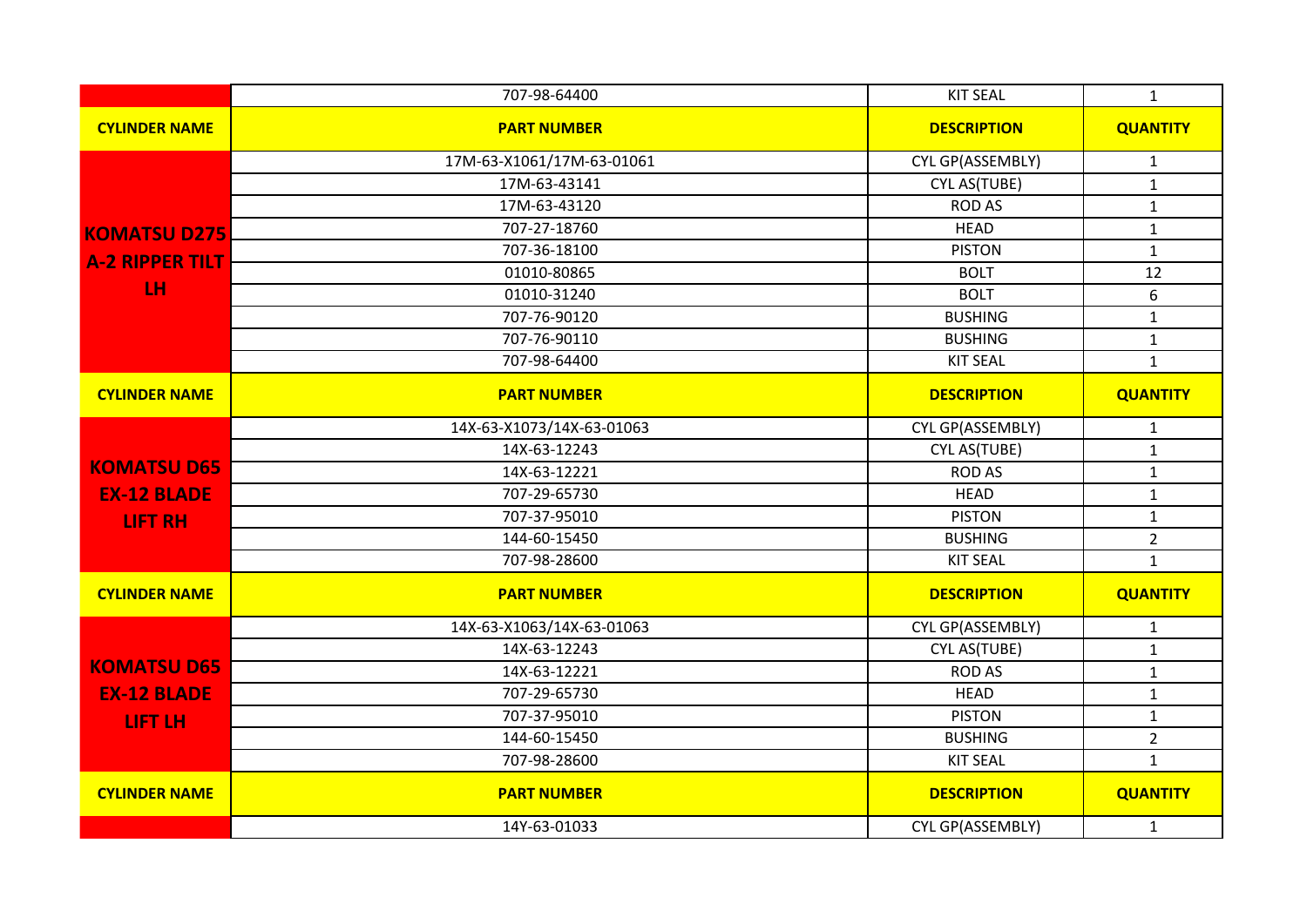|                                                  | 14Y-63-52143 | AS(TUBE)<br><b>CYL</b> |  |
|--------------------------------------------------|--------------|------------------------|--|
| <b>COLORED STATE</b><br><b>KOM</b><br>ТC.<br>Dhh | 14Y-63-52121 | <b>ROD AS</b>          |  |
|                                                  |              |                        |  |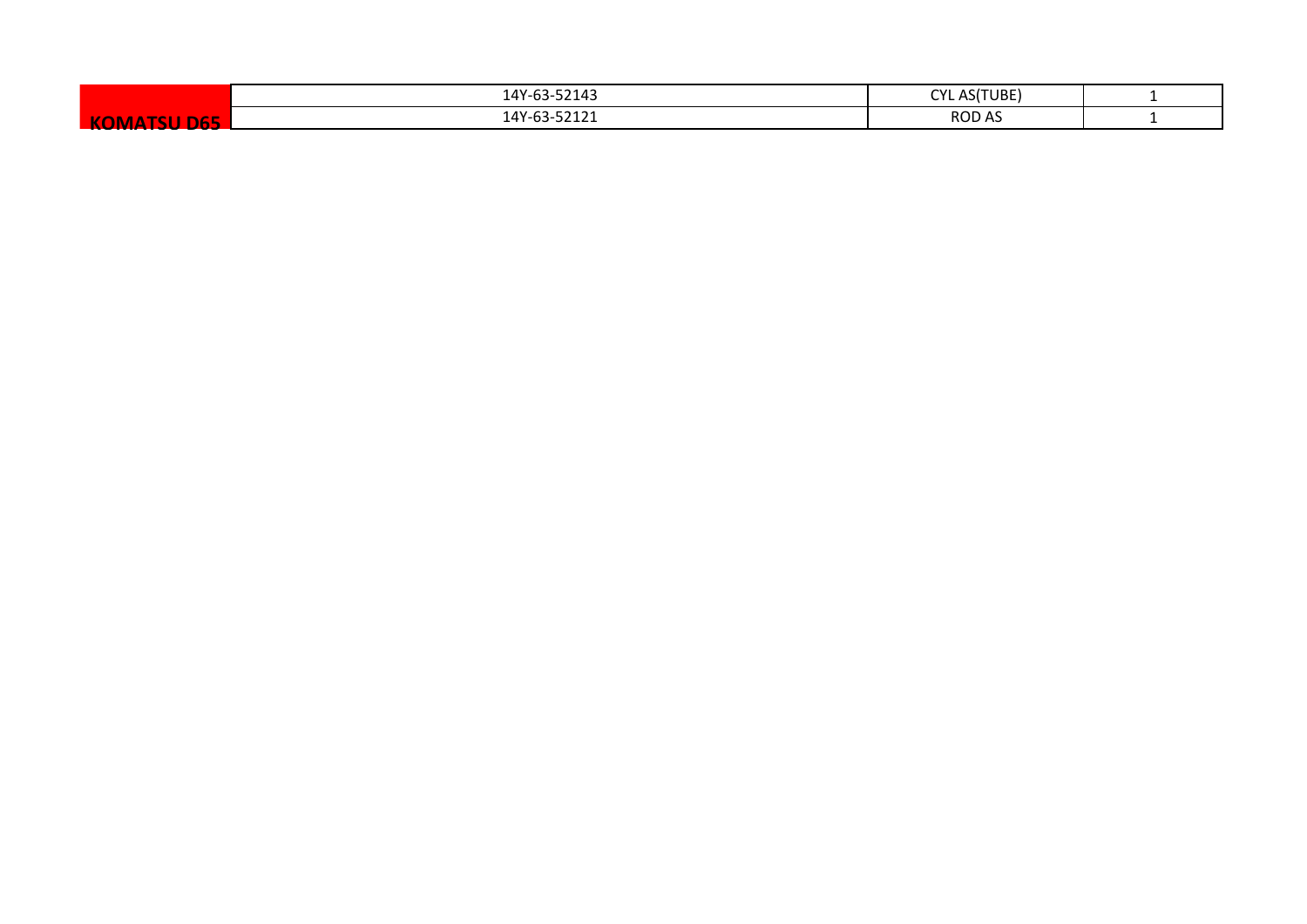| <b>EX-12 BLADE</b>   | 707-27-14761                                        | <b>HEAD</b>        | $\mathbf{1}$    |
|----------------------|-----------------------------------------------------|--------------------|-----------------|
|                      | 707-36-14120                                        | <b>PISTON</b>      | $\mathbf{1}$    |
| <b>TILT</b>          | 01010-81455                                         | <b>BOLT</b>        | 12              |
|                      | 0743-10505                                          | <b>BUSHING</b>     | $\mathbf{1}$    |
|                      | 707-98-52140                                        | <b>KIT SEAL</b>    | $\mathbf{1}$    |
| <b>CYLINDER NAME</b> | <b>PART NUMBER</b>                                  | <b>DESCRIPTION</b> | <b>QUANTITY</b> |
|                      | 707-02-X7411/707-02-00311                           | CYL GP(ASSEMBLY)   | $\mathbf{1}$    |
|                      | 707-12-10181                                        | CYL AS(TUBE)       | $\mathbf{1}$    |
| <b>KOMATSU D85</b>   | 707-60-65091                                        | <b>ROD AS</b>      | $\mathbf{1}$    |
| <b>EX-15 BLADE</b>   | 707-29-10900                                        | <b>HEAD</b>        | $\mathbf{1}$    |
| <b>LIFT RH</b>       | 707-91-01140                                        | <b>PISTON</b>      | $\mathbf{1}$    |
|                      | 154-63-12340                                        | <b>BUSHING</b>     | $\overline{2}$  |
|                      | 707-99-36140                                        | <b>KIT SEAL</b>    | $\mathbf{1}$    |
| <b>CYLINDER NAME</b> | <b>PART NUMBER</b>                                  | <b>DESCRIPTION</b> | <b>QUANTITY</b> |
|                      | 707-02-X7401/707-02-00301                           | CYL GP(ASSEMBLY)   | $\mathbf{1}$    |
|                      | 707-12-10171                                        | CYL AS(TUBE)       | $\mathbf{1}$    |
| <b>KOMATSU D85</b>   | 707-60-65091                                        | <b>ROD AS</b>      | $\mathbf 1$     |
| <b>EX-15 BLADE</b>   | 707-29-10900                                        | <b>HEAD</b>        | $\mathbf 1$     |
| LIFT LH              | 707-91-01140                                        | <b>PISTON</b>      | $\mathbf{1}$    |
|                      | 154-63-12340                                        | <b>BUSHING</b>     | $\overline{2}$  |
|                      | 707-99-36140                                        | <b>KIT SEAL</b>    | $\mathbf{1}$    |
| <b>CYLINDER NAME</b> | <b>PART NUMBER</b>                                  | <b>DESCRIPTION</b> | <b>QUANTITY</b> |
|                      | 707-01-0U141/707-01-0N830/707-01-0E751/707-01-0L880 | CYL GP(ASSEMBLY)   | $\mathbf{1}$    |
|                      | 707-13-15350                                        | CYL AS(TUBE)       | $\mathbf{1}$    |
| <b>KOMATSU D85</b>   | 707-60-75050                                        | <b>ROD AS</b>      | $\mathbf{1}$    |
| <b>EX-15 BLADE</b>   | 707-27-15450                                        | <b>HEAD</b>        | $\mathbf{1}$    |
|                      | 707-36-15210                                        | <b>PISTON</b>      | $\mathbf{1}$    |
| <b>TILT</b>          | 01010-81660                                         | <b>BOLT</b>        | 12              |
|                      | 154-63-52760                                        | <b>BUSHING</b>     | $\mathbf{1}$    |
|                      |                                                     |                    |                 |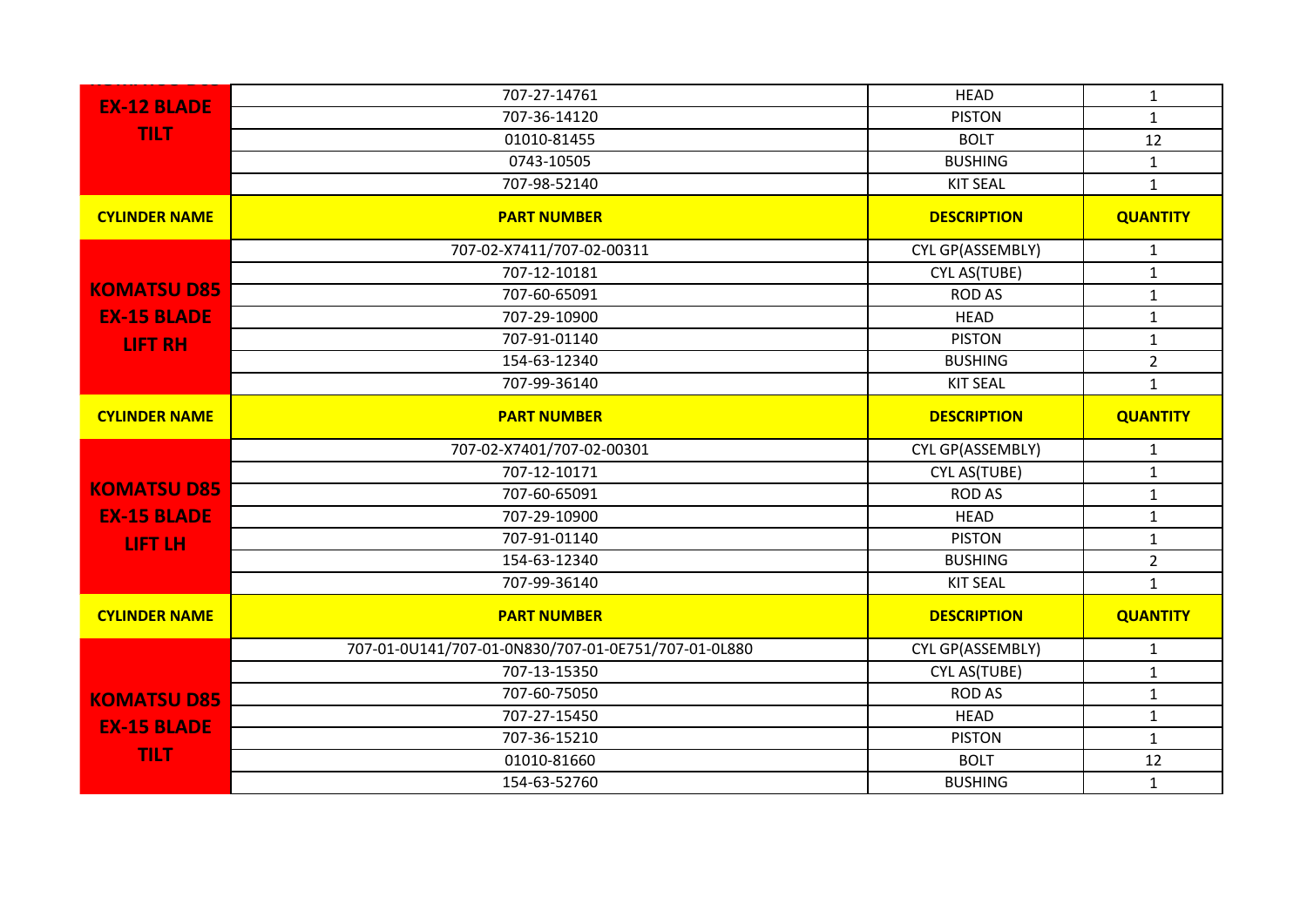|                      | 707-99-53620/707-9953610               | <b>KIT SEAL</b>    | $\mathbf{1}$    |
|----------------------|----------------------------------------|--------------------|-----------------|
| <b>CYLINDER NAME</b> | <b>PART NUMBER</b>                     | <b>DESCRIPTION</b> | <b>QUANTITY</b> |
|                      | 707-00-XE860/707-00-0E860              | CYL GP(ASSEMBLY)   | $\mathbf{1}$    |
|                      | 707-11-13750                           | CYL AS(TUBE)       | $\mathbf{1}$    |
| <b>KOMATSU D85</b>   | 721-58-70230                           | <b>ROD AS</b>      | $\mathbf{1}$    |
| <b>EX-15 RIPPER</b>  | 707-29-13630                           | <b>HEAD</b>        | $\mathbf{1}$    |
|                      | 707-36-13240                           | <b>PISTON</b>      | $\mathbf{1}$    |
| <b>TILT RH</b>       | 01010-81660                            | <b>BOLT</b>        | 12              |
|                      | 154-63-42320                           | <b>BUSHING</b>     | $\mathbf{1}$    |
|                      | 707-99-43660                           | <b>KIT SEAL</b>    | $\mathbf{1}$    |
| <b>CYLINDER NAME</b> | <b>PART NUMBER</b>                     | <b>DESCRIPTION</b> | <b>QUANTITY</b> |
|                      | 707-00-XE850/707-00-0E850              | CYL GP(ASSEMBLY)   | $\mathbf{1}$    |
|                      | 707-11-13740                           | CYL AS(TUBE)       | $\mathbf{1}$    |
| <b>KOMATSU D85</b>   | 721-58-70230                           | <b>ROD AS</b>      | $\mathbf{1}$    |
| <b>EX-15 RIPPER</b>  | 707-29-13630                           | <b>HEAD</b>        | $\mathbf{1}$    |
|                      | 707-36-13240                           | <b>PISTON</b>      | $\mathbf{1}$    |
| <b>TILT LH</b>       | 01010-81660                            | <b>BOLT</b>        | 12              |
|                      | 154-63-42320                           | <b>BUSHING</b>     | $\mathbf{1}$    |
|                      | 707-99-43660                           | <b>KIT SEAL</b>    | $\mathbf{1}$    |
| <b>CYLINDER NAME</b> | <b>PART NUMBER</b>                     | <b>DESCRIPTION</b> | <b>QUANTITY</b> |
|                      | 205-63-X3111/205-63-X3101/205-63-03101 | CYL GP(ASSEMBLY)   | $\mathbf{1}$    |
|                      | 205-63-51141                           | CYL AS(TUBE)       | $\mathbf{1}$    |
|                      | 205-63-51121                           | <b>ROD AS</b>      | $\mathbf{1}$    |
|                      | 707-27-12921                           | <b>HEAD</b>        | $\mathbf{1}$    |
| <b>KOMATSU PC</b>    | 707-36-12071                           | <b>PISTON</b>      | $\mathbf{1}$    |
|                      | 01010-81670                            | <b>BOLT</b>        | 12              |
| <b>200 LC-6 BOOM</b> | 707-71-32670                           | <b>COLLAR</b>      | $\mathbf{1}$    |
|                      | 707-71-60860                           | <b>STOP</b>        | $\mathbf{1}$    |
|                      | 707-76-80010                           | <b>BUSHING</b>     | $\mathbf{1}$    |
|                      | 205-70-71360                           | <b>BUSHING</b>     | $\mathbf{1}$    |
|                      | 707-99-46270                           | <b>KIT SEAL</b>    | $\mathbf{1}$    |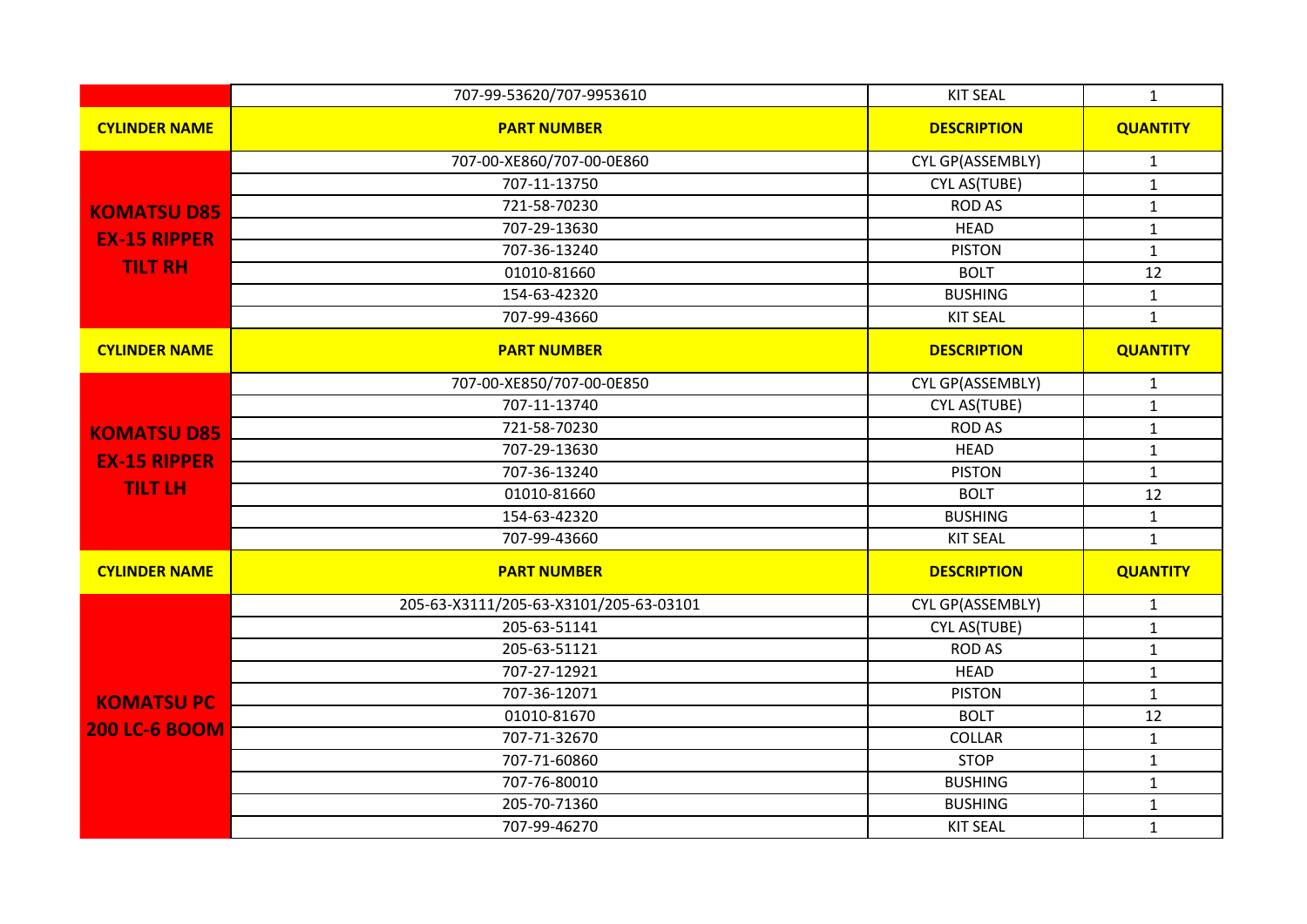| <b>CYLINDER NAME</b> | <b>PART NUMBER</b>                     | <b>DESCRIPTION</b> | <b>QUANTITY</b> |
|----------------------|----------------------------------------|--------------------|-----------------|
|                      | 205-63-X3230/205-63-X3131/205-63-03131 | CYL GP(ASSEMBLY)   | $\mathbf{1}$    |
|                      | 205-63-71141                           | CYL AS(TUBE)       | $\mathbf{1}$    |
|                      | 205-63-71121                           | <b>ROD AS</b>      | $\mathbf 1$     |
| <b>KOMATSUPC</b>     | 707-27-11981                           | <b>HEAD</b>        | $\mathbf{1}$    |
| <b>200 LC-6</b>      | 707-36-11661                           | <b>PISTON</b>      | $\mathbf 1$     |
| <b>BUCKET</b>        | 01010-81670                            | <b>BOLT</b>        | 12              |
|                      | 707-76-70120                           | <b>BUSHING</b>     | $\mathbf{1}$    |
|                      | 707-76-70110                           | <b>BUSHING</b>     | $\mathbf{1}$    |
|                      | 707-98-45250                           | <b>KIT SEAL</b>    | $\mathbf{1}$    |
| <b>CYLINDER NAME</b> | <b>PART NUMBER</b>                     | <b>DESCRIPTION</b> | <b>QUANTITY</b> |
|                      | 205-63-X3121/205-63-03121              | CYL GP(ASSEMBLY)   | $\mathbf{1}$    |
|                      | 205-63-61141                           | CYL AS(TUBE)       | $\mathbf{1}$    |
|                      | 205-63-61121                           | <b>ROD AS</b>      | $\mathbf{1}$    |
|                      | 707-27-13961                           | <b>HEAD</b>        | $\mathbf 1$     |
| <b>KOMATSUPC</b>     | 707-36-13731                           | <b>PISTON</b>      | $\mathbf{1}$    |
| <b>200 LC-6 ARM</b>  | 01010-81875                            | <b>BOLT</b>        | 12              |
|                      | 707-71-32770                           | COLLAR             | $\mathbf{1}$    |
|                      | 707-71-61040                           | <b>STOP</b>        | $\mathbf{1}$    |
|                      | 707-76-80010                           | <b>BUSHING</b>     | $\overline{2}$  |
|                      | 707-99-57210                           | <b>KIT SEAL</b>    | $\mathbf{1}$    |
| <b>CYLINDER NAME</b> | <b>PART NUMBER</b>                     | <b>DESCRIPTION</b> | <b>QUANTITY</b> |
|                      | 707-01-XY810/707-01-X7800/707-01-0A290 | CYL GP(ASSEMBLY)   | $\mathbf{1}$    |
|                      | 707-13-12260                           | CYL AS(TUBE)       | $\mathbf 1$     |
|                      | 707-58-85221                           | <b>ROD AS</b>      | $\mathbf{1}$    |
|                      | 707-27-12921                           | <b>HEAD</b>        | $\mathbf{1}$    |
| <b>KOMATSUPC</b>     | 707-36-12851                           | <b>PISTON</b>      | $\mathbf{1}$    |
|                      | 01010-81670                            | <b>BOLT</b>        | $12\,$          |
| <b>200 LC-7 BOOM</b> | 707-71-34621                           | <b>COLLAR</b>      | $\mathbf 1$     |
|                      | 707-71-70800                           | <b>STOP</b>        | $\mathbf 1$     |
|                      | 205-70-71360                           | <b>BUSHING</b>     | $\mathbf{1}$    |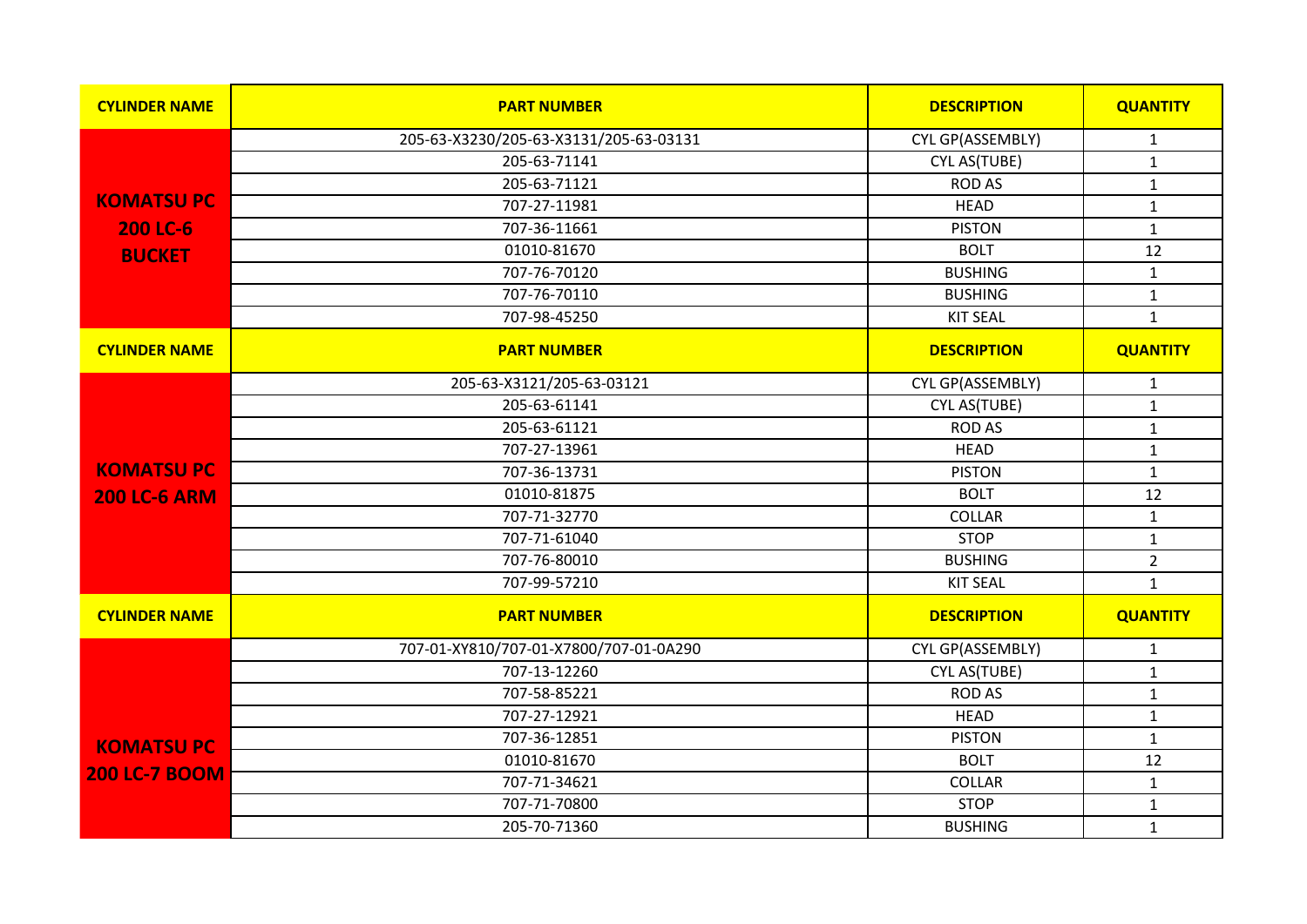|                      | 707-76-80010              | <b>BUSHING</b>     |                 |
|----------------------|---------------------------|--------------------|-----------------|
|                      | 707-99-46130              | <b>KIT SEAL</b>    |                 |
| <b>CYLINDER NAME</b> | <b>PART NUMBER</b>        | <b>DESCRIPTION</b> | <b>QUANTITY</b> |
|                      | 707-01-XY820/707-01-0A310 | CYL GP(ASSEMBLY)   |                 |
|                      | 707-13-13540              | CYL AS(TUBE)       |                 |
|                      | 707-58-95161              | <b>ROD AS</b>      |                 |
|                      | 707-27-13961              | HEAD               |                 |
| <b>KOMATSUPC</b>     | 707-36-13771              | <b>PISTON</b>      |                 |
| <b>200 LC-7 ARM</b>  | 01010-81875               | <b>BOLT</b>        | 12              |
|                      | 707-71-32770              | <b>COLLAR</b>      |                 |
|                      | 707-01-0A310              | <b>STOP</b>        |                 |
|                      | 707-76-80010              | <b>BUSHING</b>     |                 |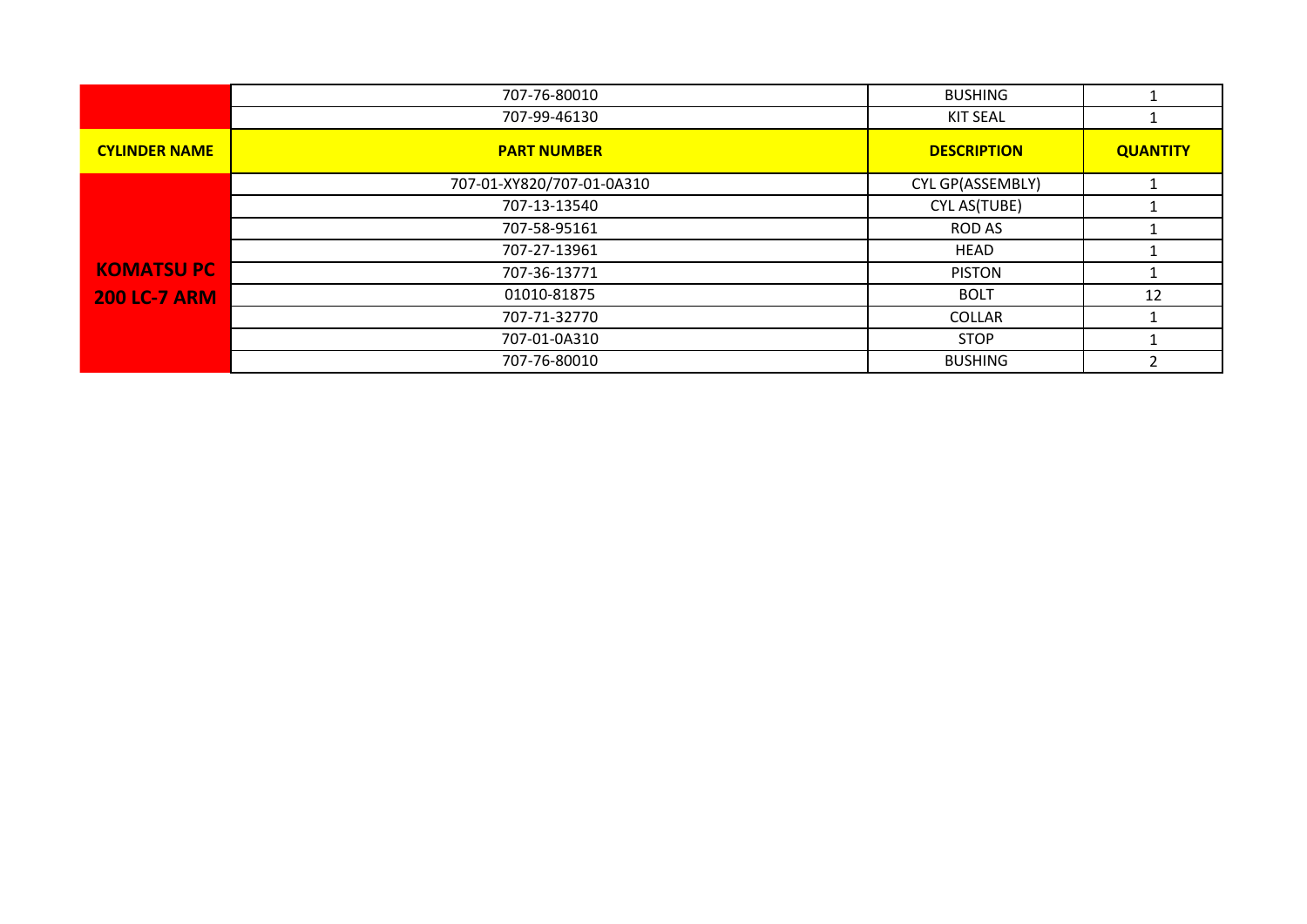|                      | 707-99-57160                           | <b>KIT SEAL</b>    | $\mathbf{1}$    |
|----------------------|----------------------------------------|--------------------|-----------------|
| <b>CYLINDER NAME</b> | <b>PART NUMBER</b>                     | <b>DESCRIPTION</b> | <b>QUANTITY</b> |
|                      | 707-01-XR280/707-01-0J280              | CYL GP(ASSEMBLY)   | $\mathbf{1}$    |
|                      | 707-13-11740                           | CYL AS(TUBE)       | $\mathbf{1}$    |
|                      | 707-58-80870                           | <b>ROD AS</b>      | $\mathbf 1$     |
| <b>KOMATSU PC</b>    | 707-27-11870                           | <b>HEAD</b>        | $\mathbf{1}$    |
| <b>200 LC-8</b>      | 707-36-11880                           | <b>PISTON</b>      | $\mathbf{1}$    |
| <b>BUCKET</b>        | 01010-81670                            | <b>BOLT</b>        | 12              |
|                      | 707-76-70120                           | <b>BUSHING</b>     | $\mathbf{1}$    |
|                      | 707-76-70110                           | <b>BUSHING</b>     | $\mathbf 1$     |
|                      | 707-98-39610                           | <b>KIT SEAL</b>    | $\mathbf{1}$    |
| <b>CYLINDER NAME</b> | <b>PART NUMBER</b>                     | <b>DESCRIPTION</b> | <b>QUANTITY</b> |
|                      | 707-01-XR250/707-01-0J250              | CYL GP(ASSEMBLY)   | $\mathbf{1}$    |
|                      | 707-13-13870                           | CYL AS(TUBE)       | $\mathbf{1}$    |
|                      | 707-58-95270                           | <b>ROD AS</b>      | $\mathbf{1}$    |
|                      | 707-27-13850                           | <b>HEAD</b>        | $\mathbf{1}$    |
| <b>KOMATSUPC</b>     | 707-36-13771                           | <b>PISTON</b>      | $\mathbf{1}$    |
| <b>200 LC-8 ARM</b>  | 01010-81875                            | <b>BOLT</b>        | 12              |
|                      | 707-71-34980                           | <b>COLLAR</b>      | $\mathbf 1$     |
|                      | 707-71-71010                           | <b>STOP</b>        | $\mathbf 1$     |
|                      | 707-76-80010                           | <b>BUSHING</b>     | $\overline{2}$  |
|                      | 707-98-48610                           | <b>KIT SEAL</b>    | $\mathbf{1}$    |
| <b>CYLINDER NAME</b> | <b>PART NUMBER</b>                     | <b>DESCRIPTION</b> | <b>QUANTITY</b> |
|                      | 707-01-XZ890/707-01-XZ880/707-01-0A350 | CYL GP(ASSEMBLY)   | $\mathbf{1}$    |
|                      | 707-13-13470                           | CYL AS(TUBE)       | $\mathbf 1$     |
|                      | 707-58-90930                           | <b>ROD AS</b>      | $\mathbf 1$     |
|                      | 707-27-13921                           | <b>HEAD</b>        | $\mathbf 1$     |
| <b>KOMATSUPC</b>     | 707-36-13780                           | <b>PISTON</b>      | $\mathbf 1$     |
| <b>220 LC-7 BOOM</b> | 01010-81670                            | <b>BOLT</b>        | 12              |
|                      | 707-71-34630                           | COLLAR             | $\mathbf 1$     |
|                      | 707-71-60970                           | <b>STOP</b>        | $\mathbf{1}$    |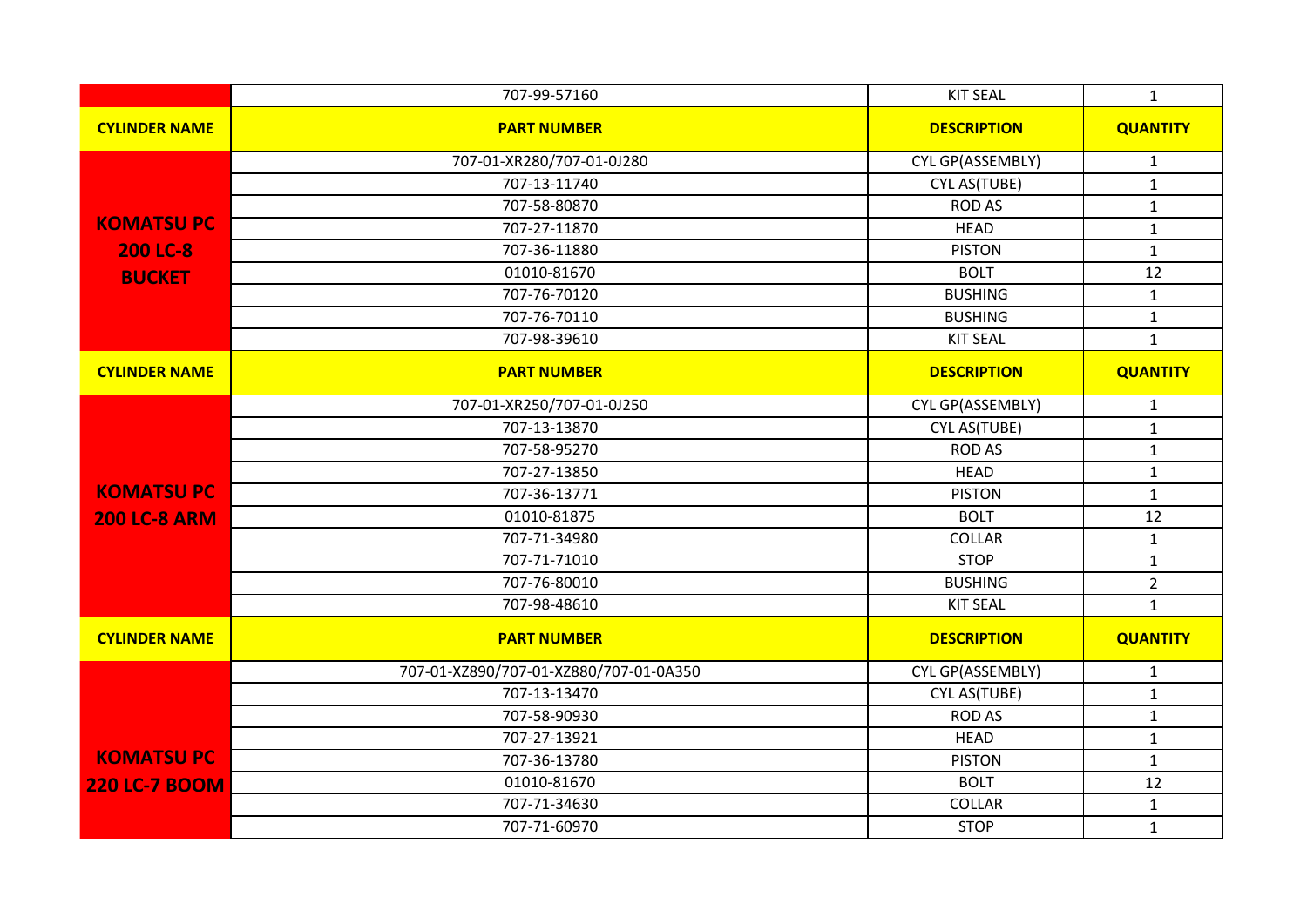|  |  | 0012<br>707<br>,,,<br>, , ,<br>. | <b>BUSHING</b> |  |
|--|--|----------------------------------|----------------|--|
|--|--|----------------------------------|----------------|--|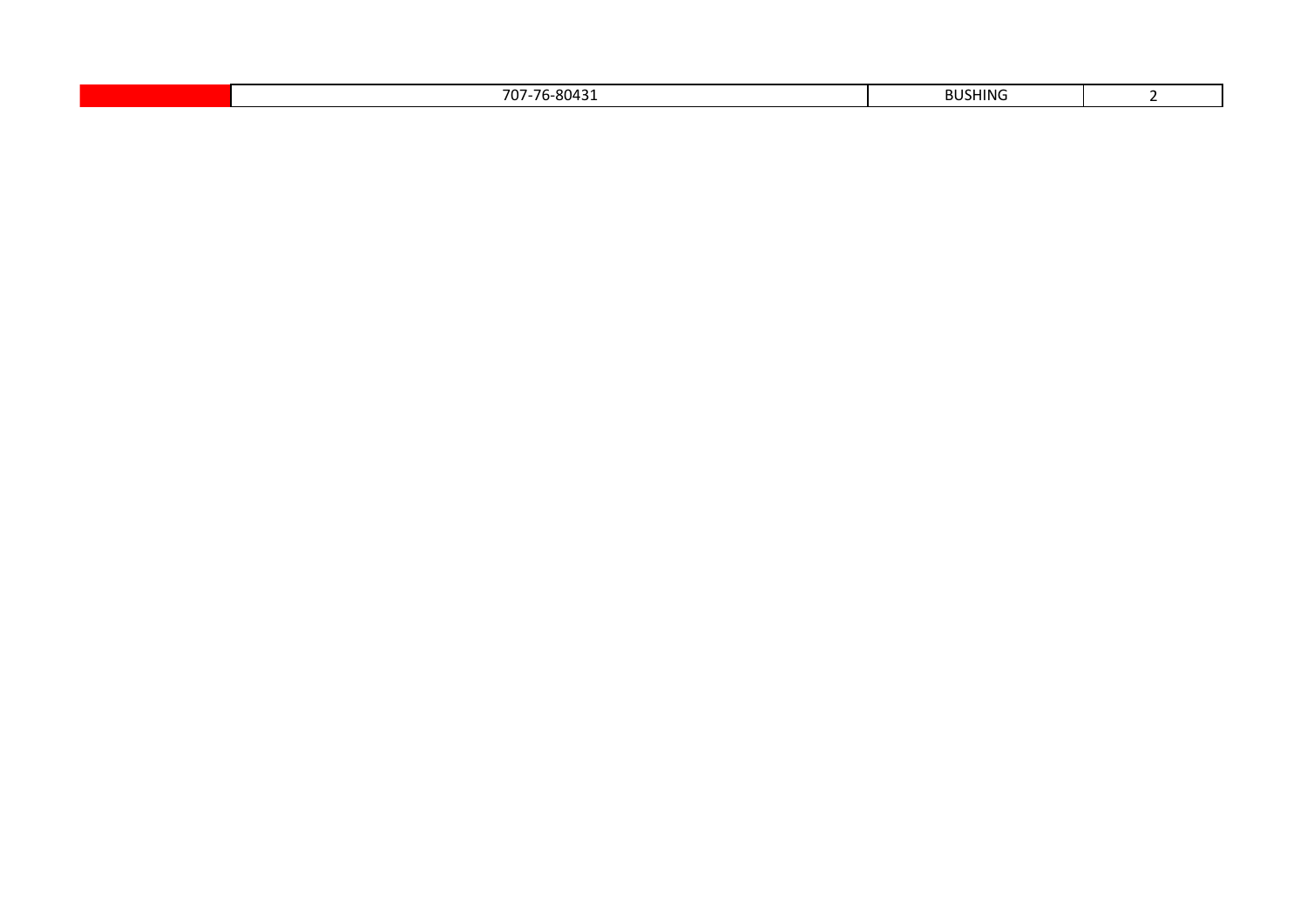|                      | 707-99-47790                           | <b>KIT SEAL</b>    | $\mathbf{1}$    |
|----------------------|----------------------------------------|--------------------|-----------------|
| <b>CYLINDER NAME</b> | <b>PART NUMBER</b>                     | <b>DESCRIPTION</b> | <b>QUANTITY</b> |
|                      | 707-01-XZ910/707-01-0A380              | CYL GP(ASSEMBLY)   | $\mathbf{1}$    |
|                      | 707-13-13480                           | CYL AS(TUBE)       | $\mathbf{1}$    |
|                      | 707-58-90940                           | <b>ROD AS</b>      | $\mathbf{1}$    |
| <b>KOMATSUPC</b>     | 707-27-13921                           | <b>HEAD</b>        | $\mathbf{1}$    |
| 220 LC-7             | 707-36-13780                           | <b>PISTON</b>      | $\mathbf{1}$    |
| <b>BUCKET</b>        | 01010-81670                            | <b>BOLT</b>        | 12              |
|                      | 707-76-80480                           | <b>BUSHING</b>     | $\mathbf{1}$    |
|                      | 707-76-80470                           | <b>BUSHING</b>     | $\mathbf{1}$    |
|                      | 707-99-47570                           | <b>KIT SEAL</b>    | $\mathbf{1}$    |
| <b>CYLINDER NAME</b> | <b>PART NUMBER</b>                     | <b>DESCRIPTION</b> | <b>QUANTITY</b> |
|                      | 707-01-XZ900/707-01-0A970              | CYL GP(ASSEMBLY)   | $\mathbf{1}$    |
|                      | 707-13-14550                           | CYL AS(TUBE)       | $\mathbf{1}$    |
|                      | 707-58-10680                           | <b>ROD AS</b>      | $\mathbf{1}$    |
|                      | 707-27-14930                           | <b>HEAD</b>        | $\mathbf{1}$    |
| <b>KOMATSUPC</b>     | 707-36-14650                           | <b>PISTON</b>      | $\mathbf{1}$    |
| <b>220 LC-7 ARM</b>  | 01010-81875                            | <b>BOLT</b>        | 12              |
|                      | 707-71-32780                           | COLLAR             | $\mathbf{1}$    |
|                      | 707-71-61080                           | <b>STOP</b>        | $\mathbf{1}$    |
|                      | 707-76-80010                           | <b>BUSHING</b>     | $\overline{2}$  |
|                      | 707-99-58070                           | <b>KIT SEAL</b>    | $\mathbf{1}$    |
| <b>CYLINDER NAME</b> | <b>PART NUMBER</b>                     | <b>DESCRIPTION</b> | <b>QUANTITY</b> |
|                      | 707-01-XR800/707-01-XR790/707-01-0J790 | CYL GP(ASSEMBLY)   | $\mathbf{1}$    |
|                      | 707-13-13890                           | CYL AS(TUBE)       | $\mathbf{1}$    |
|                      | 707-58-90E50                           | <b>ROD AS</b>      | $\mathbf{1}$    |
|                      | 707-27-13650                           | <b>HEAD</b>        | $\mathbf{1}$    |
| <b>KOMATSUPC</b>     | 707-36-13780                           | <b>PISTON</b>      | $\mathbf{1}$    |
|                      | 01010-81670                            | <b>BOLT</b>        | 12              |
| <b>220 LC-8 BOOM</b> | 707-71-34670                           | COLLAR             | $\mathbf 1$     |
|                      | 707-71-60970                           | <b>STOP</b>        | $\mathbf{1}$    |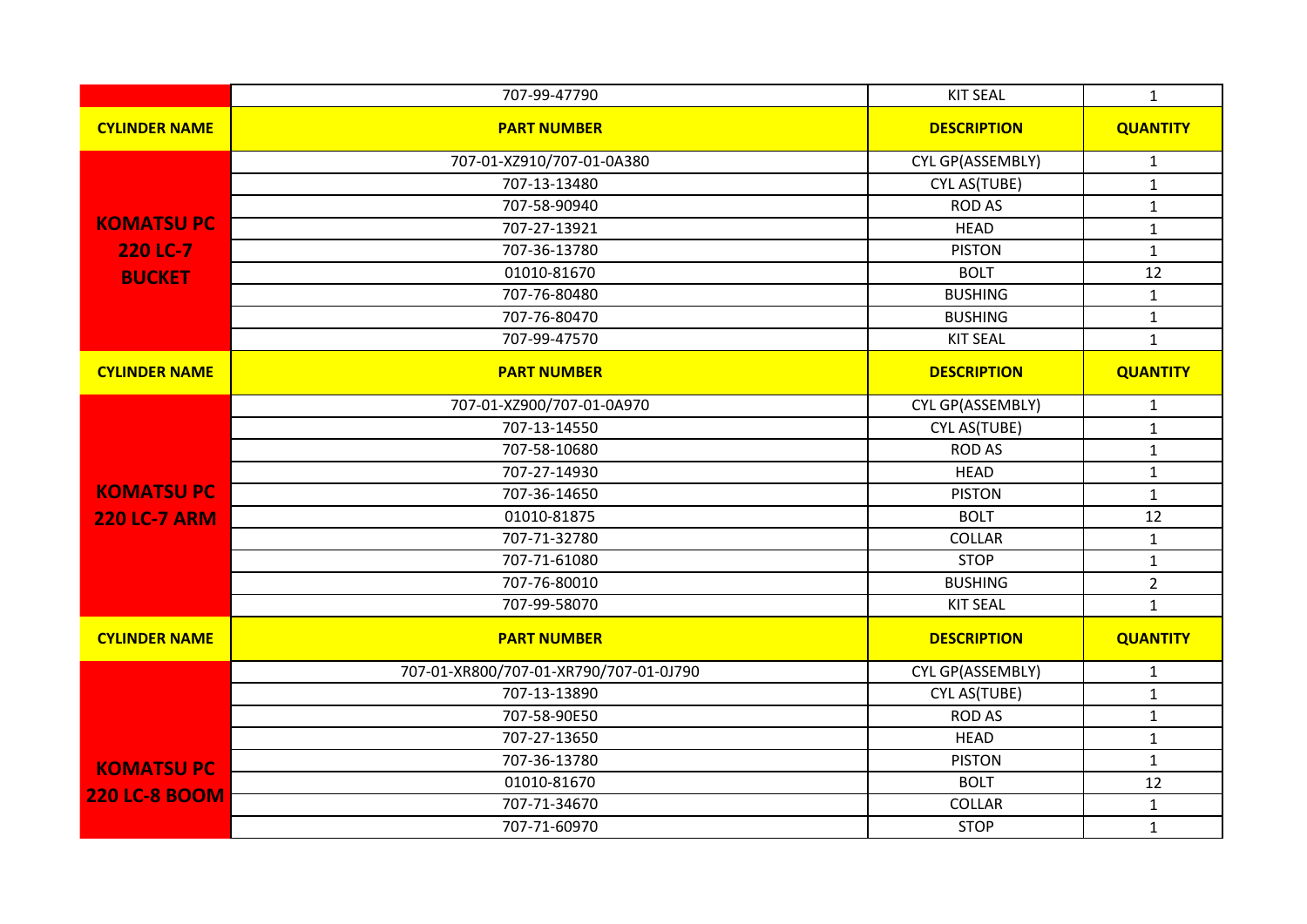| 206-70-55280         | <b>BUSHING</b>  |  |
|----------------------|-----------------|--|
| 707-76-80010         | <b>BUSHING</b>  |  |
| $707-98-4/$<br>27720 | <b>KIT SEAL</b> |  |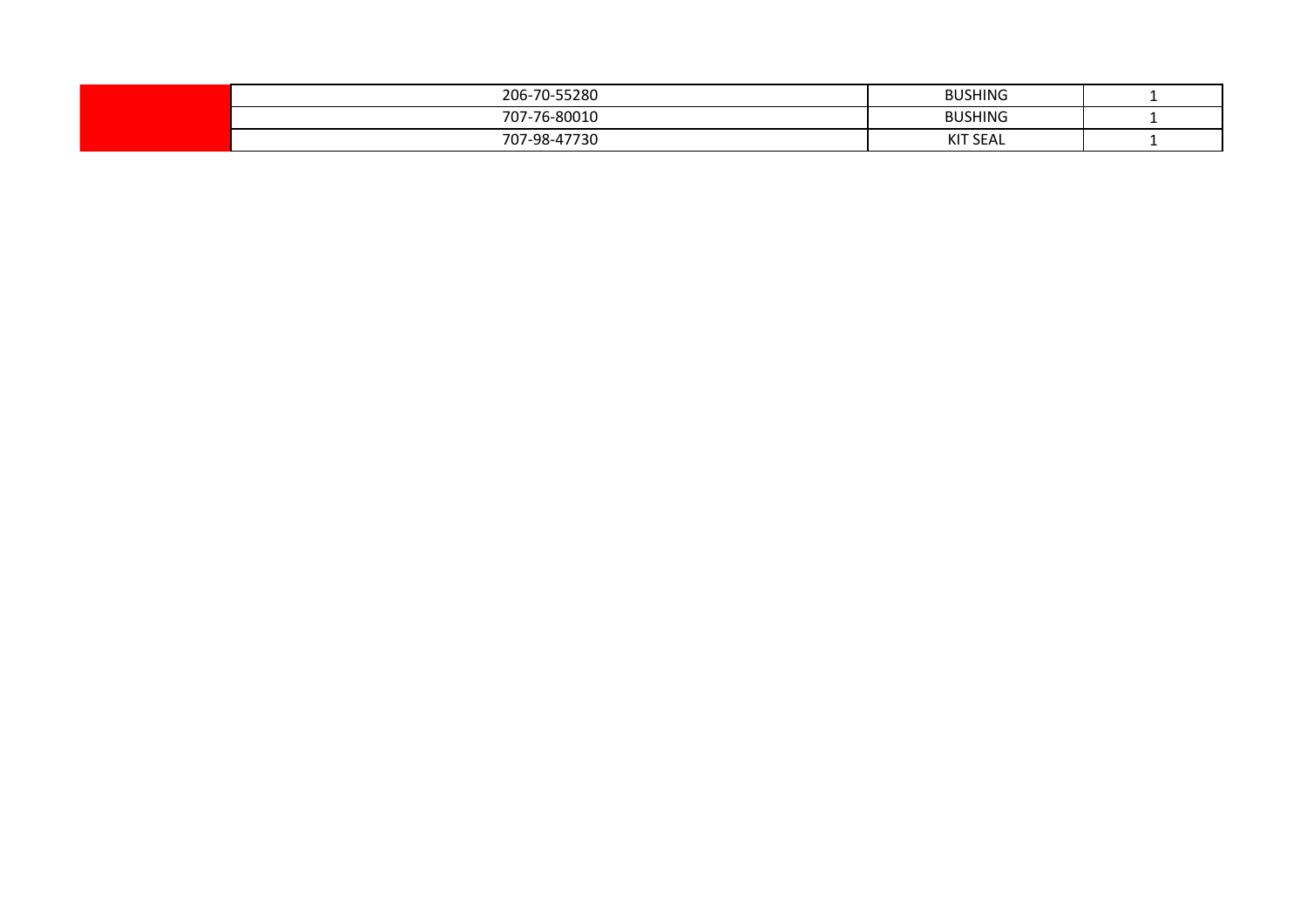| <b>CYLINDER NAME</b> | <b>PART NUMBER</b>                     | <b>DESCRIPTION</b> | <b>QUANTITY</b> |
|----------------------|----------------------------------------|--------------------|-----------------|
|                      | 707-01-0J870/707-01-XR870              | CYL GP(ASSEMBLY)   | $\mathbf{1}$    |
|                      | 707-13-13880                           | CYL AS(TUBE)       | $\mathbf{1}$    |
|                      | 707-58-90E60                           | <b>ROD AS</b>      | $\mathbf{1}$    |
| <b>KOMATSUPC</b>     | 707-27-13750                           | <b>HEAD</b>        | $\mathbf 1$     |
| 220 LC-8             | 707-36-13780                           | <b>PISTON</b>      | $\mathbf{1}$    |
| <b>BUCKET</b>        | 01010-81875                            | <b>BOLT</b>        | 12              |
|                      | 707-76-80020                           | <b>BUSHING</b>     | $\mathbf{1}$    |
|                      | 707-76-80010                           | <b>BUSHING</b>     | $\mathbf{1}$    |
|                      | 707-98-47720                           | <b>KIT SEAL</b>    | $\mathbf{1}$    |
| <b>CYLINDER NAME</b> | <b>PART NUMBER</b>                     | <b>DESCRIPTION</b> | <b>QUANTITY</b> |
|                      | 707-01-XR840/707-01-0J840              | CYL GP(ASSEMBLY)   | $\mathbf{1}$    |
|                      | 707-13-14820                           | CYL AS(TUBE)       | $\mathbf{1}$    |
|                      | 721-58-10070                           | <b>ROD AS</b>      | $\mathbf{1}$    |
|                      | 707-27-14690                           | <b>HEAD</b>        | $\mathbf 1$     |
| <b>KOMATSUPC</b>     | 707-36-14650                           | <b>PISTON</b>      | $\mathbf{1}$    |
| <b>220 LC-8 ARM</b>  | 01010-81875                            | <b>BOLT</b>        | 12              |
|                      | 707-71-34990                           | COLLAR             | $\mathbf{1}$    |
|                      | 707-71-71020                           | <b>STOP</b>        | $\mathbf 1$     |
|                      | 707-76-80010                           | <b>BUSHING</b>     | $\overline{2}$  |
|                      | 707-98-58240                           | <b>KIT SEAL</b>    | $\mathbf{1}$    |
| <b>CYLINDER NAME</b> | <b>PART NUMBER</b>                     | <b>DESCRIPTION</b> | <b>QUANTITY</b> |
|                      | 707-01-XP391/707-01-XP281/707-01-0K381 | CYL GP(ASSEMBLY)   | $\mathbf 1$     |
|                      | 707-13-14860                           | CYL AS(TUBE)       | $\mathbf 1$     |
|                      | 707-58-10801                           | <b>ROD AS</b>      | $\mathbf 1$     |
|                      | 707-27-14690                           | <b>HEAD</b>        | $\mathbf{1}$    |
| <b>KOMATSUPC</b>     | 707-36-14650                           | <b>PISTON</b>      | $\mathbf{1}$    |
| <b>270 LC-8 BOOM</b> | 01010-81875                            | <b>BOLT</b>        | 12              |
|                      | 707-71-35020                           | COLLAR             | $\mathbf{1}$    |
|                      | 707-71-71020                           | <b>STOP</b>        | $\mathbf 1$     |
|                      | 707-76-80010                           | <b>BUSHING</b>     | $\overline{2}$  |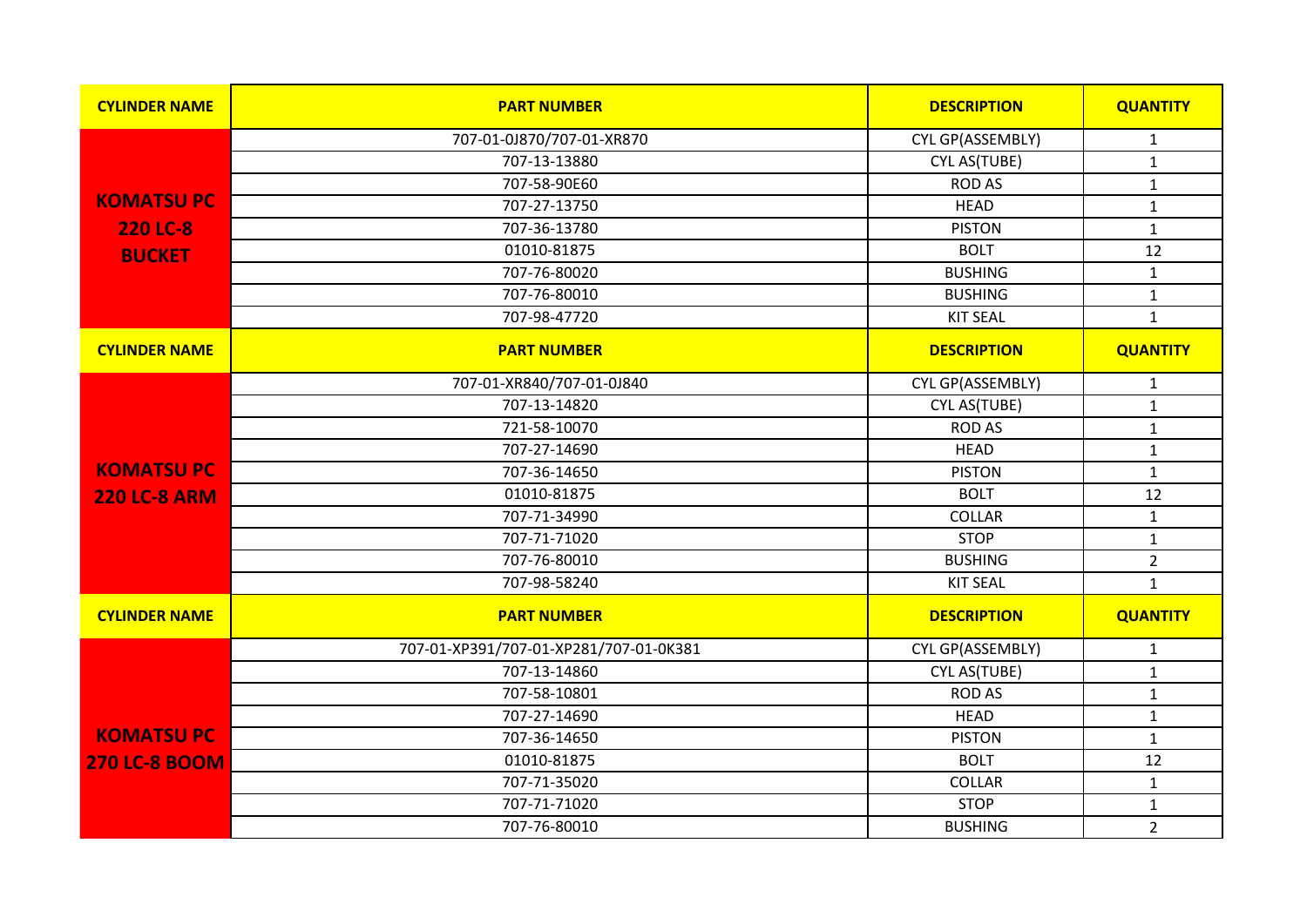| 5022<br>$\overline{\phantom{a}}$<br>ററ<br>$\sim$<br>v<br><i>JJLV</i><br>---- | 1/177.078<br>╰<br>$\sim$ $\sim$<br>シレハレ |  |
|------------------------------------------------------------------------------|-----------------------------------------|--|
|                                                                              |                                         |  |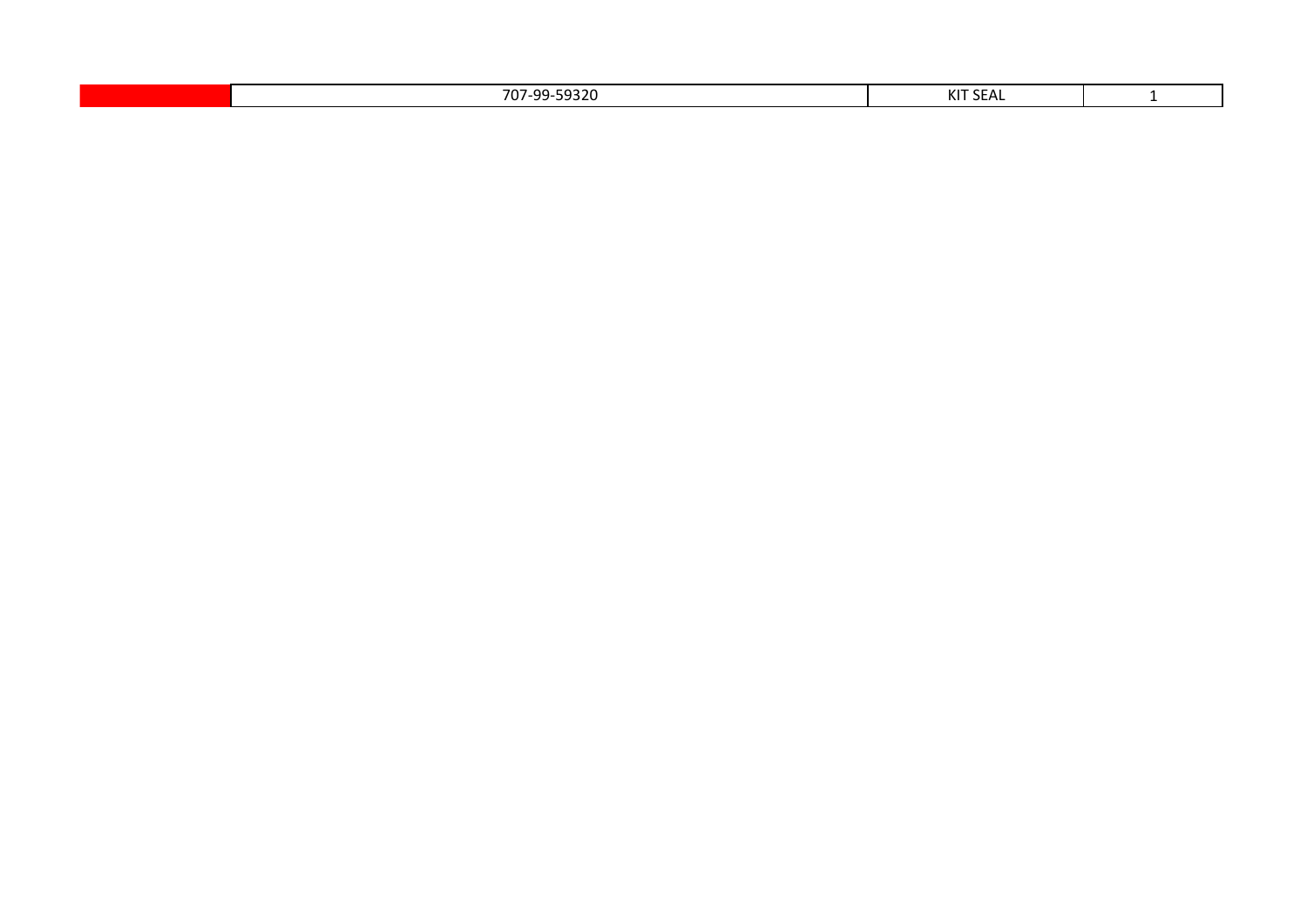| <b>CYLINDER NAME</b> | <b>PART NUMBER</b>        | <b>DESCRIPTION</b> | <b>QUANTITY</b>  |
|----------------------|---------------------------|--------------------|------------------|
|                      | 707-01-XR910/707-01-0J910 | CYL GP(ASSEMBLY)   | $\mathbf{1}$     |
|                      | 707-13-14840              | CYL AS(TUBE)       | $\mathbf{1}$     |
|                      | 707-58-10100              | <b>ROD AS</b>      | $\mathbf{1}$     |
| <b>KOMATSUPC</b>     | 707-27-14690              | <b>HEAD</b>        | $\mathbf 1$      |
| <b>270 LC-8</b>      | 707-36-14650              | <b>PISTON</b>      | $\mathbf{1}$     |
| <b>BUCKET</b>        | 01010-81875               | <b>BOLT</b>        | 12               |
|                      | 707-76-80020              | <b>BUSHING</b>     | $\mathbf 1$      |
|                      | 707-76-80010              | <b>BUSHING</b>     | $\mathbf{1}$     |
|                      | 707-99-59020              | <b>KIT SEAL</b>    | $\mathbf{1}$     |
| <b>CYLINDER NAME</b> | <b>PART NUMBER</b>        | <b>DESCRIPTION</b> | <b>QUANTITY</b>  |
|                      | 707-01-0N960/707-01-0L960 | CYL GP(ASSEMBLY)   | $\mathbf{1}$     |
|                      | 707-13-15280              | CYL AS(TUBE)       | $\mathbf 1$      |
|                      | 707-58-11740              | <b>ROD AS</b>      | $\mathbf{1}$     |
|                      | 707-27-15650              | <b>HEAD</b>        | $\mathbf 1$      |
| <b>KOMATSU PC</b>    | 707-36-15260              | <b>PISTON</b>      | $\mathbf{1}$     |
|                      | 01010-82085               | <b>BOLT</b>        | 12               |
| <b>270 LC-8 ARM</b>  | 707-71-35030              | COLLAR             | $\mathbf{1}$     |
|                      | 707-71-61140              | <b>STOP</b>        | $\mathbf{1}$     |
|                      | 707-76-80010              | <b>BUSHING</b>     | $\mathbf 1$      |
|                      | 707-13-10130              | <b>BUSHING</b>     | $\mathbf{1}$     |
|                      | 707-99-59740              | <b>KIT SEAL</b>    | $\mathbf{1}$     |
| <b>CYLINDER NAME</b> | <b>PART NUMBER</b>        | <b>DESCRIPTION</b> | <b>QUANTITY</b>  |
|                      | 207-63-02120              | CYL GP(ASSEMBLY)   | $\mathbf{1}$     |
|                      | 207-63-63140              | CYL AS(TUBE)       | $\mathbf{1}$     |
|                      | 207-63-63120              | <b>ROD AS</b>      | $\mathbf{1}$     |
|                      | 707-27-16620              | <b>HEAD</b>        | $\mathbf{1}$     |
| <b>KOMATSUPC</b>     | 707-36-16320              | <b>PISTON</b>      | $\mathbf 1$      |
|                      | 01010-82085               | <b>BOLT</b>        | 12               |
| <b>300 LC-5 ARM</b>  | 012-52-31450              | <b>BOLT</b>        | $\boldsymbol{6}$ |
|                      | 707-71-31191              | <b>COLLAR</b>      | $\mathbf{1}$     |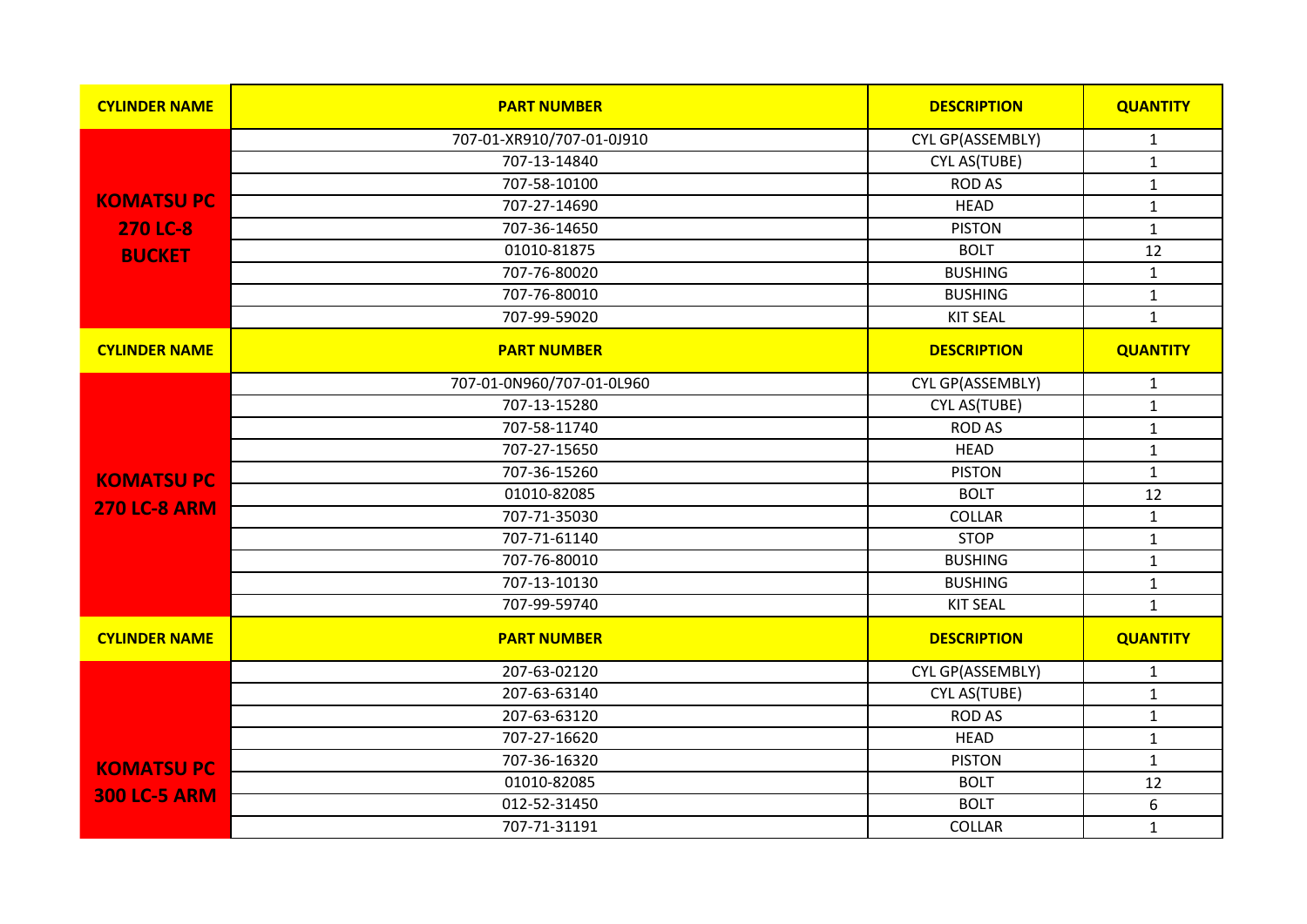|                      | 707-71-31181       | <b>STOP</b>        |                 |
|----------------------|--------------------|--------------------|-----------------|
|                      | 707-76-10130       | <b>BUSHING</b>     |                 |
|                      | 707-91-67110       | <b>KIT SEAL</b>    |                 |
| <b>CYLINDER NAME</b> | <b>PART NUMBER</b> | <b>DESCRIPTION</b> | <b>QUANTITY</b> |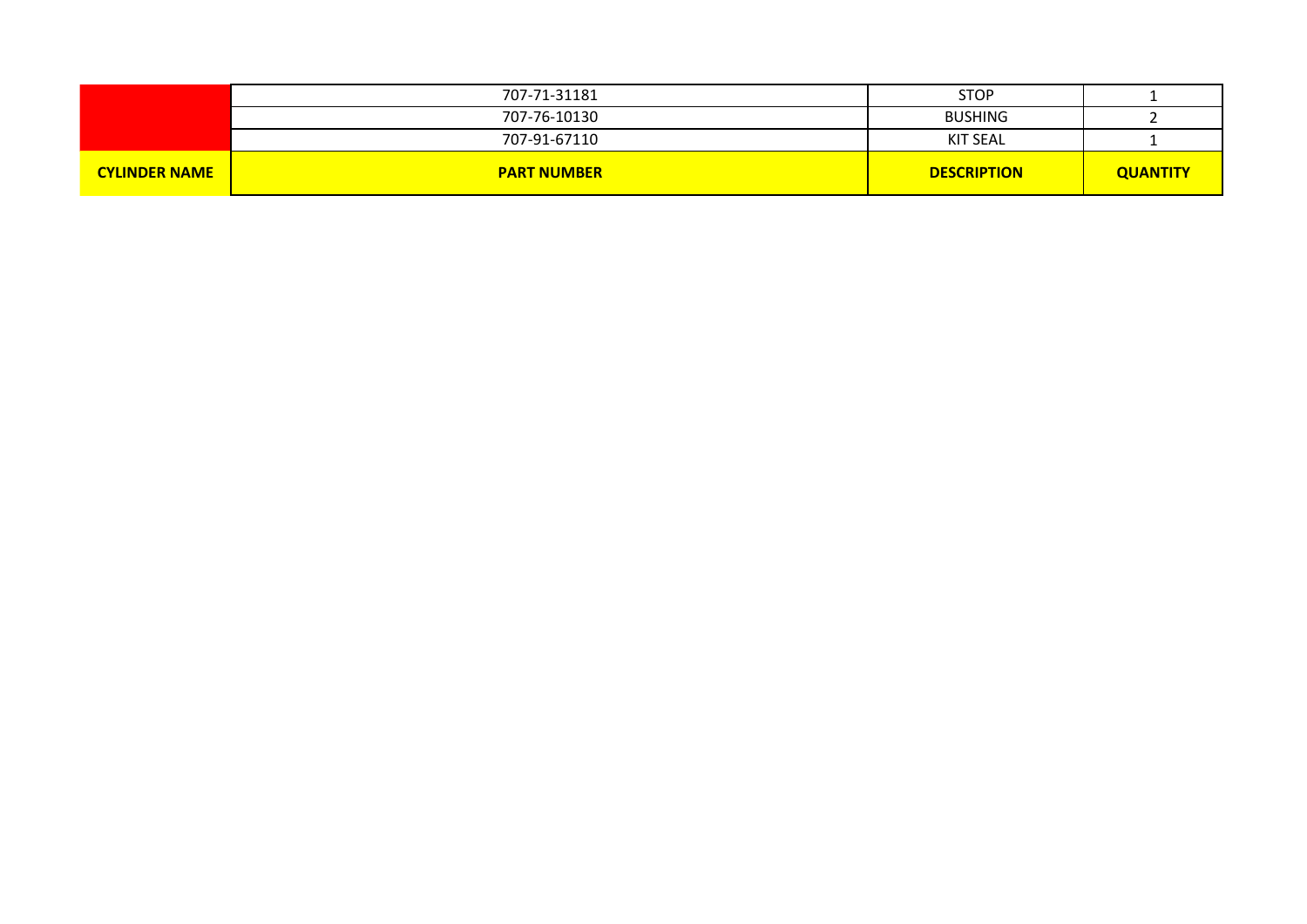|                      | 207-63-02501                           | CYL GP(ASSEMBLY)   | $\mathbf{1}$    |
|----------------------|----------------------------------------|--------------------|-----------------|
|                      | 207-63-53541                           | CYL AS(TUBE)       | $\mathbf{1}$    |
|                      | 207-63-53520                           | <b>ROD AS</b>      | $\mathbf{1}$    |
|                      | 707-27-14930                           | <b>HEAD</b>        | $\mathbf{1}$    |
| <b>KOMATSUPC</b>     | 707-36-14410                           | <b>PISTON</b>      | $\mathbf 1$     |
|                      | 01010-81875                            | <b>BOLT</b>        | 12              |
| <b>300 LC-6 BOOM</b> | 707-71-32880                           | <b>COLLAR</b>      | $\mathbf{1}$    |
|                      | 707-71-61060                           | <b>STOP</b>        | $\mathbf{1}$    |
|                      | 707-76-10130                           | <b>BUSHING</b>     | $\mathbf{1}$    |
|                      | 707-76-90390                           | <b>BUSHING</b>     | $\mathbf{1}$    |
|                      | 707-99-58360                           | <b>KIT SEAL</b>    | $\mathbf{1}$    |
| <b>CYLINDER NAME</b> | <b>PART NUMBER</b>                     | <b>DESCRIPTION</b> | <b>QUANTITY</b> |
|                      | 207-63-02531/207-63-X2531/207-63-X9040 | CYL GP(ASSEMBLY)   | $\mathbf{1}$    |
|                      | 207-63-73341                           | CYL AS(TUBE)       | $\mathbf{1}$    |
|                      | 207-63-73320                           | <b>ROD AS</b>      | $\mathbf{1}$    |
| <b>KOMATSUPC</b>     | 707-27-14930                           | <b>HEAD</b>        | $\mathbf{1}$    |
| 300 LC-6             | 707-36-14410                           | <b>PISTON</b>      | $\mathbf{1}$    |
| <b>BUCKET</b>        | 01010-81875                            | <b>BOLT</b>        | 12              |
|                      | 207-63-76170                           | <b>BUSHING</b>     | $\mathbf{1}$    |
|                      | 707-76-90130                           | <b>BUSHING</b>     | $\mathbf 1$     |
|                      | 707-93-58370                           | <b>KIT SEAL</b>    | $\mathbf{1}$    |
| <b>CYLINDER NAME</b> | <b>PART NUMBER</b>                     | <b>DESCRIPTION</b> | <b>QUANTITY</b> |
|                      | 707-01-0A430/707-01-XZ970/707-01-XZ960 | CYL GP(ASSEMBLY)   | $\mathbf{1}$    |
|                      | 707-13-14580                           | CYL AS(TUBE)       | $\mathbf 1$     |
|                      | 707-58-10720                           | <b>ROD AS</b>      | $\mathbf 1$     |
|                      | 707-27-14930                           | <b>HEAD</b>        | $\mathbf{1}$    |
| <b>KOMATSUPC</b>     | 707-36-14650                           | <b>PISTON</b>      | $\mathbf{1}$    |
| <b>300 LC-7 BOOM</b> | 01010-81875                            | <b>BOLT</b>        | 12              |
|                      | 707-71-34800                           | <b>COLLAR</b>      | $\mathbf 1$     |
|                      | 707-71-61090                           | <b>STOP</b>        | $\mathbf 1$     |
|                      | 707-76-10290                           | <b>BUSHING</b>     | $\mathbf{1}$    |
|                      | 707-76-90490                           | <b>BUSHING</b>     | $\mathbf{1}$    |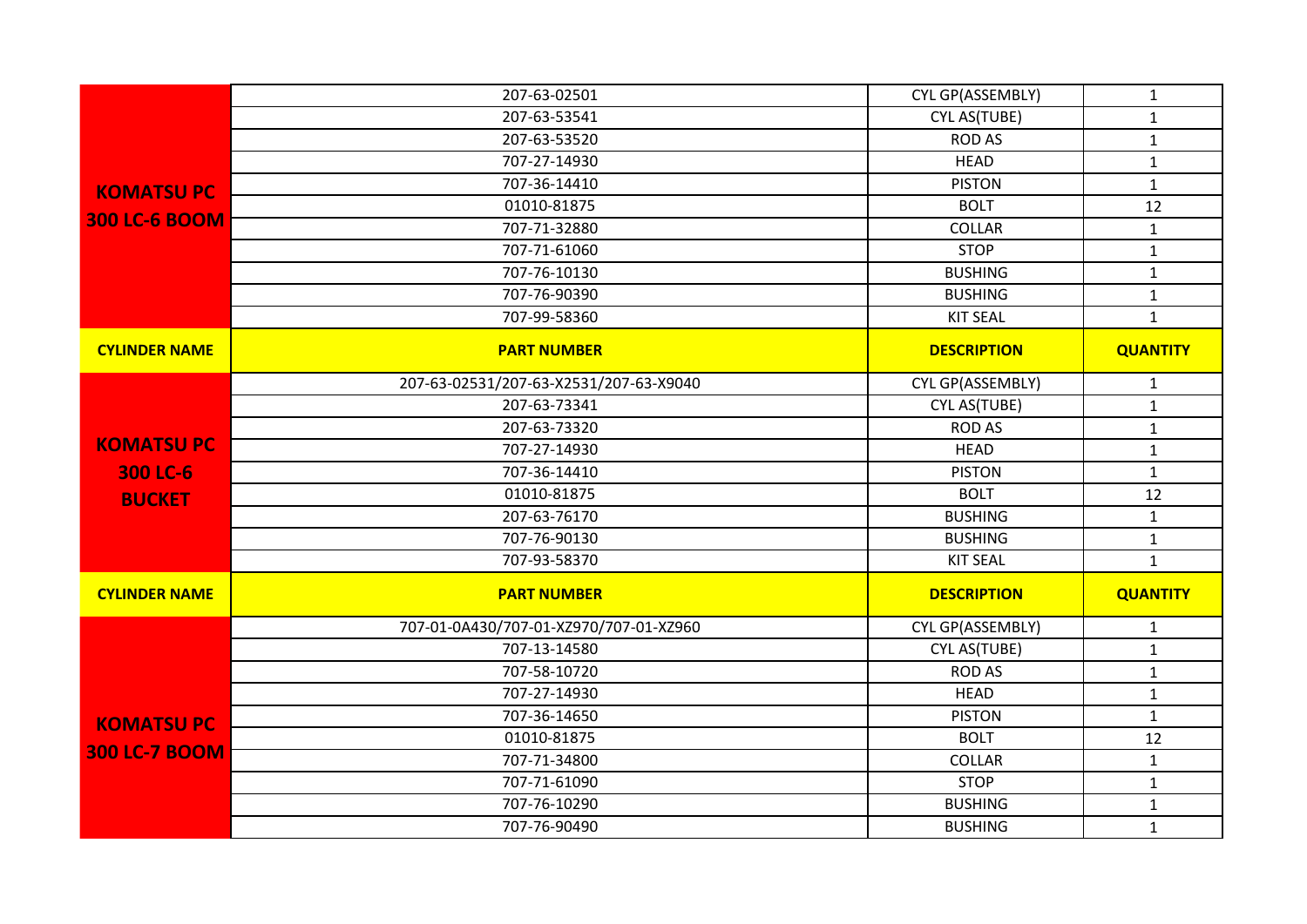|                      | 707-99-58080                           | KIT SEAL           |                 |
|----------------------|----------------------------------------|--------------------|-----------------|
| <b>CYLINDER NAME</b> | <b>PART NUMBER</b>                     | <b>DESCRIPTION</b> | <b>QUANTITY</b> |
|                      | 707-01-0H780/707-01-0A461/707-01-XS740 | CYL GP(ASSEMBLY)   |                 |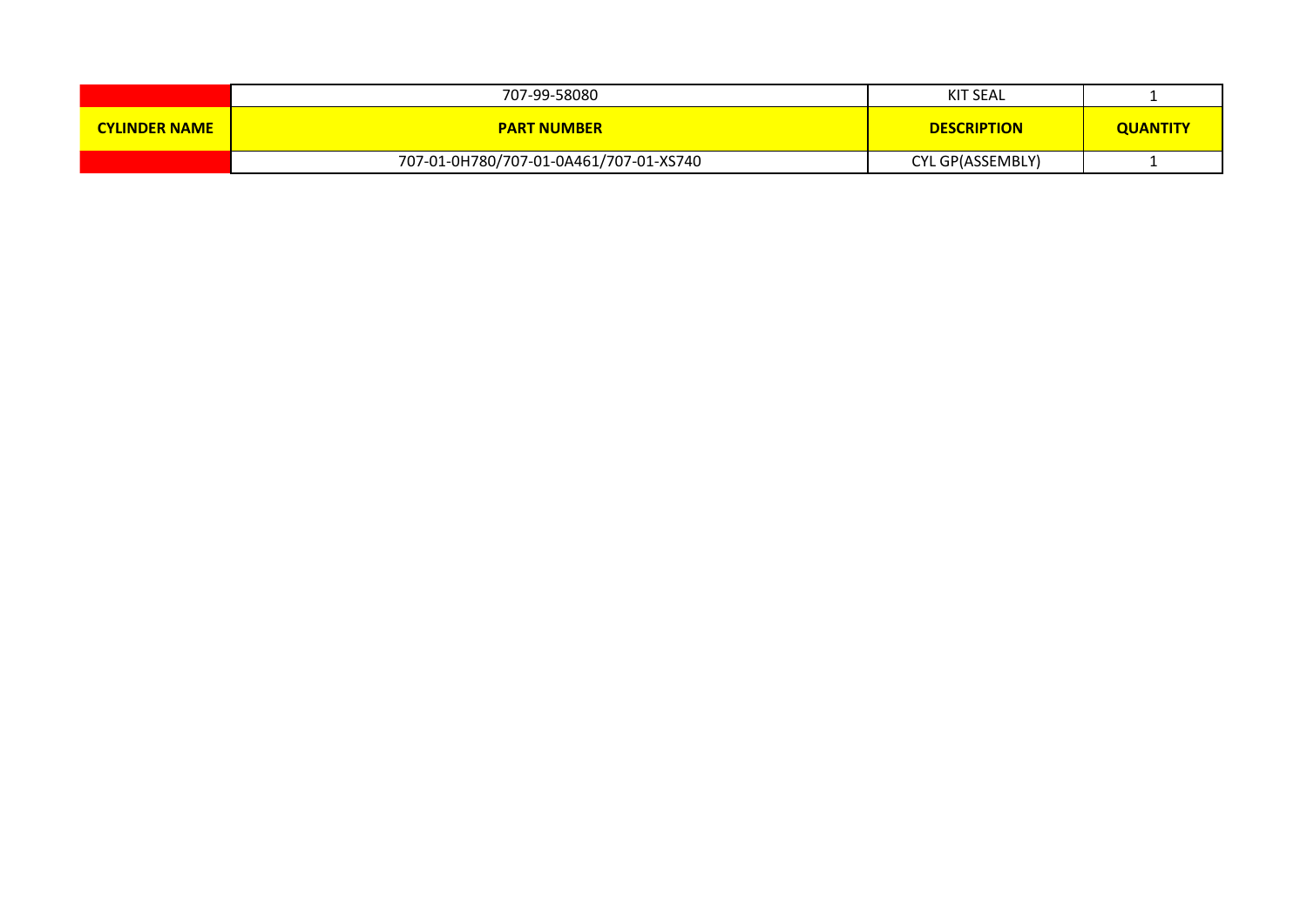|                        | 707-13-15261                                        | CYL AS(TUBE)       | $\mathbf{1}$     |
|------------------------|-----------------------------------------------------|--------------------|------------------|
|                        | 707-58-11370                                        | <b>ROD AS</b>      | $\mathbf{1}$     |
| <b>KOMATSUPC</b>       | 707-27-15611                                        | <b>HEAD</b>        | $\mathbf{1}$     |
| 300 LC-7               | 707-36-15260                                        | <b>PISTON</b>      | $\mathbf{1}$     |
| <b>BUCKET</b>          | 01010-82085                                         | <b>BOLT</b>        | 12               |
|                        | 207-63-76170                                        | <b>BUSHING</b>     | $\mathbf{1}$     |
|                        | 707-76-90490                                        | <b>BUSHING</b>     | $\mathbf{1}$     |
|                        | 707-99-59610                                        | <b>KIT SEAL</b>    | $\mathbf{1}$     |
| <b>CYLINDER NAME</b>   | <b>PART NUMBER</b>                                  | <b>DESCRIPTION</b> | <b>QUANTITY</b>  |
|                        | 707-01-0A450/707-01-XZ980/707-01-0A451/707-01-0A452 | CYL GP(ASSEMBLY)   | $\mathbf{1}$     |
|                        | 707-13-16710                                        | CYL AS(TUBE)       | $\mathbf 1$      |
|                        | 707-58-11360                                        | <b>ROD AS</b>      | $\mathbf 1$      |
|                        | 707-27-16920                                        | <b>HEAD</b>        | $\mathbf{1}$     |
| <b>KOMATSUPC</b>       | 707-36-16580                                        | <b>PISTON</b>      | $\mathbf{1}$     |
| <b>300 LC-7 ARM</b>    | 01010-82085                                         | <b>BOLT</b>        | 12               |
|                        | 707-71-32800                                        | <b>COLLAR</b>      | $\mathbf{1}$     |
|                        | 707-71-61130                                        | <b>STOP</b>        | $\mathbf{1}$     |
|                        | 707-76-10310                                        | <b>BUSHING</b>     | $\overline{2}$   |
|                        | 707-99-67090                                        | <b>KIT SEAL</b>    | $\mathbf{1}$     |
| <b>CYLINDER NAME</b>   | <b>PART NUMBER</b>                                  | <b>DESCRIPTION</b> | <b>QUANTITY</b>  |
|                        | 707-01-0C580/707-01-XX010/707-01-XY990              | CYL GP(ASSEMBLY)   | $\mathbf{1}$     |
|                        | 707-13-14580                                        | CYL AS(TUBE)       | $\mathbf{1}$     |
|                        | 707-58-10720                                        | <b>ROD AS</b>      | $\mathbf{1}$     |
|                        | 707-27-14930                                        | <b>HEAD</b>        | $\mathbf{1}$     |
| <b>KOMATSUPC</b>       | 707-36-14650                                        | <b>PISTON</b>      | $\mathbf{1}$     |
|                        | 01010-81875                                         | <b>BOLT</b>        | 12               |
| <b>300 LC-8 BOOM</b>   | 707-71-34800                                        | <b>COLLAR</b>      | $\mathbf{1}$     |
|                        | 707-71-61090                                        | <b>STOP</b>        | $\mathbf{1}$     |
|                        | 707-76-90390                                        | <b>BUSHING</b>     | $\mathbf{1}$     |
|                        | 707-76-10130                                        | <b>BUSHING</b>     | $\mathbf{1}$     |
|                        | 707-99-58080                                        | <b>KIT SEAL</b>    | $\mathbf{1}$     |
| <b>CVI INIDER NAME</b> | <b>DART NIIMARER</b>                                | <b>DESCRIPTION</b> | <b>OLIANTITY</b> |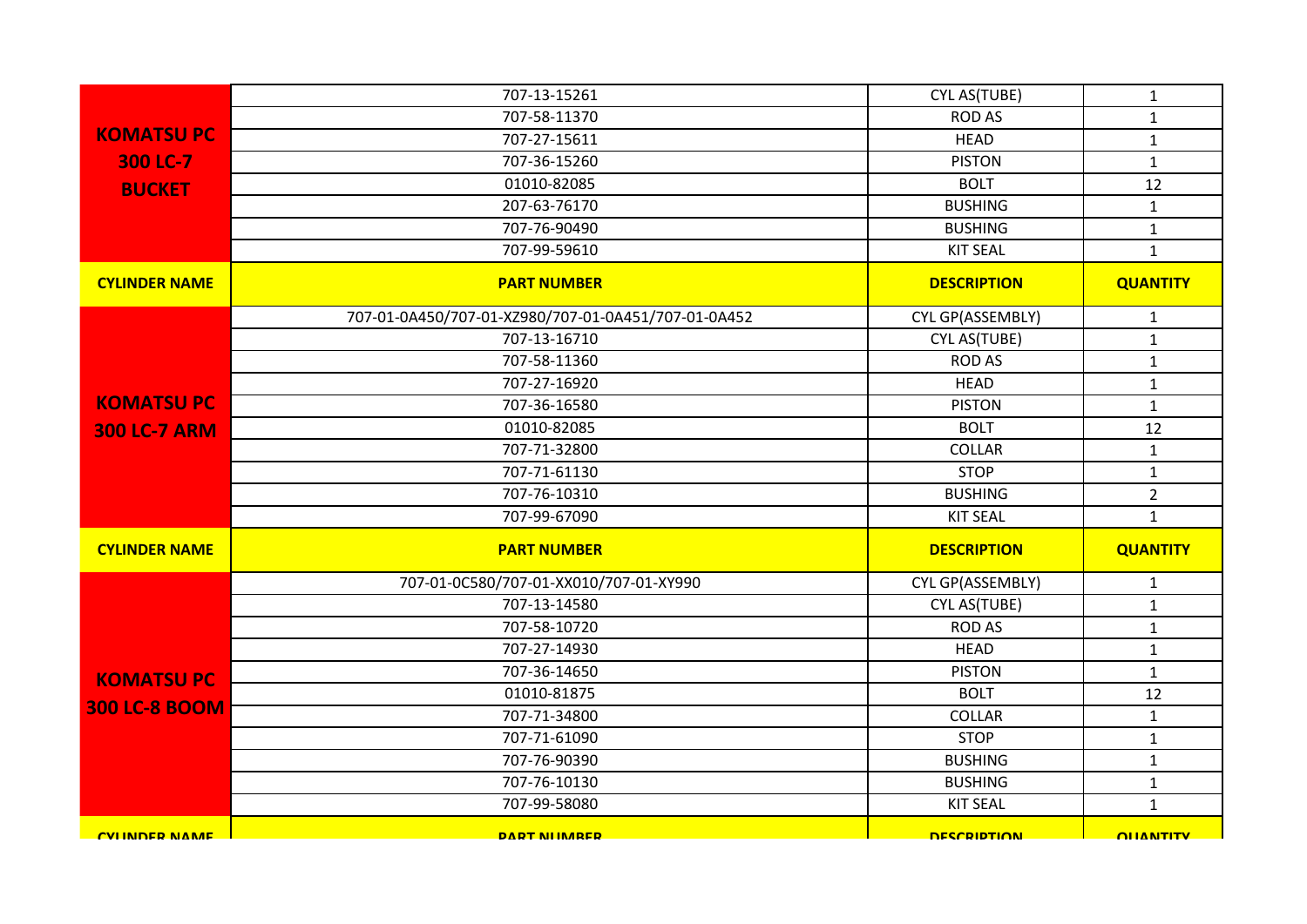| <u>UTLINDEN INAIVILI</u> | <u>FANT IVUIVIDEN </u>                 | <u>ULJUNIF HUIV</u> | <u>UUMIIIII</u> |
|--------------------------|----------------------------------------|---------------------|-----------------|
|                          | 707-01-0H780/707-01-0A461/707-01-XS740 | CYL GP(ASSEMBLY'    |                 |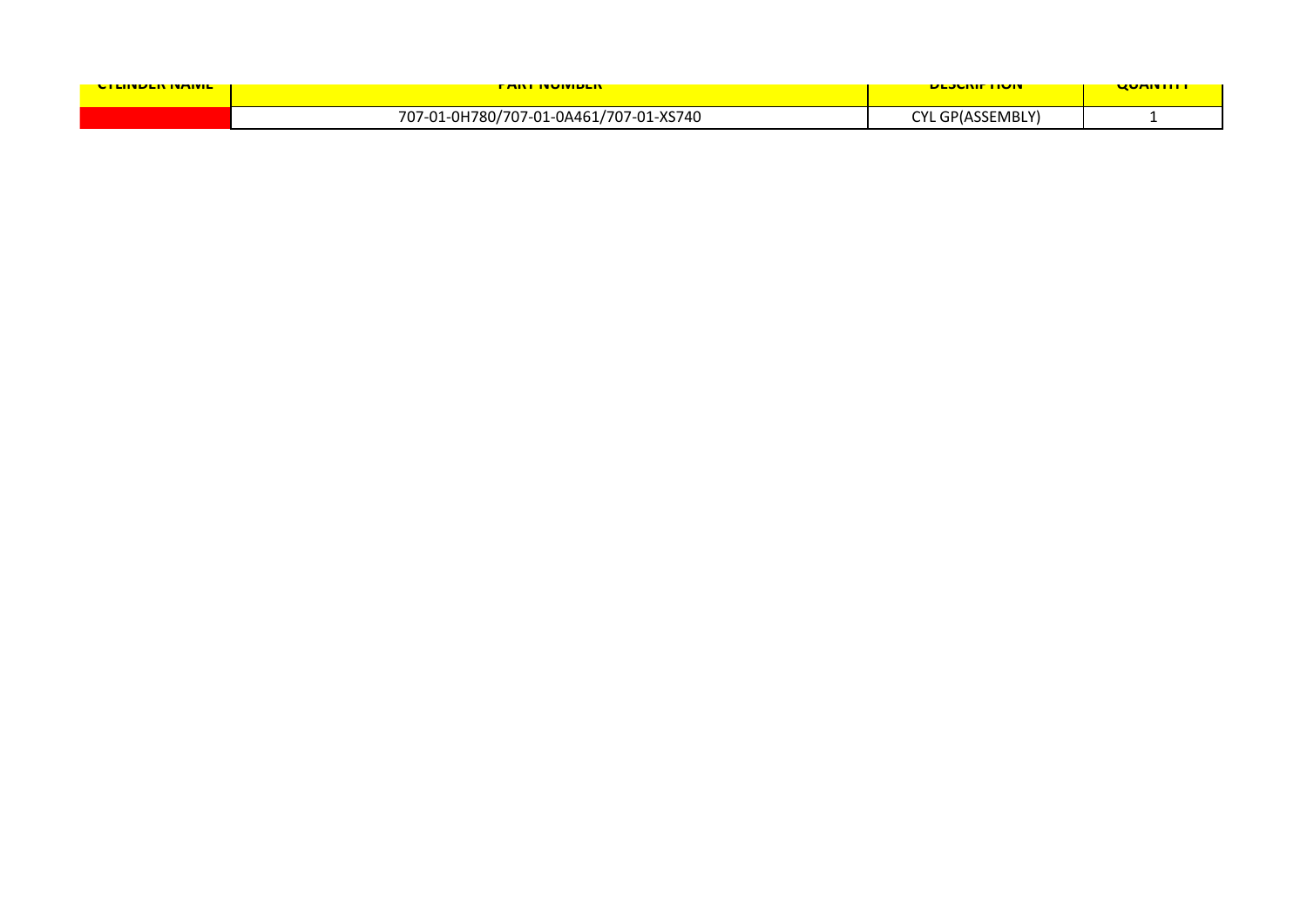|                      | 707-13-15261                           | CYL AS(TUBE)       | $\mathbf{1}$    |
|----------------------|----------------------------------------|--------------------|-----------------|
|                      | 707-58-11370                           | <b>ROD AS</b>      | $\mathbf{1}$    |
| <b>KOMATSUPC</b>     | 707-27-15611                           | <b>HEAD</b>        | $\mathbf{1}$    |
| 300 LC-8             | 707-36-15260                           | <b>PISTON</b>      | $\mathbf{1}$    |
| <b>BUCKET</b>        | 01010-82085                            | <b>BOLT</b>        | 12              |
|                      | 207-63-76170                           | <b>BUSHING</b>     | $\mathbf{1}$    |
|                      | 707-76-90490                           | <b>BUSHING</b>     | $\mathbf{1}$    |
|                      | 707-99-59610                           | <b>KIT SEAL</b>    | $\mathbf{1}$    |
| <b>CYLINDER NAME</b> | <b>PART NUMBER</b>                     | <b>DESCRIPTION</b> | <b>QUANTITY</b> |
|                      | 707-01-0C600/707-01-XX020/707-01-0C601 | CYL GP(ASSEMBLY)   | $\mathbf{1}$    |
|                      | 707-13-16710                           | CYL AS(TUBE)       | $\mathbf{1}$    |
|                      | 707-58-11360                           | <b>ROD AS</b>      | $\mathbf{1}$    |
|                      | 707-27-16920                           | <b>HEAD</b>        | $\mathbf{1}$    |
| <b>KOMATSUPC</b>     | 707-36-16580                           | <b>PISTON</b>      | $\mathbf 1$     |
| <b>300 LC-8 ARM</b>  | 01010-82085                            | <b>BOLT</b>        | 12              |
|                      | 707-71-32800                           | COLLAR             | $\mathbf{1}$    |
|                      | 707-71-61130                           | <b>STOP</b>        | $\mathbf{1}$    |
|                      | 707-76-10130                           | <b>BUSHING</b>     | $\overline{2}$  |
|                      | 707-99-67090                           | <b>KIT SEAL</b>    | $\mathbf{1}$    |
| <b>CYLINDER NAME</b> | <b>PART NUMBER</b>                     | <b>DESCRIPTION</b> | <b>QUANTITY</b> |
|                      | 707-01-0H780/707-01-0A461/707-01-XS740 | CYL GP(ASSEMBLY)   | $\mathbf{1}$    |
|                      | 707-13-15261                           | CYL AS(TUBE)       | $\mathbf{1}$    |
|                      | 707-58-11370                           | <b>ROD AS</b>      | $\mathbf{1}$    |
| <b>KOMATSUPC</b>     | 707-27-15611                           | <b>HEAD</b>        | $\mathbf{1}$    |
| 350 LC-7             | 707-36-15260                           | <b>PISTON</b>      | $\mathbf{1}$    |
| <b>BUCKET</b>        | 01010-82085                            | <b>BOLT</b>        | 12              |
|                      | 207-63-76170                           | <b>BUSHING</b>     | $\mathbf{1}$    |
|                      | 707-76-90490                           | <b>BUSHING</b>     | $\mathbf{1}$    |
|                      | 707-99-59610                           | <b>KIT SEAL</b>    | $\mathbf{1}$    |
| <b>CYLINDER NAME</b> | <b>PART NUMBER</b>                     | <b>DESCRIPTION</b> | <b>QUANTITY</b> |
|                      | 707-01-0H780/707-01-0A461/707-01-XS740 | CYL GP(ASSEMBLY)   | $\mathbf{1}$    |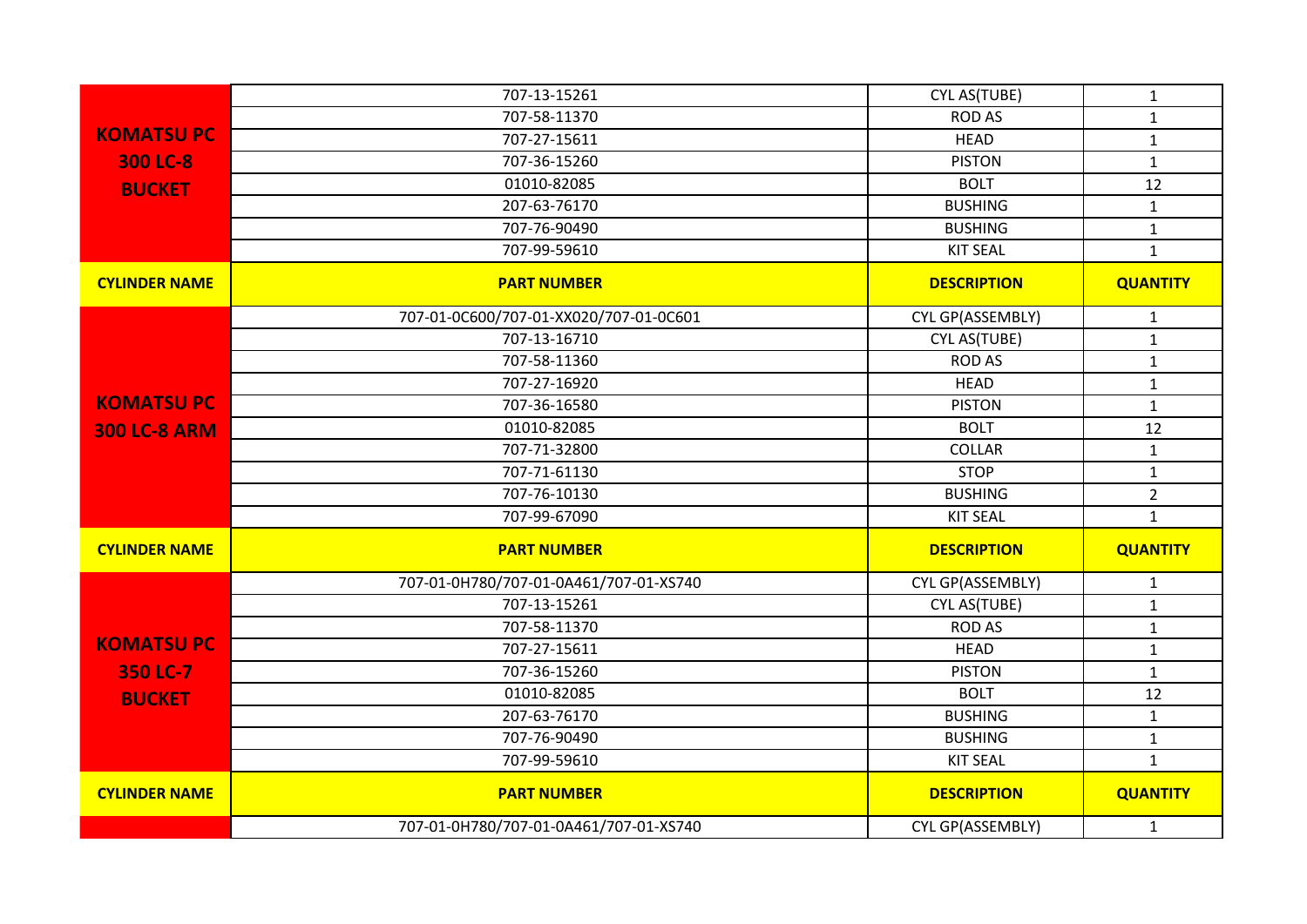|                     | 707-13-15261 | <b>CYL AS(TUBE)</b> |  |
|---------------------|--------------|---------------------|--|
|                     | 707-58-11370 | <b>ROD AS</b>       |  |
| <b>ASUP</b><br>IMA. | 707-27-15611 | <b>HEAD</b>         |  |
|                     |              |                     |  |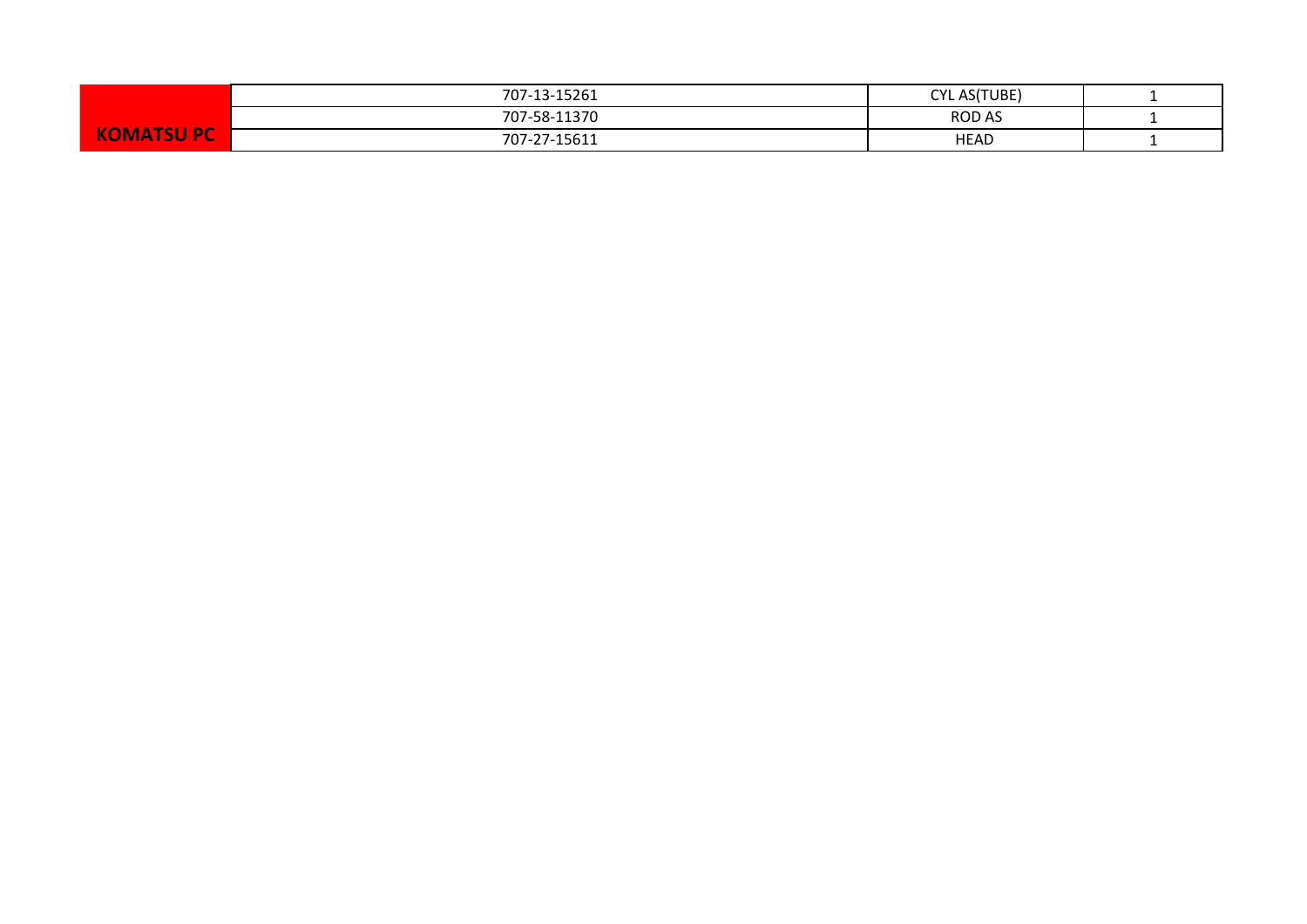| 350 LC-8             | 707-36-15260                                        | <b>PISTON</b>      | $\mathbf{1}$    |
|----------------------|-----------------------------------------------------|--------------------|-----------------|
| <b>BUCKET</b>        | 01010-82085                                         | <b>BOLT</b>        | 12              |
|                      | 207-63-76170                                        | <b>BUSHING</b>     | $\mathbf{1}$    |
|                      | 707-76-90490                                        | <b>BUSHING</b>     | $\mathbf{1}$    |
|                      | 707-99-59610                                        | <b>KIT SEAL</b>    | $\mathbf{1}$    |
| <b>CYLINDER NAME</b> | <b>PART NUMBER</b>                                  | <b>DESCRIPTION</b> | <b>QUANTITY</b> |
|                      | 707-01-0A450/707-01-XZ980/707-01-0A451/707-01-0A452 | CYL GP(ASSEMBLY)   | $\mathbf{1}$    |
|                      | 707-13-16710                                        | CYL AS(TUBE)       | $\mathbf{1}$    |
|                      | 707-58-11360                                        | ROD AS             | 1               |
|                      | 707-27-16920                                        | <b>HEAD</b>        | $\mathbf{1}$    |
| <b>KOMATSU PC</b>    | 707-36-16580                                        | <b>PISTON</b>      | $\mathbf{1}$    |
| <b>350 LC-7 ARM</b>  | 01010-82085                                         | <b>BOLT</b>        | 12              |
|                      | 707-71-32800                                        | <b>COLLAR</b>      | $\mathbf{1}$    |
|                      | 707-71-61130                                        | <b>STOP</b>        | $\mathbf{1}$    |
|                      | 707-76-10310                                        | <b>BUSHING</b>     | $\overline{2}$  |
|                      | 707-99-67090                                        | <b>KIT SEAL</b>    | $\mathbf{1}$    |
| <b>CYLINDER NAME</b> | <b>PART NUMBER</b>                                  | <b>DESCRIPTION</b> | <b>QUANTITY</b> |
|                      | 208-63-02501/208-63-X2501/208-63-X2511              | CYL GP(ASSEMBLY)   | $\mathbf{1}$    |
|                      | 208-63-53541                                        | CYL AS(TUBE)       | $\mathbf{1}$    |
|                      | 208-63-53520                                        | <b>ROD AS</b>      | $\mathbf 1$     |
|                      | 707-27-16920                                        | <b>HEAD</b>        | 1               |
| <b>KOMATSU PC</b>    | 707-36-16380                                        | <b>PISTON</b>      | 1               |
|                      |                                                     |                    |                 |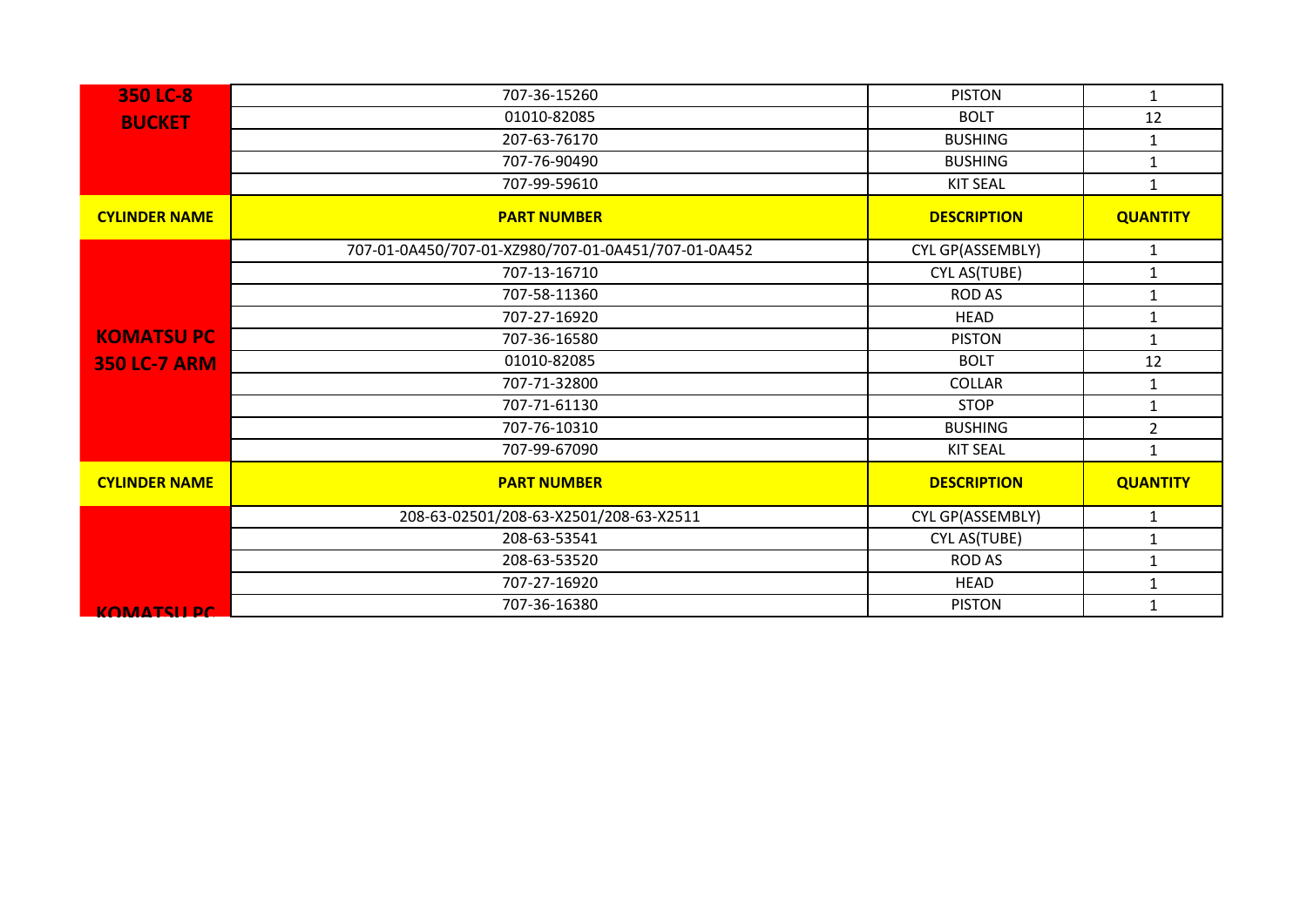| <b>400 LC-6 BOOM</b> | 01010-82085                            | <b>BOLT</b>        | 12              |
|----------------------|----------------------------------------|--------------------|-----------------|
|                      | 707-71-32810                           | <b>COLLAR</b>      | $\mathbf{1}$    |
|                      | 707-71-61111                           | <b>STOP</b>        | $\mathbf{1}$    |
|                      | 707-76-10270                           | <b>BUSHING</b>     | $\mathbf 1$     |
|                      | 707-76-11130                           | <b>BUSHING</b>     | $\mathbf{1}$    |
|                      | 707-99-67300                           | <b>KIT SEAL</b>    | $\mathbf{1}$    |
| <b>CYLINDER NAME</b> | <b>PART NUMBER</b>                     | <b>DESCRIPTION</b> | <b>QUANTITY</b> |
|                      | 208-63-02531/208-63-X2531/208-63-X9040 | CYL GP(ASSEMBLY)   | $\mathbf{1}$    |
|                      | 208-63-73341                           | CYL AS(TUBE)       | $\mathbf{1}$    |
|                      | 208-63-73320                           | <b>ROD AS</b>      | $\mathbf{1}$    |
| <b>KOMATSUPC</b>     | 707-27-16920                           | <b>HEAD</b>        | $\mathbf 1$     |
| 400 LC-6             | 707-36-16380                           | <b>PISTON</b>      | $\mathbf{1}$    |
| <b>BUCKET</b>        | 01010-82085                            | <b>BOLT</b>        | 12              |
|                      | 707-76-10130                           | <b>BUSHING</b>     | $\mathbf{1}$    |
|                      | 707-76-10140                           | <b>BUSHING</b>     | $\mathbf{1}$    |
|                      | 707-99-67310                           | <b>KIT SEAL</b>    | $\mathbf{1}$    |
|                      |                                        |                    |                 |
| <b>CYLINDER NAME</b> | <b>PART NUMBER</b>                     | <b>DESCRIPTION</b> | <b>QUANTITY</b> |
|                      | 208-63-02521/208-63-X2521              | CYL GP(ASSEMBLY)   | $\mathbf{1}$    |
|                      | 208-63-63741                           | CYL AS(TUBE)       | $\mathbf{1}$    |
|                      | 208-63-63720                           | <b>ROD AS</b>      | $\mathbf{1}$    |
|                      | 707-27-18960                           | <b>HEAD</b>        | $\mathbf 1$     |
| <b>KOMATSUPC</b>     | 707-36-18520                           | <b>PISTON</b>      | $\mathbf 1$     |
| <b>400 LC-6 ARM</b>  | 01011-82400                            | <b>BOLT</b>        | 12              |
|                      | 707-71-32900                           | COLLAR             | $\mathbf 1$     |
|                      | 707-71-16320                           | <b>STOP</b>        | $\mathbf 1$     |
|                      | 707-76-11130                           | <b>BUSHING</b>     | $\overline{2}$  |
|                      | 707-99-68560                           | <b>KIT SEAL</b>    | $\mathbf{1}$    |
| <b>CYLINDER NAME</b> | <b>PART NUMBER</b>                     | <b>DESCRIPTION</b> | <b>QUANTITY</b> |
|                      | 707-01-0F670/707-01-XU760/707-01-XU770 | CYL GP(ASSEMBLY)   | $\mathbf 1$     |
|                      | 707-13-16860                           | CYL AS(TUBE)       | $\mathbf{1}$    |
|                      | 707-58-11490                           | <b>ROD AS</b>      | $\mathbf{1}$    |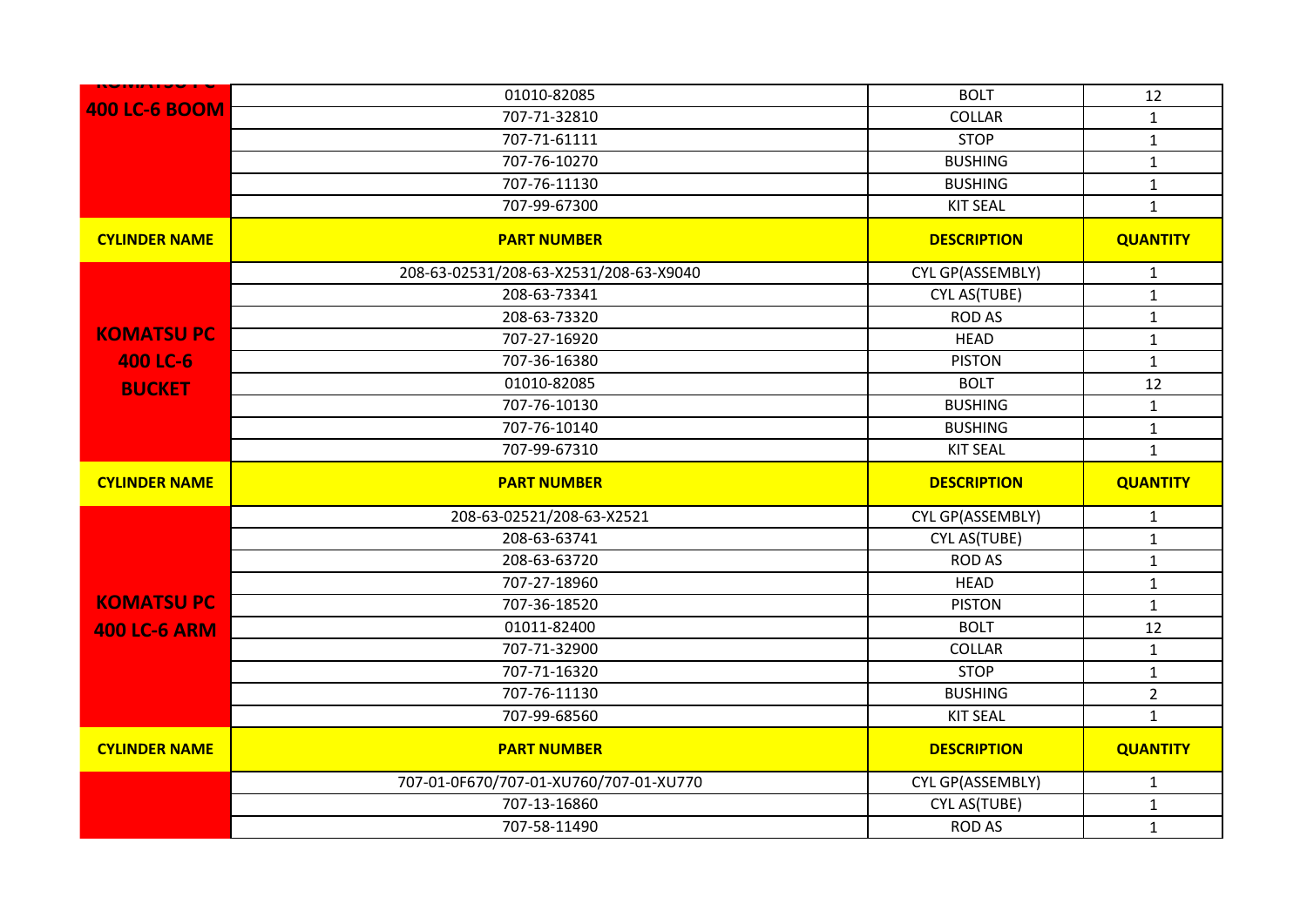|   | -16580<br>$707 -$<br>$\sim$ $-$<br>. . | <b>HEAD</b>             |  |
|---|----------------------------------------|-------------------------|--|
| ĸ | 707-36-16580                           | <b>DICTOR</b><br>'ISTON |  |
|   |                                        |                         |  |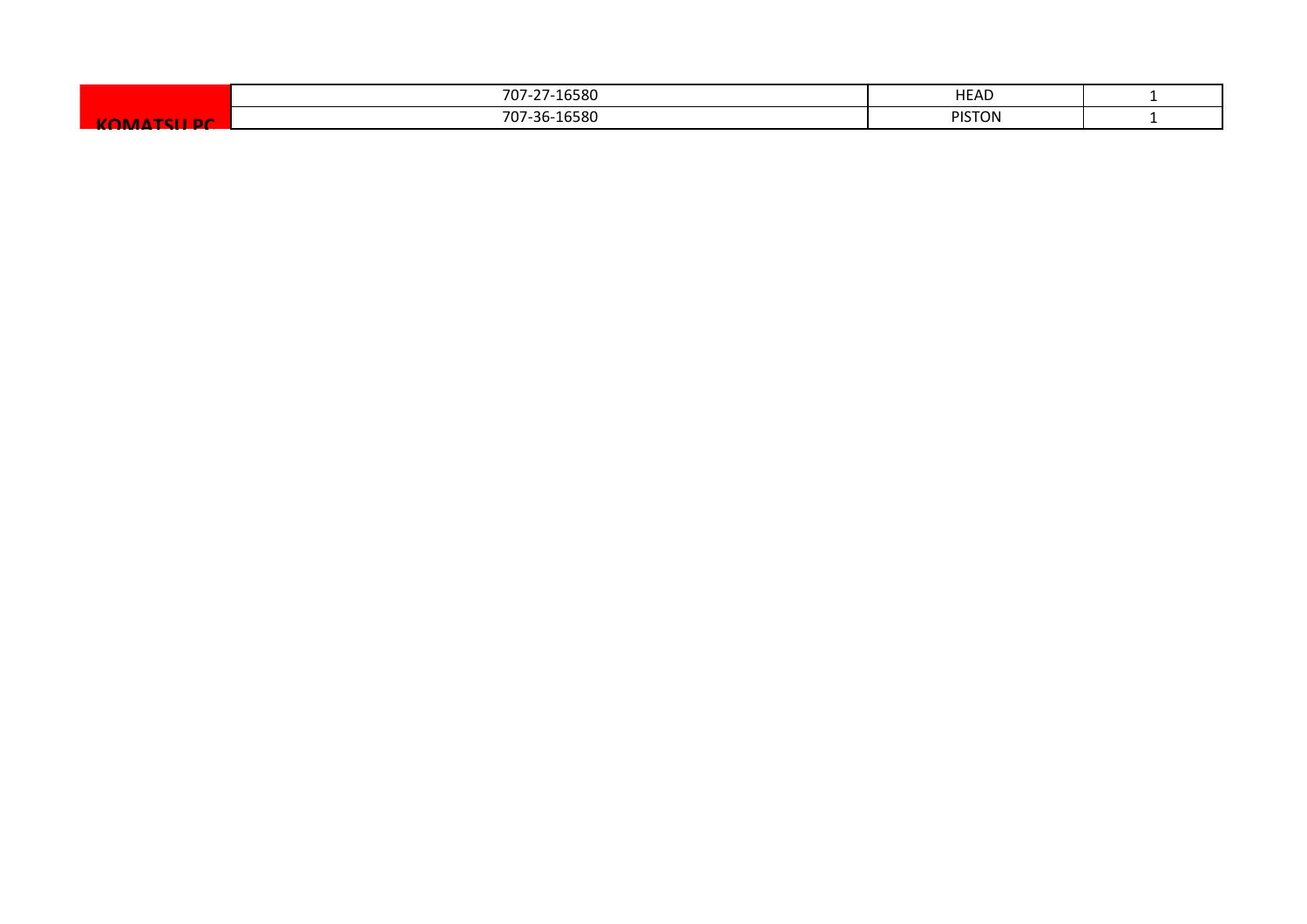| <b>400 LC-7 BOOM</b><br>707-71-31670<br>COLLAR<br>$\mathbf{1}$<br><b>STOP</b><br>707-71-61140<br>$\mathbf{1}$<br><b>BUSHING</b><br>707-76-11220<br>$\mathbf{1}$<br>707-76-10290<br><b>BUSHING</b><br>$\mathbf{1}$<br>707-99-67870<br><b>KIT SEAL</b><br>$\mathbf{1}$<br><b>CYLINDER NAME</b><br><b>PART NUMBER</b><br><b>DESCRIPTION</b><br><b>QUANTITY</b><br>707-01-0F700/707-01XU790<br>CYL GP(ASSEMBLY)<br>$\mathbf{1}$<br>707-13-16870<br>CYL AS(TUBE)<br>$\mathbf{1}$<br><b>ROD AS</b><br>707-58-10930<br>$\mathbf{1}$<br><b>KOMATSU PC</b><br>707-27-16950<br><b>HEAD</b><br>$\mathbf{1}$<br>400 LC-7<br><b>PISTON</b><br>707-36-16580<br>$\mathbf{1}$<br>01010-82085<br><b>BOLT</b><br>12<br><b>BUCKET</b><br><b>BUSHING</b><br>208-70-73510<br>$\mathbf 1$<br>707-76-10330<br><b>BUSHING</b><br>$\mathbf{1}$<br>707-99-66240<br><b>KIT SEAL</b><br>$\mathbf{1}$<br><b>QUANTITY</b><br><b>CYLINDER NAME</b><br><b>PART NUMBER</b><br><b>DESCRIPTION</b><br>707-01-0F690/707-01-XF690/707-01-XU780<br>CYL GP(ASSEMBLY)<br>$\mathbf{1}$ |              |              |              |
|-----------------------------------------------------------------------------------------------------------------------------------------------------------------------------------------------------------------------------------------------------------------------------------------------------------------------------------------------------------------------------------------------------------------------------------------------------------------------------------------------------------------------------------------------------------------------------------------------------------------------------------------------------------------------------------------------------------------------------------------------------------------------------------------------------------------------------------------------------------------------------------------------------------------------------------------------------------------------------------------------------------------------------------------------|--------------|--------------|--------------|
|                                                                                                                                                                                                                                                                                                                                                                                                                                                                                                                                                                                                                                                                                                                                                                                                                                                                                                                                                                                                                                               | 01010-82085  | <b>BOLT</b>  | 12           |
|                                                                                                                                                                                                                                                                                                                                                                                                                                                                                                                                                                                                                                                                                                                                                                                                                                                                                                                                                                                                                                               |              |              |              |
|                                                                                                                                                                                                                                                                                                                                                                                                                                                                                                                                                                                                                                                                                                                                                                                                                                                                                                                                                                                                                                               |              |              |              |
|                                                                                                                                                                                                                                                                                                                                                                                                                                                                                                                                                                                                                                                                                                                                                                                                                                                                                                                                                                                                                                               |              |              |              |
|                                                                                                                                                                                                                                                                                                                                                                                                                                                                                                                                                                                                                                                                                                                                                                                                                                                                                                                                                                                                                                               |              |              |              |
|                                                                                                                                                                                                                                                                                                                                                                                                                                                                                                                                                                                                                                                                                                                                                                                                                                                                                                                                                                                                                                               |              |              |              |
|                                                                                                                                                                                                                                                                                                                                                                                                                                                                                                                                                                                                                                                                                                                                                                                                                                                                                                                                                                                                                                               |              |              |              |
|                                                                                                                                                                                                                                                                                                                                                                                                                                                                                                                                                                                                                                                                                                                                                                                                                                                                                                                                                                                                                                               |              |              |              |
|                                                                                                                                                                                                                                                                                                                                                                                                                                                                                                                                                                                                                                                                                                                                                                                                                                                                                                                                                                                                                                               |              |              |              |
|                                                                                                                                                                                                                                                                                                                                                                                                                                                                                                                                                                                                                                                                                                                                                                                                                                                                                                                                                                                                                                               |              |              |              |
|                                                                                                                                                                                                                                                                                                                                                                                                                                                                                                                                                                                                                                                                                                                                                                                                                                                                                                                                                                                                                                               |              |              |              |
|                                                                                                                                                                                                                                                                                                                                                                                                                                                                                                                                                                                                                                                                                                                                                                                                                                                                                                                                                                                                                                               |              |              |              |
|                                                                                                                                                                                                                                                                                                                                                                                                                                                                                                                                                                                                                                                                                                                                                                                                                                                                                                                                                                                                                                               |              |              |              |
|                                                                                                                                                                                                                                                                                                                                                                                                                                                                                                                                                                                                                                                                                                                                                                                                                                                                                                                                                                                                                                               |              |              |              |
|                                                                                                                                                                                                                                                                                                                                                                                                                                                                                                                                                                                                                                                                                                                                                                                                                                                                                                                                                                                                                                               |              |              |              |
|                                                                                                                                                                                                                                                                                                                                                                                                                                                                                                                                                                                                                                                                                                                                                                                                                                                                                                                                                                                                                                               |              |              |              |
|                                                                                                                                                                                                                                                                                                                                                                                                                                                                                                                                                                                                                                                                                                                                                                                                                                                                                                                                                                                                                                               |              |              |              |
|                                                                                                                                                                                                                                                                                                                                                                                                                                                                                                                                                                                                                                                                                                                                                                                                                                                                                                                                                                                                                                               |              |              |              |
|                                                                                                                                                                                                                                                                                                                                                                                                                                                                                                                                                                                                                                                                                                                                                                                                                                                                                                                                                                                                                                               |              |              |              |
| 707-58-12530<br><b>ROD AS</b><br>$\mathbf{1}$                                                                                                                                                                                                                                                                                                                                                                                                                                                                                                                                                                                                                                                                                                                                                                                                                                                                                                                                                                                                 | 707-13-18770 | CYL AS(TUBE) | $\mathbf{1}$ |
| 707-27-18930<br><b>HEAD</b><br>$\mathbf{1}$                                                                                                                                                                                                                                                                                                                                                                                                                                                                                                                                                                                                                                                                                                                                                                                                                                                                                                                                                                                                   |              |              |              |
| <b>KOMATSUPC</b><br><b>PISTON</b><br>707-36-18520<br>$\mathbf{1}$                                                                                                                                                                                                                                                                                                                                                                                                                                                                                                                                                                                                                                                                                                                                                                                                                                                                                                                                                                             |              |              |              |
| 01011-82400<br><b>BOLT</b><br>12<br><b>400 LC-7 ARM</b>                                                                                                                                                                                                                                                                                                                                                                                                                                                                                                                                                                                                                                                                                                                                                                                                                                                                                                                                                                                       |              |              |              |
| 707-71-31690<br>COLLAR<br>$\mathbf 1$                                                                                                                                                                                                                                                                                                                                                                                                                                                                                                                                                                                                                                                                                                                                                                                                                                                                                                                                                                                                         |              |              |              |
| <b>STOP</b><br>707-71-61330<br>$\mathbf{1}$                                                                                                                                                                                                                                                                                                                                                                                                                                                                                                                                                                                                                                                                                                                                                                                                                                                                                                                                                                                                   |              |              |              |
|                                                                                                                                                                                                                                                                                                                                                                                                                                                                                                                                                                                                                                                                                                                                                                                                                                                                                                                                                                                                                                               |              |              |              |
| $\overline{2}$<br>707-76-11250<br><b>BUSHING</b>                                                                                                                                                                                                                                                                                                                                                                                                                                                                                                                                                                                                                                                                                                                                                                                                                                                                                                                                                                                              |              |              |              |
| 707-99-68780<br><b>KIT SEAL</b><br>$\mathbf{1}$                                                                                                                                                                                                                                                                                                                                                                                                                                                                                                                                                                                                                                                                                                                                                                                                                                                                                                                                                                                               |              |              |              |
| <b>QUANTITY</b><br><b>CYLINDER NAME</b><br><b>PART NUMBER</b><br><b>DESCRIPTION</b>                                                                                                                                                                                                                                                                                                                                                                                                                                                                                                                                                                                                                                                                                                                                                                                                                                                                                                                                                           |              |              |              |
| 208-63-02301/208-63-X2301/208-63-X2311<br>CYL GP(ASSEMBLY)<br>$\mathbf{1}$                                                                                                                                                                                                                                                                                                                                                                                                                                                                                                                                                                                                                                                                                                                                                                                                                                                                                                                                                                    |              |              |              |
| 208-63-53341<br>CYL AS(TUBE)<br>$\mathbf{1}$                                                                                                                                                                                                                                                                                                                                                                                                                                                                                                                                                                                                                                                                                                                                                                                                                                                                                                                                                                                                  |              |              |              |
|                                                                                                                                                                                                                                                                                                                                                                                                                                                                                                                                                                                                                                                                                                                                                                                                                                                                                                                                                                                                                                               |              |              |              |
|                                                                                                                                                                                                                                                                                                                                                                                                                                                                                                                                                                                                                                                                                                                                                                                                                                                                                                                                                                                                                                               |              |              |              |
|                                                                                                                                                                                                                                                                                                                                                                                                                                                                                                                                                                                                                                                                                                                                                                                                                                                                                                                                                                                                                                               |              |              |              |
|                                                                                                                                                                                                                                                                                                                                                                                                                                                                                                                                                                                                                                                                                                                                                                                                                                                                                                                                                                                                                                               |              |              |              |
|                                                                                                                                                                                                                                                                                                                                                                                                                                                                                                                                                                                                                                                                                                                                                                                                                                                                                                                                                                                                                                               |              |              |              |
|                                                                                                                                                                                                                                                                                                                                                                                                                                                                                                                                                                                                                                                                                                                                                                                                                                                                                                                                                                                                                                               |              |              |              |
|                                                                                                                                                                                                                                                                                                                                                                                                                                                                                                                                                                                                                                                                                                                                                                                                                                                                                                                                                                                                                                               |              |              |              |
| 208-63-53120<br><b>ROD AS</b><br>$\mathbf{1}$                                                                                                                                                                                                                                                                                                                                                                                                                                                                                                                                                                                                                                                                                                                                                                                                                                                                                                                                                                                                 |              |              |              |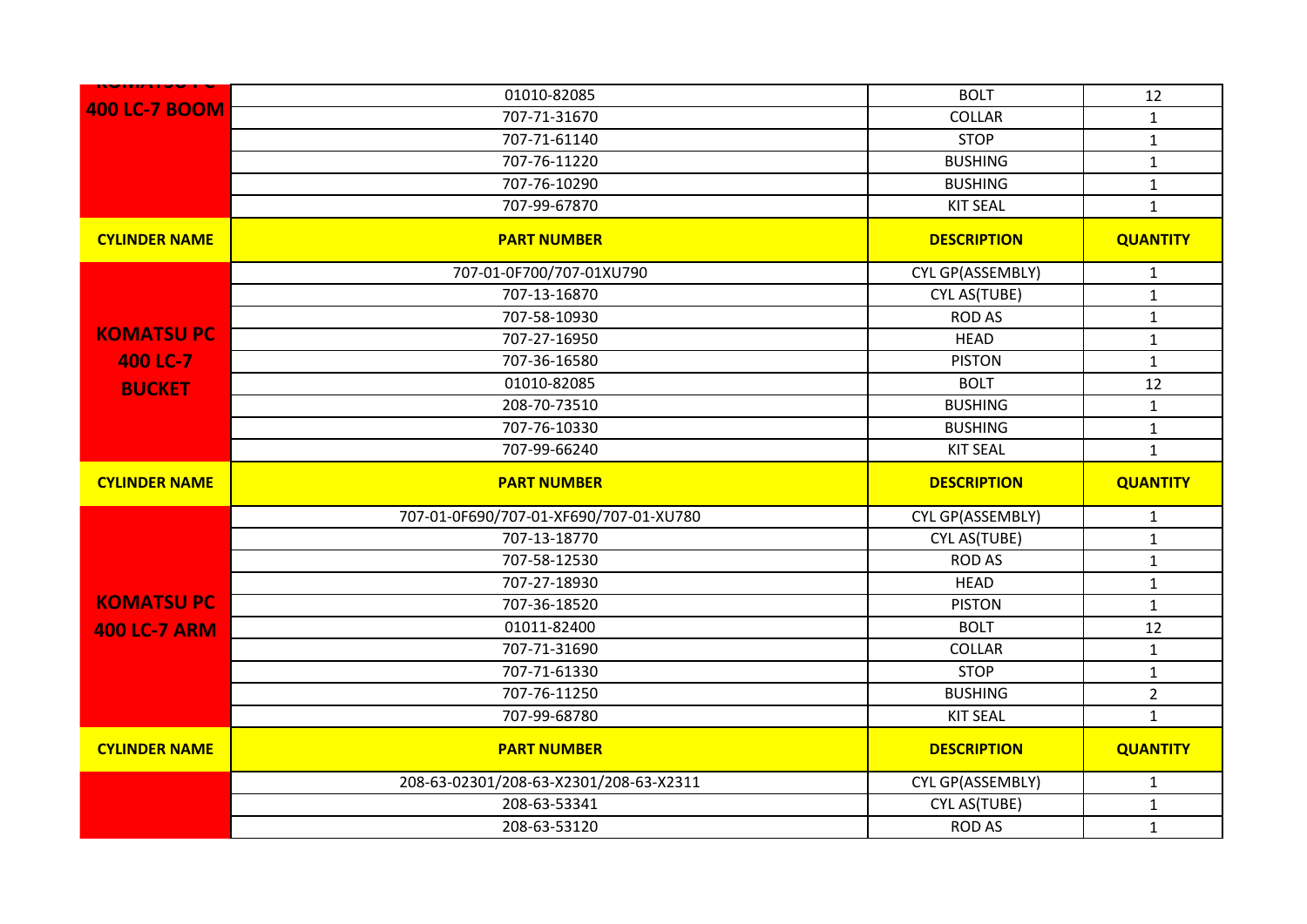|                         | 707-27-16620 | <b>HEAD</b>   |             |
|-------------------------|--------------|---------------|-------------|
| <b>DMATSU PC</b><br>ıкı | 707-36-16320 | <b>PISTON</b> |             |
| $AFA$ is concarri       | 01010-82085  | <b>BOLT</b>   | $\sim$<br>. |
|                         |              |               |             |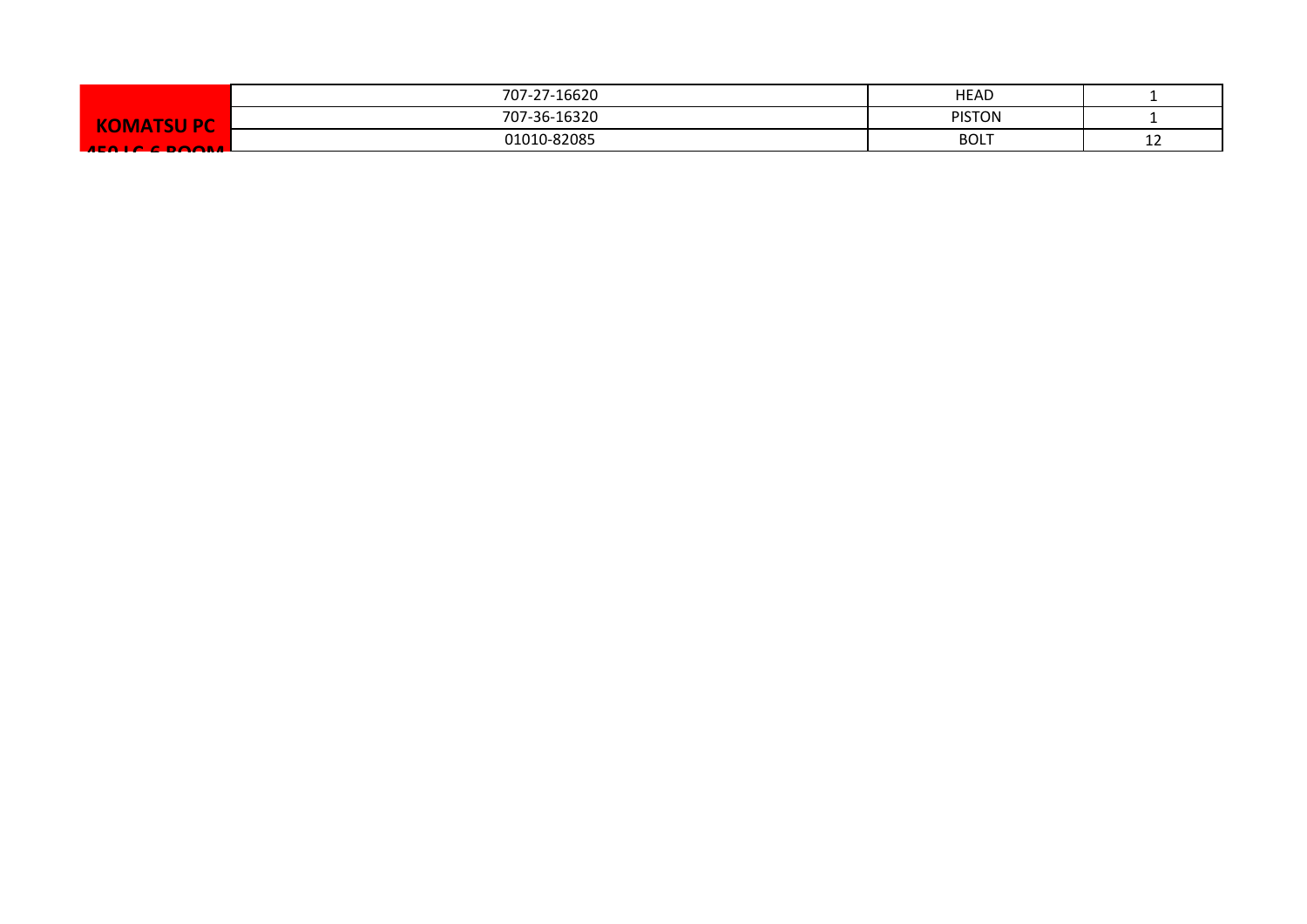| <b>450 LL-D BUUIVI</b> | 707-71-31200                           | COLLAR             | $\mathbf{1}$    |
|------------------------|----------------------------------------|--------------------|-----------------|
|                        | 707-71-16100                           | <b>STOP</b>        | $\mathbf{1}$    |
|                        | 707-76-11130                           | <b>BUSHING</b>     | $\mathbf 1$     |
|                        | 707-76-10230                           | <b>BUSHING</b>     | $\mathbf{1}$    |
|                        | 707-99-67120                           | <b>KIT SEAL</b>    | $\mathbf{1}$    |
| <b>CYLINDER NAME</b>   | <b>PART NUMBER</b>                     | <b>DESCRIPTION</b> | <b>QUANTITY</b> |
|                        | 707-01-0F702/707-01-XU792              | CYL GP(ASSEMBLY)   | $\mathbf{1}$    |
|                        | 707-13-16870                           | CYL AS(TUBE)       | $\mathbf{1}$    |
|                        | 707-58-11810                           | <b>ROD AS</b>      | $\mathbf{1}$    |
| <b>KOMATSU PC</b>      | 707-27-16580                           | <b>HEAD</b>        | $\mathbf{1}$    |
| 450 LC-7               | 707-36-16580                           | <b>PISTON</b>      | $\mathbf{1}$    |
| <b>BUCKET</b>          | 01010-82085                            | <b>BOLT</b>        | 12              |
|                        | 707-76-10290                           | <b>BUSHING</b>     | $\mathbf{1}$    |
|                        | 707-76-10140                           | <b>BUSHING</b>     | $\mathbf{1}$    |
|                        | 707-99-72240                           | <b>KIT SEAL</b>    | $\mathbf{1}$    |
| <b>CYLINDER NAME</b>   | <b>PART NUMBER</b>                     | <b>DESCRIPTION</b> | <b>QUANTITY</b> |
|                        |                                        |                    |                 |
|                        | 707-01-0F690/707-01-XF690/707-01-XU780 | CYL GP(ASSEMBLY)   | $\mathbf{1}$    |
|                        | 707-13-18770                           | CYL AS(TUBE)       | $\mathbf{1}$    |
|                        | 707-58-12530                           | <b>ROD AS</b>      | $\mathbf{1}$    |
|                        | 707-27-18930                           | <b>HEAD</b>        | $\mathbf 1$     |
| <b>KOMATSU PC</b>      | 707-36-18520                           | <b>PISTON</b>      | $\mathbf{1}$    |
| <b>450 LC-7 ARM</b>    | 01011-82400                            | <b>BOLT</b>        | 12              |
|                        | 707-71-31690                           | <b>COLLAR</b>      | $\mathbf{1}$    |
|                        | 707-71-61330                           | <b>STOP</b>        | $\mathbf{1}$    |
|                        | 707-76-11250                           | <b>BUSHING</b>     | $\overline{2}$  |
|                        | 707-99-68780                           | <b>KIT SEAL</b>    | $\mathbf{1}$    |
| <b>CYLINDER NAME</b>   | <b>PART NUMBER</b>                     | <b>DESCRIPTION</b> | <b>QUANTITY</b> |
|                        | 707-01-0F741/707-01-XU811              | CYL GP(ASSEMBLY)   | $\mathbf{1}$    |
|                        | 707-13-18780                           | CYL AS(TUBE)       | $\mathbf{1}$    |
|                        | 707-58-12540                           | <b>ROD AS</b>      | $\mathbf 1$     |
|                        | 707-27-18930                           | <b>HEAD</b>        | $\mathbf{1}$    |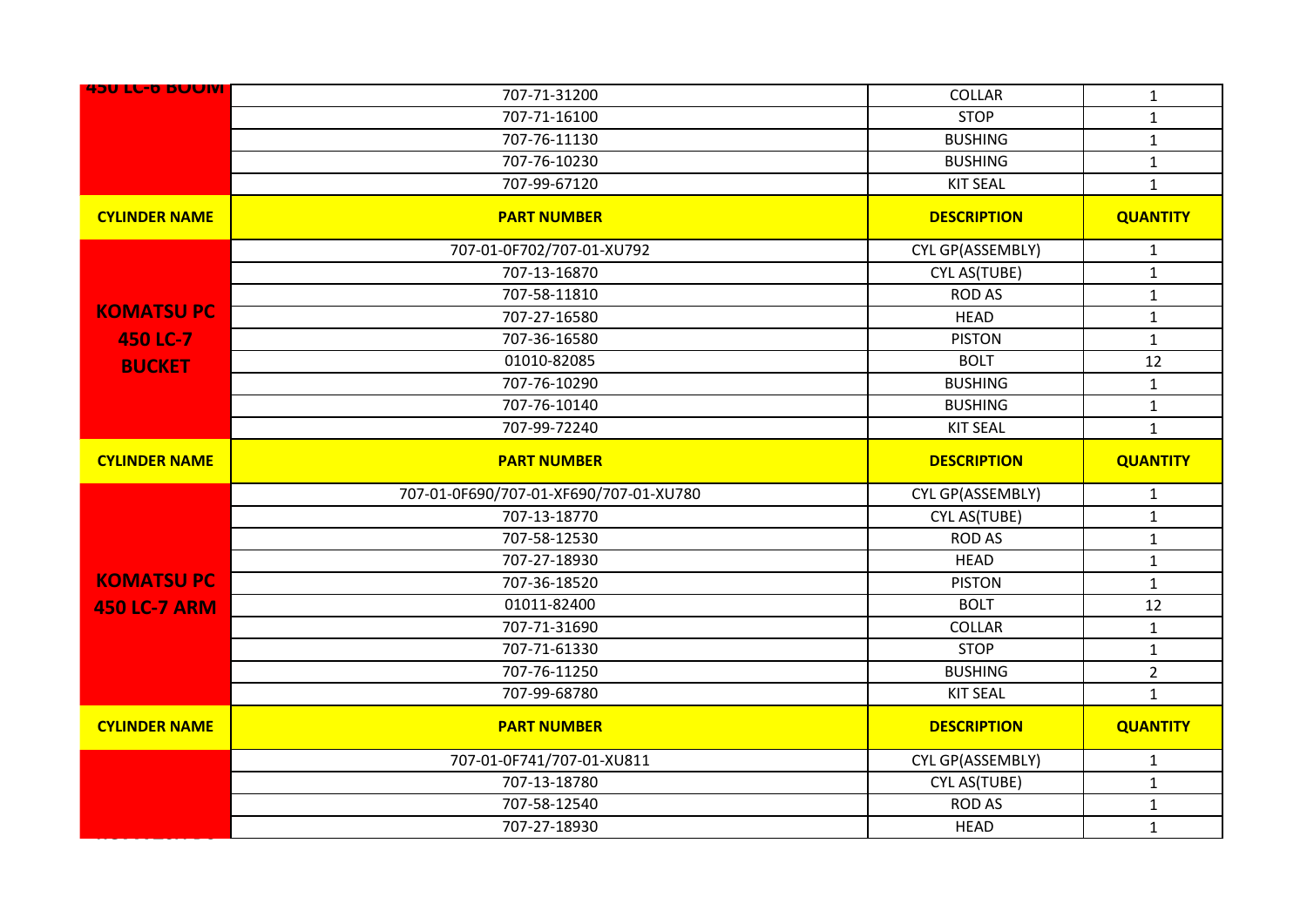| <b>KOMATSUPC</b>    | 707-36-18520 | <b>PISTON</b>  |    |
|---------------------|--------------|----------------|----|
| <b>450 LC-7 ARM</b> | 01011-82400  | <b>BOLT</b>    | 12 |
|                     | 707-71-31690 | <b>COLLAR</b>  |    |
|                     | 707-71-16330 | <b>STOP</b>    |    |
|                     | 707-76-11220 | <b>BUSHING</b> |    |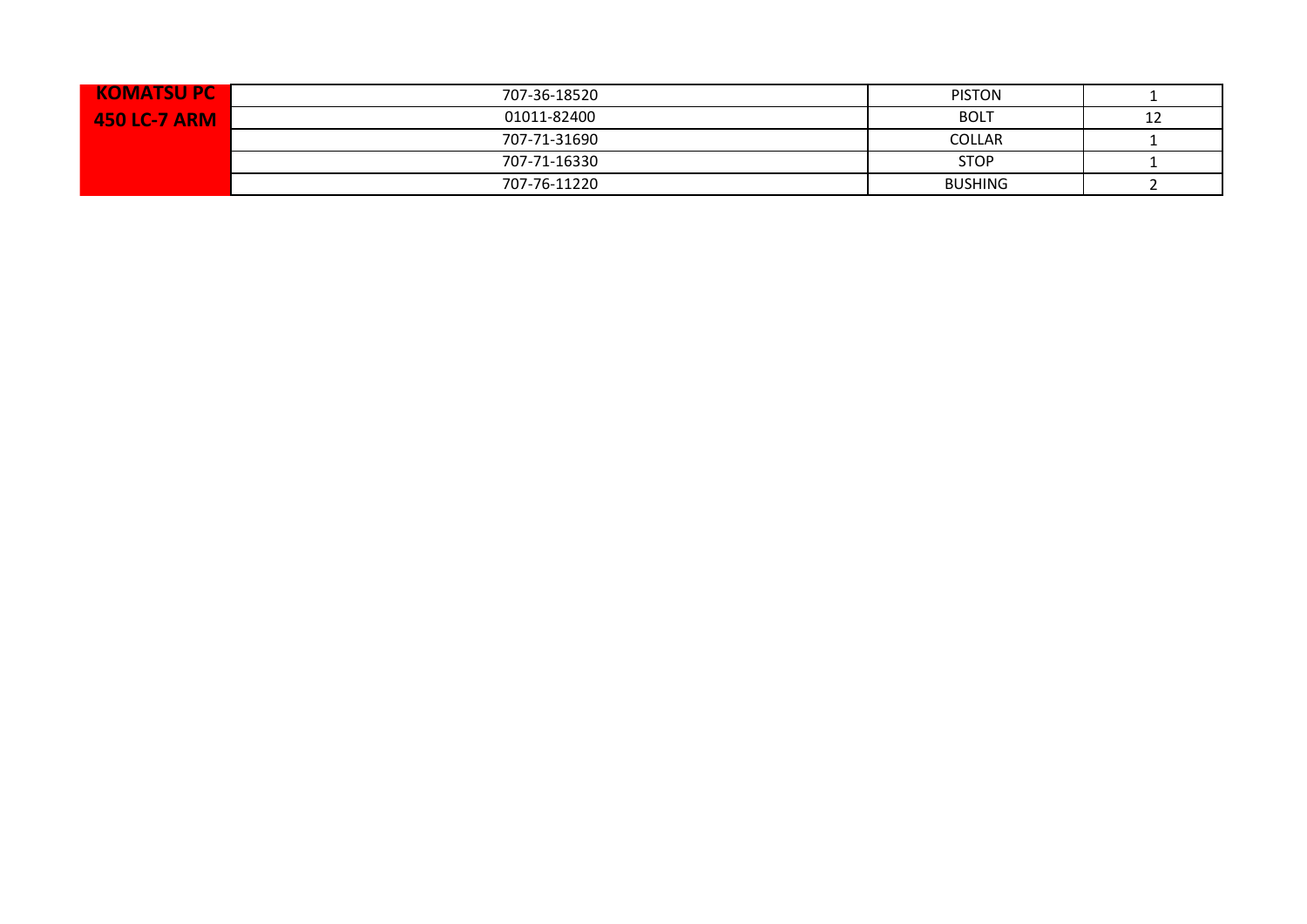|                      | 707-99-68780              | <b>KIT SEAL</b>    | $\mathbf{1}$    |
|----------------------|---------------------------|--------------------|-----------------|
| <b>CYLINDER NAME</b> | <b>PART NUMBER</b>        | <b>DESCRIPTION</b> | <b>QUANTITY</b> |
|                      | 707-01-0F821/707-01-XU941 | CYL GP(ASSEMBLY)   | $\mathbf{1}$    |
|                      | 707-13-16870              | CYL AS(TUBE)       | $\mathbf{1}$    |
|                      | 707-58-11810              | <b>ROD AS</b>      | $\mathbf 1$     |
| <b>KOMATSUPC</b>     | 707-27-16580              | <b>HEAD</b>        | $\mathbf 1$     |
| <b>450 LC-8</b>      | 707-36-16580              | <b>PISTON</b>      | $\mathbf{1}$    |
| <b>BUCKET</b>        | 01010-82085               | <b>BOLT</b>        | 12              |
|                      | 707-76-10140              | <b>BUSHING</b>     | $\mathbf{1}$    |
|                      | 707-76-10130              | <b>BUSHING</b>     | $\mathbf{1}$    |
|                      | 707-99-72240              | <b>KIT SEAL</b>    | $\mathbf{1}$    |
| <b>CYLINDER NAME</b> | <b>PART NUMBER</b>        | <b>DESCRIPTION</b> | <b>QUANTITY</b> |
|                      | 707-01-0F691              | CYL GP(ASSEMBLY)   | $\mathbf{1}$    |
|                      | 707-13-18760              | CYL AS(TUBE)       | $\mathbf{1}$    |
|                      | 707-58-12530              | <b>ROD AS</b>      | $\mathbf{1}$    |
|                      | 707-27-18930              | <b>HEAD</b>        | $\mathbf{1}$    |
| <b>KOMATSU PC</b>    | 707-36-18520              | <b>PISTON</b>      | $\mathbf{1}$    |
|                      | 01011-82400               | <b>BOLT</b>        | 12              |
| <b>450 LC-8 ARM</b>  | 707-71-31690              | <b>COLLAR</b>      | $\mathbf{1}$    |
|                      | 707-71-16330              | <b>STOP</b>        | $\mathbf{1}$    |
|                      | 707-76-11250              | <b>BUSHING</b>     | $\mathbf 1$     |
|                      | 707-76-11220              | <b>BUSHING</b>     | $\mathbf{1}$    |
|                      | 707-99-68780              | <b>KIT SEAL</b>    | $\mathbf{1}$    |
| <b>CYLINDER NAME</b> | <b>PART NUMBER</b>        | <b>DESCRIPTION</b> | <b>QUANTITY</b> |
|                      | 707-01-0F741/707-01-XU811 | CYL GP(ASSEMBLY)   | $\mathbf{1}$    |
|                      | 707-13-18780              | CYL AS(TUBE)       | $\mathbf{1}$    |
|                      | 707-58-12540              | <b>ROD AS</b>      | $\mathbf{1}$    |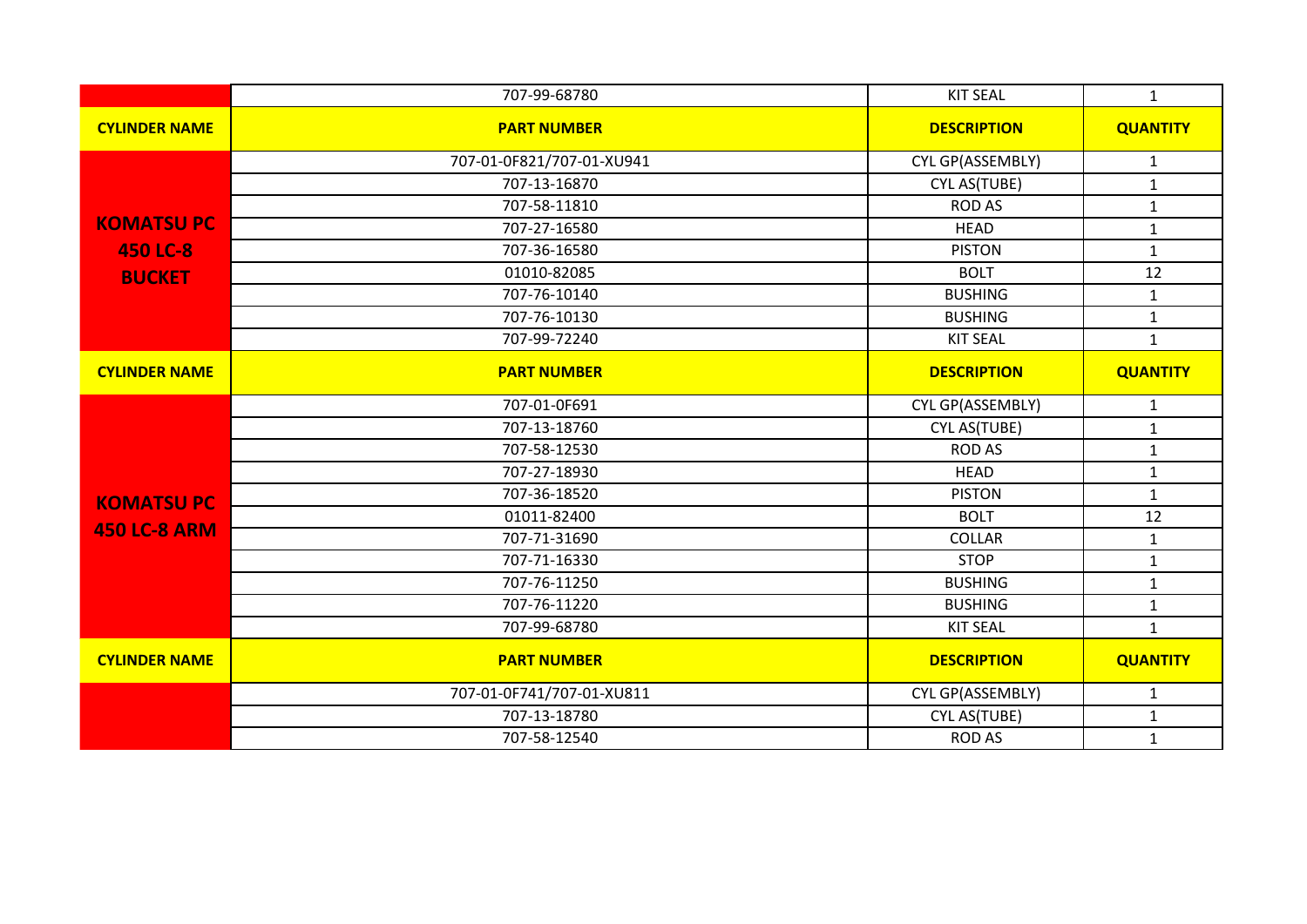|                      | 707-27-18930                           | <b>HEAD</b>        | $\mathbf{1}$    |
|----------------------|----------------------------------------|--------------------|-----------------|
| <b>KOMATSU PC</b>    | 707-36-18520                           | <b>PISTON</b>      | $\mathbf{1}$    |
| <b>450 LC-8 ARM</b>  | 01011-82400                            | <b>BOLT</b>        | 12              |
|                      | 707-71-31690                           | <b>COLLAR</b>      | $\mathbf{1}$    |
|                      | 707-71-16330                           | <b>STOP</b>        | $\mathbf{1}$    |
|                      | 707-76-11220                           | <b>BUSHING</b>     | $\overline{2}$  |
|                      | 707-99-68780                           | <b>KIT SEAL</b>    | $\mathbf{1}$    |
| <b>CYLINDER NAME</b> | <b>PART NUMBER</b>                     | <b>DESCRIPTION</b> | <b>QUANTITY</b> |
|                      | 707-01-0F670/707-01-XU760/707-01-XU770 | CYL GP(ASSEMBLY)   | $\mathbf{1}$    |
|                      | 707-13-16860                           | CYL AS(TUBE)       | $\mathbf{1}$    |
|                      | 707-58-11490                           | <b>ROD AS</b>      | $\mathbf{1}$    |
|                      | 707-27-16580                           | <b>HEAD</b>        | $\mathbf{1}$    |
| <b>KOMATSU PC</b>    | 707-36-16580                           | <b>PISTON</b>      | $\mathbf{1}$    |
|                      | 01010-82085                            | <b>BOLT</b>        | 12              |
| <b>550 LC-8 BOOM</b> | 707-71-31670                           | COLLAR             | $\mathbf{1}$    |
|                      | 707-71-61140                           | <b>STOP</b>        | $\mathbf{1}$    |
|                      | 707-76-11220                           | <b>BUSHING</b>     | $\mathbf{1}$    |
|                      | 707-76-10290                           | <b>BUSHING</b>     | $\mathbf{1}$    |
|                      | 707-99-67870                           | <b>KIT SEAL</b>    | $\mathbf{1}$    |
| <b>CYLINDER NAME</b> | <b>PART NUMBER</b>                     | <b>DESCRIPTION</b> | <b>QUANTITY</b> |
|                      | 707-01-0AG80                           | CYL GP(ASSEMBLY)   | 1               |
|                      | 707-13-18920                           | CYL AS(TUBE)       | $\mathbf{1}$    |
| <b>KOMATSUPC</b>     | 707-58-12650                           | <b>ROD AS</b>      | $\mathbf{1}$    |
| <b>550 LC-8</b>      | 707-27-18930                           | <b>HEAD</b>        | $\mathbf{1}$    |
|                      | 707-36-18520                           | <b>PISTON</b>      | $\mathbf{1}$    |
| <b>BUCKET</b>        | 01011-82400                            | <b>BOLT</b>        | 12              |
|                      | 707-76-11130                           | <b>BUSHING</b>     | $\overline{2}$  |
|                      | 707-99-75910                           | <b>KIT SEAL</b>    | $\mathbf{1}$    |
| <b>CYLINDER NAME</b> | <b>PART NUMBER</b>                     | <b>DESCRIPTION</b> | <b>QUANTITY</b> |
|                      |                                        |                    |                 |
|                      | 707-01-0J630/707-01-XR610/707-01-XR620 | CYL GP(ASSEMBLY)   | 1               |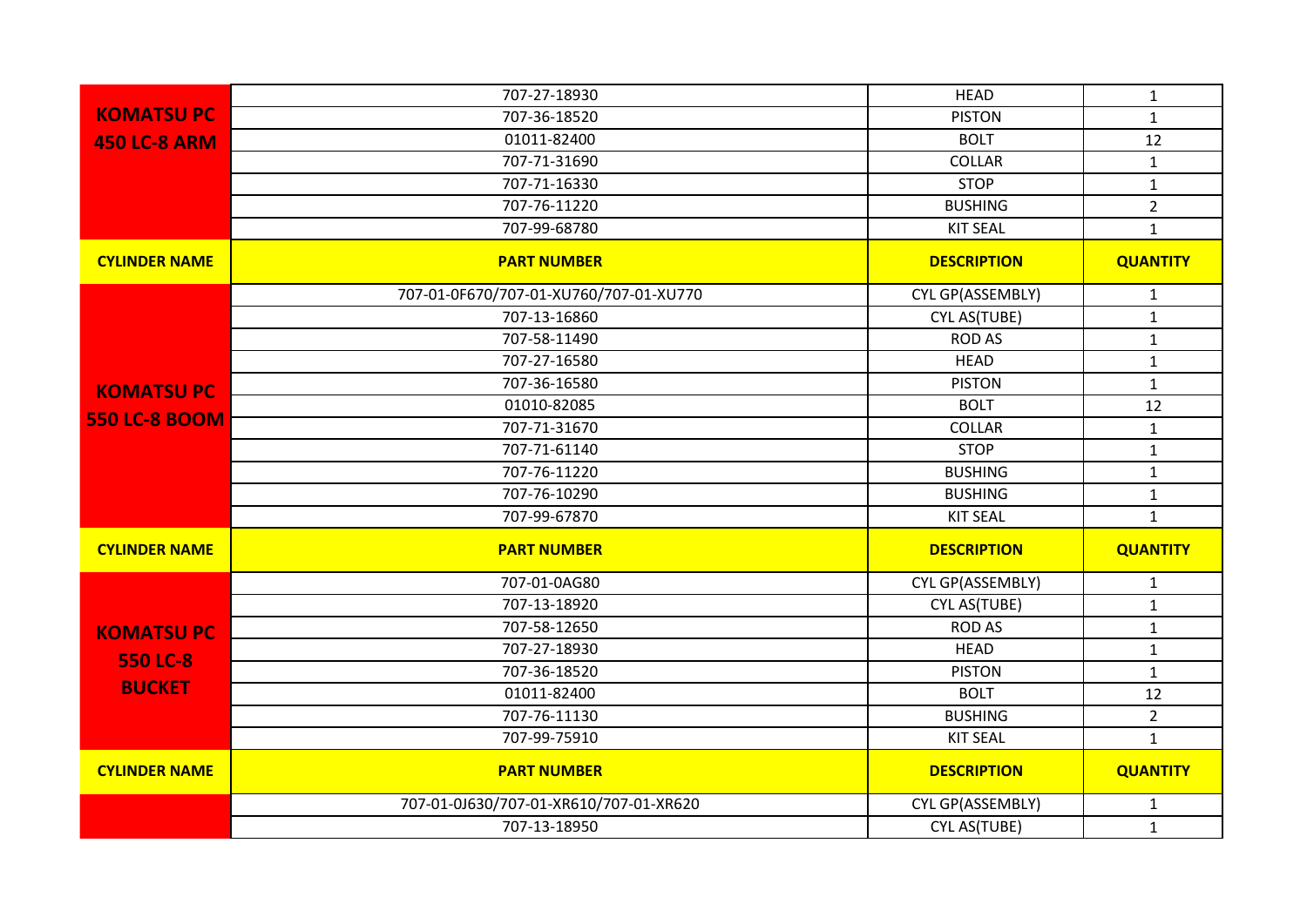|                   | 707-58-12660 | ROD AS        |    |
|-------------------|--------------|---------------|----|
|                   | 707-27-18930 | <b>HEAD</b>   |    |
| <b>KOMATSUPC</b>  | 707-36-18520 | <b>PISTON</b> |    |
| <b>600 LC-8 R</b> | 01011-82400  | <b>BOLT</b>   | 12 |
| <b>BOOM</b>       | 707-71-32900 | <b>COLLAR</b> |    |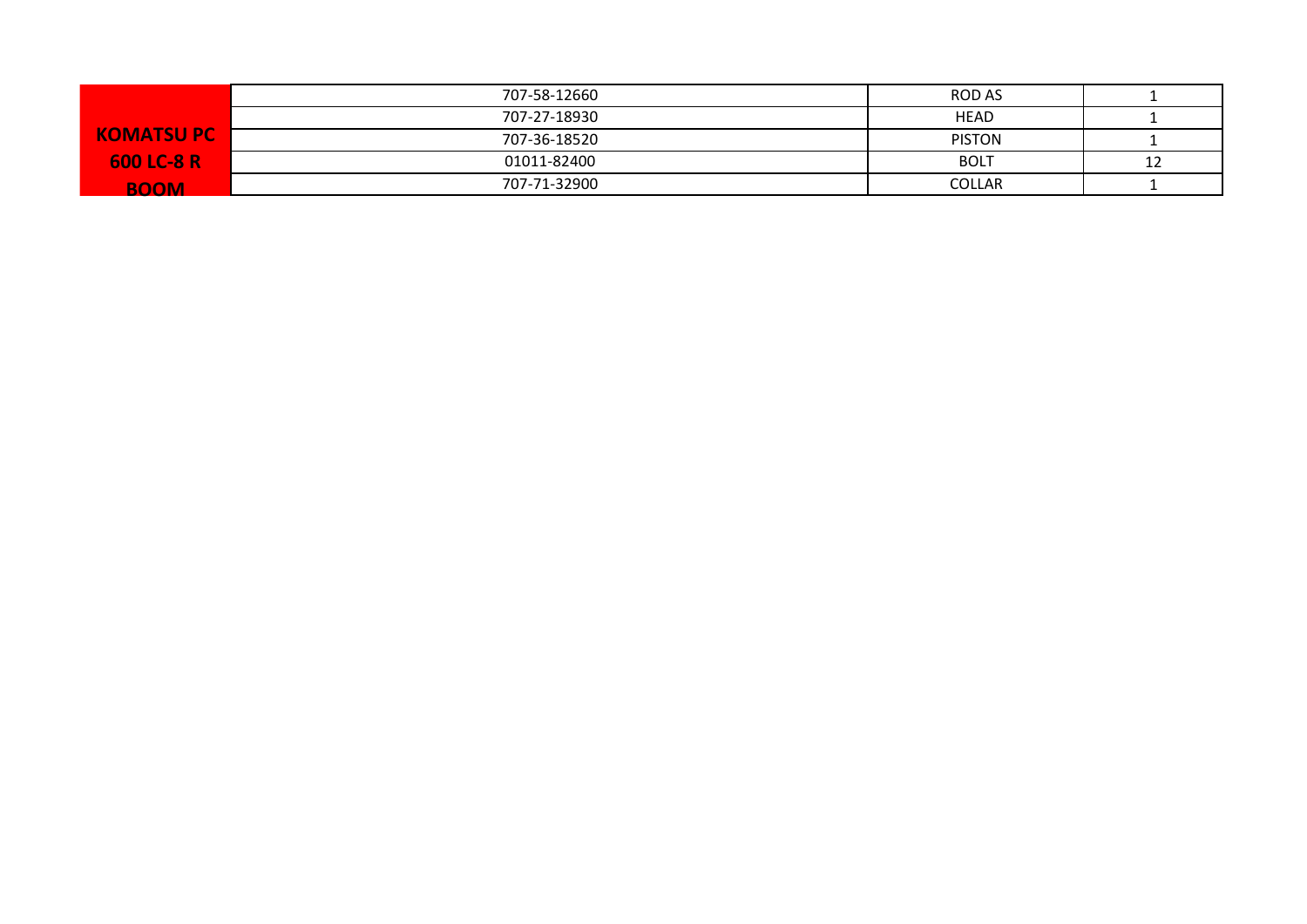|                       | 707-71-16330              | <b>STOP</b>        | $\mathbf{1}$    |
|-----------------------|---------------------------|--------------------|-----------------|
|                       | 707-76-12530              | <b>BUSHING</b>     | $\mathbf{1}$    |
|                       | 707-76-11160              | <b>BUSHING</b>     | $\mathbf{1}$    |
|                       | 707-99-16130              | <b>KIT SEAL</b>    | $\mathbf{1}$    |
| <b>CYLINDER NAME</b>  | <b>PART NUMBER</b>        | <b>DESCRIPTION</b> | <b>QUANTITY</b> |
|                       | 707-01-0J670/707-01-XR650 | CYL GP(ASSEMBLY)   | $\mathbf{1}$    |
|                       | 707-13-18940              | CYL AS(TUBE)       | $\mathbf{1}$    |
|                       | 707-58-13260              | <b>ROD AS</b>      | $\mathbf{1}$    |
| <b>KOMATSUPC</b>      | 707-27-18180              | <b>HEAD</b>        | $\mathbf{1}$    |
| 600 LC-8 R            | 707-36-18530              | <b>PISTON</b>      | $\mathbf{1}$    |
|                       | 01011-82400               | <b>BOLT</b>        | 12              |
| <b>BUCKET</b>         | 707-71-31760              | <b>COLLAR</b>      | $\mathbf{1}$    |
|                       | 707-71-16430              | <b>STOP</b>        | $\mathbf{1}$    |
|                       | 707-76-11130              | <b>BUSHING</b>     | $\overline{2}$  |
|                       | 707-99-69790              | <b>KIT SEAL</b>    | $\mathbf{1}$    |
| <b>CYLINDER NAME</b>  | <b>PART NUMBER</b>        | <b>DESCRIPTION</b> | <b>QUANTITY</b> |
|                       | 707-01-0J650/707-01-XR630 | CYL GP(ASSEMBLY)   | $\mathbf{1}$    |
|                       | 707-13-20470              | CYL AS(TUBE)       | $\mathbf{1}$    |
|                       | 707-58-14330              | <b>ROD AS</b>      | $\mathbf{1}$    |
|                       | 707-27-20590              | <b>HEAD</b>        | $\mathbf{1}$    |
| <b>KOMATSU PC</b>     | 707-36-20450              | <b>PISTON</b>      | $\mathbf{1}$    |
|                       | 01011-82705               | <b>BOLT</b>        | 12              |
| <b>600 LC-8 R ARM</b> | 707-71-32920              | <b>COLLAR</b>      | $\mathbf{1}$    |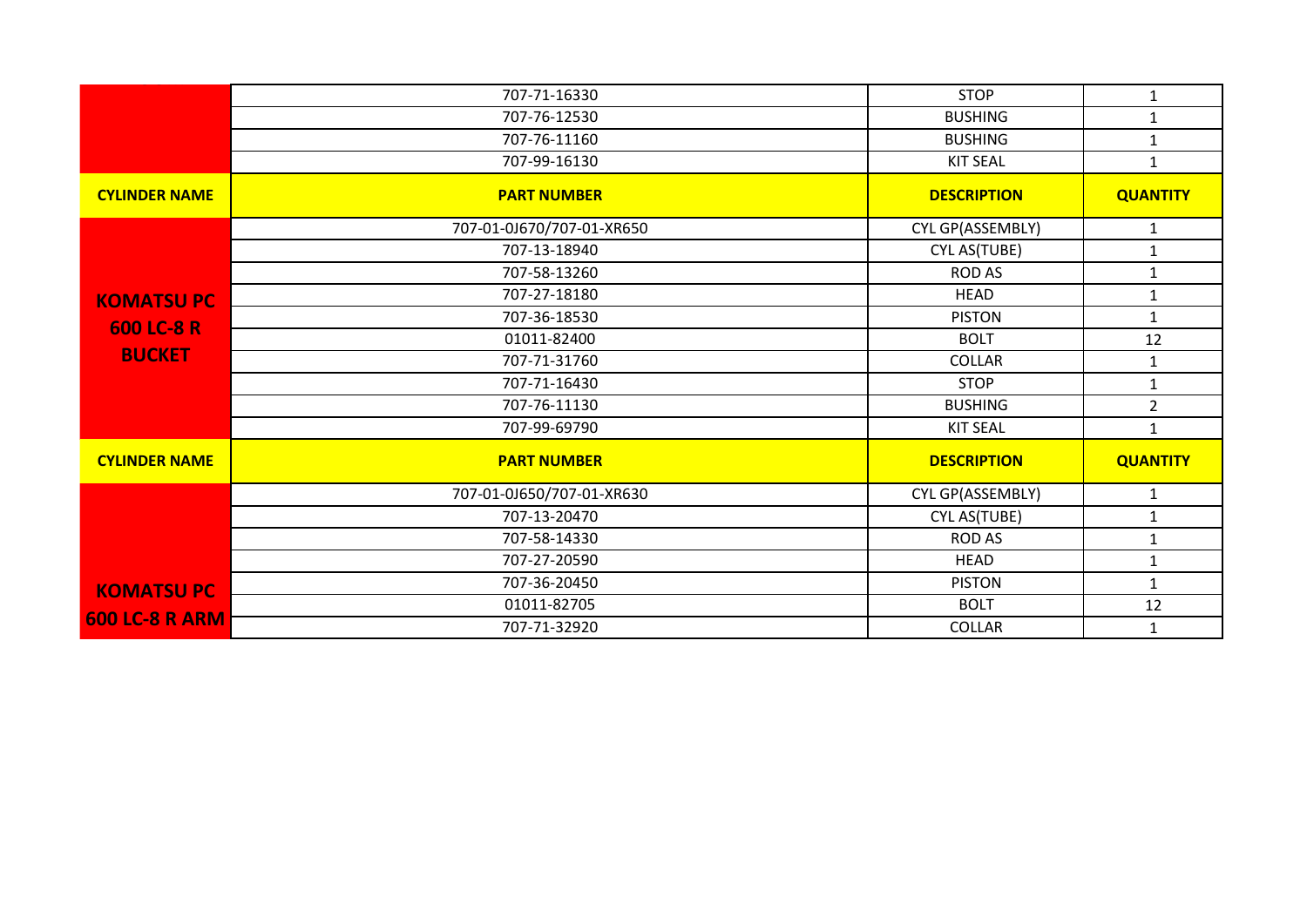|                      | 707-71-61510       | <b>STOP</b>        | $\mathbf{1}$    |
|----------------------|--------------------|--------------------|-----------------|
|                      | 707-76-12520       | <b>BUSHING</b>     | $\mathbf{1}$    |
|                      | 707-76-12150       | <b>BUSHING</b>     | $\mathbf{1}$    |
|                      | 707-99-16300       | <b>KIT SEAL</b>    | $\mathbf{1}$    |
| <b>CYLINDER NAME</b> | <b>PART NUMBER</b> | <b>DESCRIPTION</b> | <b>QUANTITY</b> |
|                      | 707-01-0CA60       | CYL GP(ASSEMBLY)   | $\mathbf{1}$    |
|                      | 721-13-18230       | CYL AS(TUBE)       | $\mathbf{1}$    |
|                      | 707-58-12660       | <b>ROD AS</b>      | $\mathbf{1}$    |
|                      | 707-27-18930       | <b>HEAD</b>        | 1               |
| <b>KOMATSU PC</b>    | 707-36-18520       | <b>PISTON</b>      | $\mathbf{1}$    |
|                      | 01011-82400        | <b>BOLT</b>        | 12              |
| <b>700 LC-8 BOOM</b> | 707-71-32900       | COLLAR             | $\mathbf{1}$    |
|                      | 707-71-11330       | <b>STOP</b>        | $\mathbf{1}$    |
|                      | 707-76-12530       | <b>BUSHING</b>     | $\mathbf{1}$    |
|                      | 707-76-11160       | <b>BUSHING</b>     | $\mathbf{1}$    |
|                      | 707-99-68480       | <b>KIT SEAL</b>    | $\mathbf{1}$    |
| <b>CYLINDER NAME</b> | <b>PART NUMBER</b> | <b>DESCRIPTION</b> | <b>QUANTITY</b> |
|                      | 707-01-0CG80       | CYL GP(ASSEMBLY)   | $\mathbf{1}$    |
|                      | 707-13-18940       | CYL AS(TUBE)       | $\mathbf{1}$    |
|                      | 707-58-13360       | <b>ROD AS</b>      | $\mathbf{1}$    |
|                      | 707-27-18180       | <b>HEAD</b>        | 1               |
| <b>KOMATSU PC</b>    | 707-36-18530       | <b>PISTON</b>      | $\mathbf{1}$    |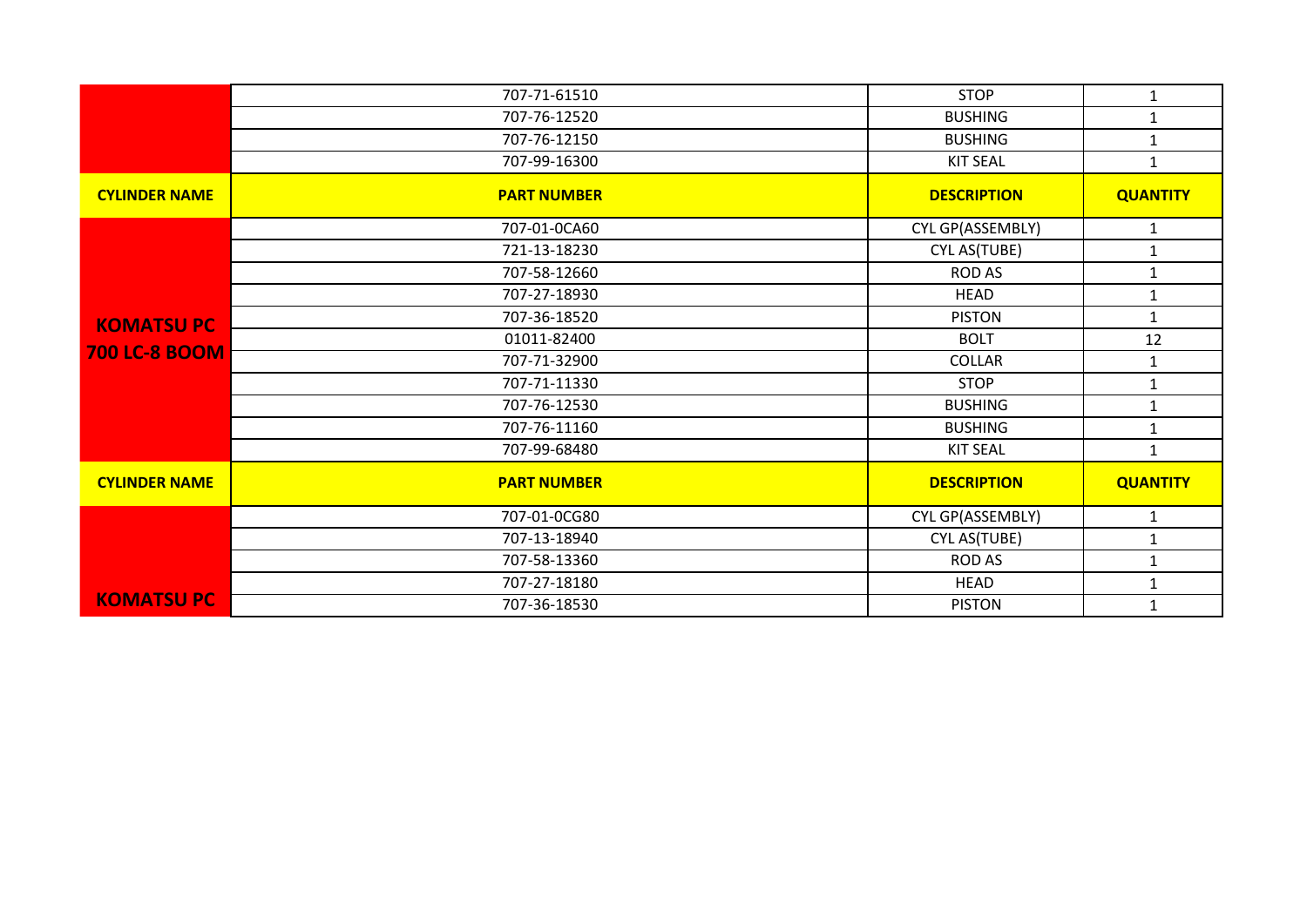| <b>700 LC-8</b>       | 01011-82400               | <b>BOLT</b>        | 12               |
|-----------------------|---------------------------|--------------------|------------------|
| <b>BUCKET</b>         | 707-71-35060              | COLLAR             | $\mathbf{1}$     |
|                       | 707-71-61430              | <b>STOP</b>        | $\mathbf 1$      |
|                       | 707-76-12560              | <b>BUSHING</b>     | $\mathbf{1}$     |
|                       | 707-76-11130              | <b>BUSHING</b>     | $\mathbf{1}$     |
|                       | 707-99-19560              | <b>KIT SEAL</b>    | $\mathbf{1}$     |
| <b>CYLINDER NAME</b>  | <b>PART NUMBER</b>        | <b>DESCRIPTION</b> | <b>QUANTITY</b>  |
|                       | 707-01-0CA70              | CYL GP(ASSEMBLY)   | $\mathbf{1}$     |
|                       | 707-13-20630              | CYL AS(TUBE)       | $\mathbf{1}$     |
|                       | 707-58-14630              | <b>ROD AS</b>      | $\mathbf 1$      |
|                       | 707-27-20590              | <b>HEAD</b>        | $\mathbf{1}$     |
| <b>KOMATSUPC</b>      | 707-36-20450              | <b>PISTON</b>      | $\mathbf{1}$     |
|                       | 01011-82705               | <b>BOLT</b>        | 12               |
| <b>700 LC-8 ARM</b>   | 707-71-32920              | COLLAR             | $\mathbf{1}$     |
|                       | 707-71-61510              | <b>STOP</b>        | $\mathbf{1}$     |
|                       | 707-76-12520              | <b>BUSHING</b>     | $\mathbf 1$      |
|                       | 707-76-12150              | <b>BUSHING</b>     | $\mathbf 1$      |
|                       | 707-99-76380              | <b>KIT SEAL</b>    | $\mathbf{1}$     |
| <b>CYLINDER NAME</b>  | <b>PART NUMBER</b>        | <b>DESCRIPTION</b> | <b>QUANTITY</b>  |
|                       | 707-01-0K350/707-01-XP350 | CYL GP(ASSEMBLY)   | $\mathbf{1}$     |
|                       | 209-63-73341              | CYL AS(TUBE)       | $\mathbf{1}$     |
|                       | 209-63-73320              | <b>ROD AS</b>      | $\mathbf{1}$     |
| <b>KOMATSUPC</b>      | 707-27-22660              | <b>HEAD</b>        | $\mathbf 1$      |
| 850 LC-8              | 707-36-22300              | <b>PISTON</b>      | $\mathbf{1}$     |
|                       | 01011-83010               | <b>BOLT</b>        | 12               |
| <b>BUCKET</b>         | 707-71-31780              | COLLAR             | $\mathbf{1}$     |
|                       | 707-71-51760              | <b>STOP</b>        | $\mathbf{1}$     |
|                       | 707-46-14010              | <b>BEARING</b>     | $\overline{2}$   |
|                       | 707-99-78780              | <b>KIT SEAL</b>    | $\mathbf{1}$     |
| <b>CVI INDER NAME</b> | <b>DART NIIMARFR</b>      | <b>DESCRIPTION</b> | <b>OLIANTITY</b> |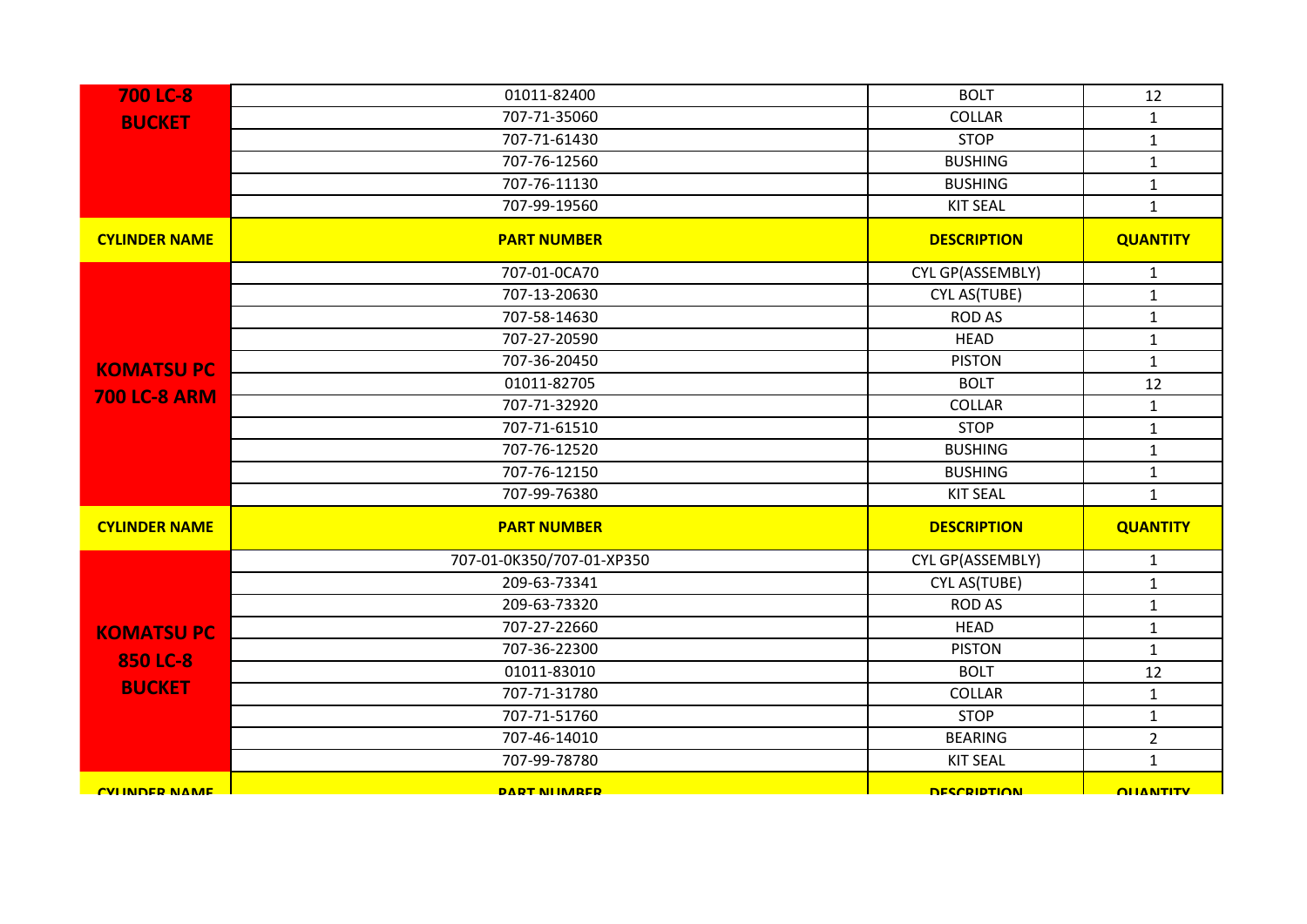| <b>UTLINDEN IVAIVIL</b> | <b>FARI INVIVIDEN</b>                  | <b>ULJUNIF HUIV</b> | <b>UUMITILI</b> |
|-------------------------|----------------------------------------|---------------------|-----------------|
|                         | 707-01-0K240/707-01-XP240/707-01-XP250 | CYL GP(ASSEMBLY)    | $\mathbf{1}$    |
|                         | 707-13-18980                           | CYL AS(TUBE)        | $\mathbf{1}$    |
|                         | 707-58-12331                           | <b>ROD AS</b>       | $\mathbf{1}$    |
|                         | 707-27-18930                           | <b>HEAD</b>         | $\mathbf{1}$    |
| <b>KOMATSUPC</b>        | 707-36-18520                           | <b>PISTON</b>       | $\mathbf{1}$    |
| <b>850 LC-8 ARM</b>     | 01011-82400                            | <b>BOLT</b>         | 12              |
|                         | 707-71-32940                           | <b>COLLAR</b>       | $\mathbf{1}$    |
|                         | 707-71-61330                           | <b>STOP</b>         | $\mathbf{1}$    |
|                         | 707-76-11130                           | <b>BUSHING</b>      | $\overline{2}$  |
|                         | 707-99-16150                           | <b>KIT SEAL</b>     | $\mathbf{1}$    |
| <b>CYLINDER NAME</b>    | <b>PART NUMBER</b>                     | <b>DESCRIPTION</b>  | <b>QUANTITY</b> |
|                         | 707-F1-01380                           | CYL GP(ASSEMBLY)    | $\mathbf{1}$    |
|                         | 21N-63-52342                           | CYL AS(TUBE)        | $\mathbf{1}$    |
|                         | 21N-63-52321                           | <b>ROD AS</b>       | $\mathbf{1}$    |
|                         | 707-28-22711                           | <b>HEAD</b>         | $\mathbf{1}$    |
| <b>KOMATSUPC</b>        | 707-36-22300                           | <b>PISTON</b>       | $\mathbf{1}$    |
| 1250 SP-8               | 01252-61670                            | <b>BOLT</b>         | 6               |
| <b>BOOM</b>             | 01011-83010                            | <b>BOLT</b>         | 12              |
|                         | 707-71-13820                           | <b>COLLAR</b>       | $\mathbf{1}$    |
|                         | 707-71-51750                           | <b>STOP</b>         | $\mathbf{1}$    |
|                         | 707-46-14010                           | <b>BEARING</b>      | $\overline{2}$  |
|                         | 707-99-78440                           | <b>KIT SEAL</b>     | $\mathbf{1}$    |
| <b>CYLINDER NAME</b>    | <b>PART NUMBER</b>                     | <b>DESCRIPTION</b>  | <b>QUANTITY</b> |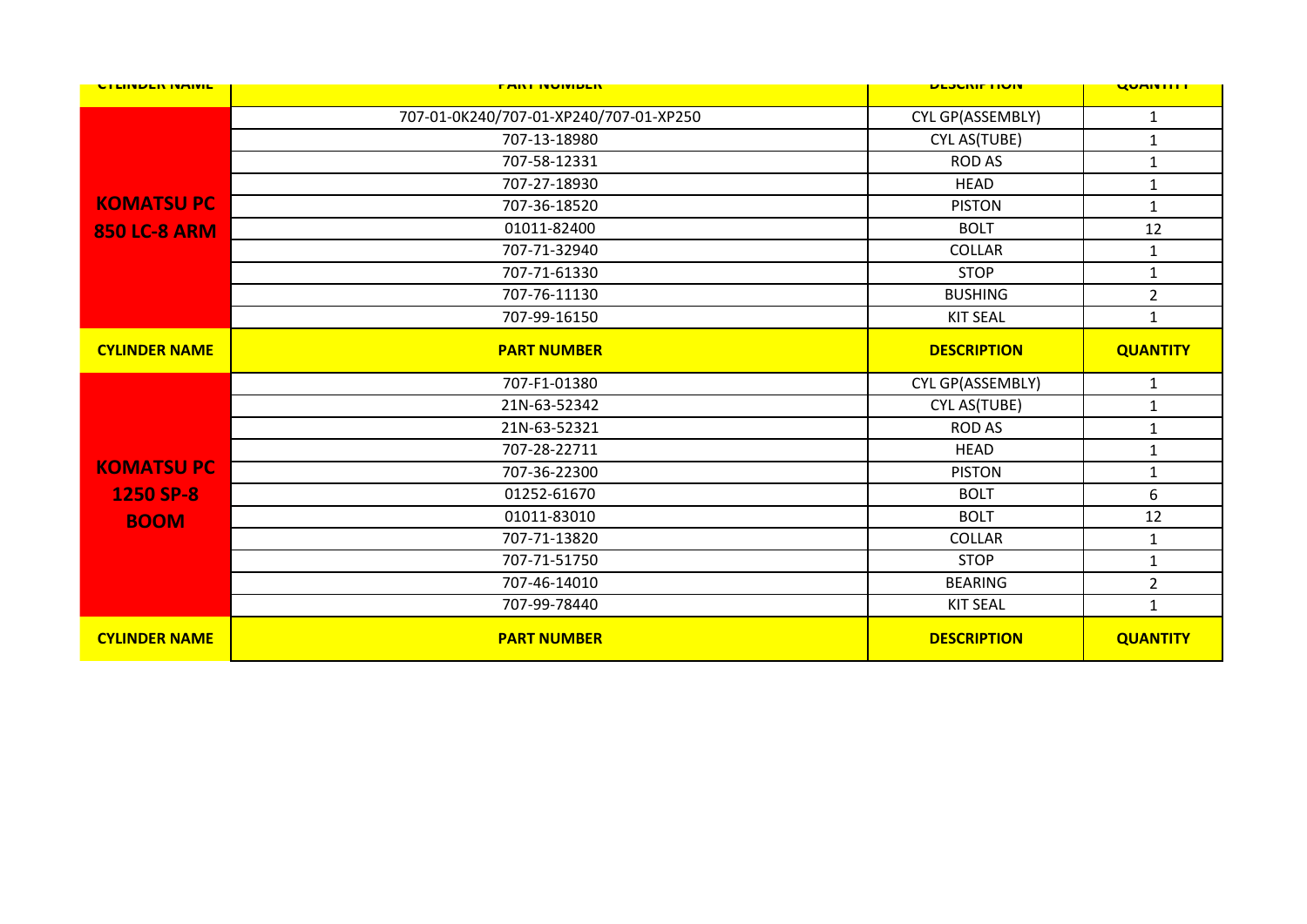|                      | 707-01-0J782              | CYL GP(ASSEMBLY)   | $\mathbf{1}$    |
|----------------------|---------------------------|--------------------|-----------------|
|                      | 721-13-16150              | CYL AS(TUBE)       | $\mathbf{1}$    |
|                      | 707-58-11790              | <b>ROD AS</b>      | $\mathbf{1}$    |
|                      | 707-27-16970              | <b>HEAD</b>        | $\mathbf{1}$    |
| <b>KOMATSUPC</b>     | 707-36-16720              | <b>PISTON</b>      | $\mathbf{1}$    |
| 1250 SP-8            | 01010-82090               | <b>BOLT</b>        | 12              |
| <b>BUCKET RH</b>     | 707-71-35050              | COLLAR             | $\mathbf{1}$    |
|                      | 707-71-71210              | <b>STOP</b>        | $\mathbf{1}$    |
|                      | 707-76-10140              | <b>BUSHING</b>     | $\mathbf{1}$    |
|                      | 707-76-10130              | <b>BUSHING</b>     | $\mathbf{1}$    |
|                      | 707-99-72090              | <b>KIT SEAL</b>    | $\mathbf{1}$    |
| <b>CYLINDER NAME</b> | <b>PART NUMBER</b>        | <b>DESCRIPTION</b> | <b>QUANTITY</b> |
|                      | 707-01-0J772              | CYL GP(ASSEMBLY)   | $\mathbf{1}$    |
|                      | 721-13-16140              | CYL AS(TUBE)       | $\mathbf{1}$    |
|                      | 707-58-11790              | <b>ROD AS</b>      | $\mathbf{1}$    |
|                      | 707-27-16970              | <b>HEAD</b>        | $\mathbf{1}$    |
| <b>KOMATSUPC</b>     | 707-36-16720              | <b>PISTON</b>      | $\mathbf{1}$    |
| 1250 SP-8            | 01010-82090               | <b>BOLT</b>        | 12              |
| <b>BUCKET LH</b>     | 707-71-35050              | <b>COLLAR</b>      | $\mathbf{1}$    |
|                      | 707-71-71210              | <b>STOP</b>        | $\mathbf{1}$    |
|                      | 707-76-10140              | <b>BUSHING</b>     | $\mathbf{1}$    |
|                      | 707-76-10130              | <b>BUSHING</b>     | $\mathbf{1}$    |
|                      | 707-99-72090              | <b>KIT SEAL</b>    | $\mathbf 1$     |
| <b>CYLINDER NAME</b> | <b>PART NUMBER</b>        | <b>DESCRIPTION</b> | <b>QUANTITY</b> |
|                      | 707-01-0CA40              | CYL GP(ASSEMBLY)   | $\mathbf{1}$    |
|                      | 707-13-25210/21N-63-62341 | CYL AS(TUBE)       | $\mathbf{1}$    |
|                      | 707-58-71050              | <b>ROD AS</b>      | $\mathbf{1}$    |
|                      | 707-28-25840              | <b>HEAD</b>        | $\mathbf{1}$    |
| <b>KOMATSUPC</b>     | 707-36-25230              | <b>PISTON</b>      | $\mathbf{1}$    |
| <b>1250 SP-8 ARM</b> | 01011-83330               | <b>BOLT</b>        | 12              |
|                      | 707-71-31830              | <b>COLLAR</b>      | $\mathbf{1}$    |
|                      | 707-71-61800              | <b>STOP</b>        | $\mathbf{1}$    |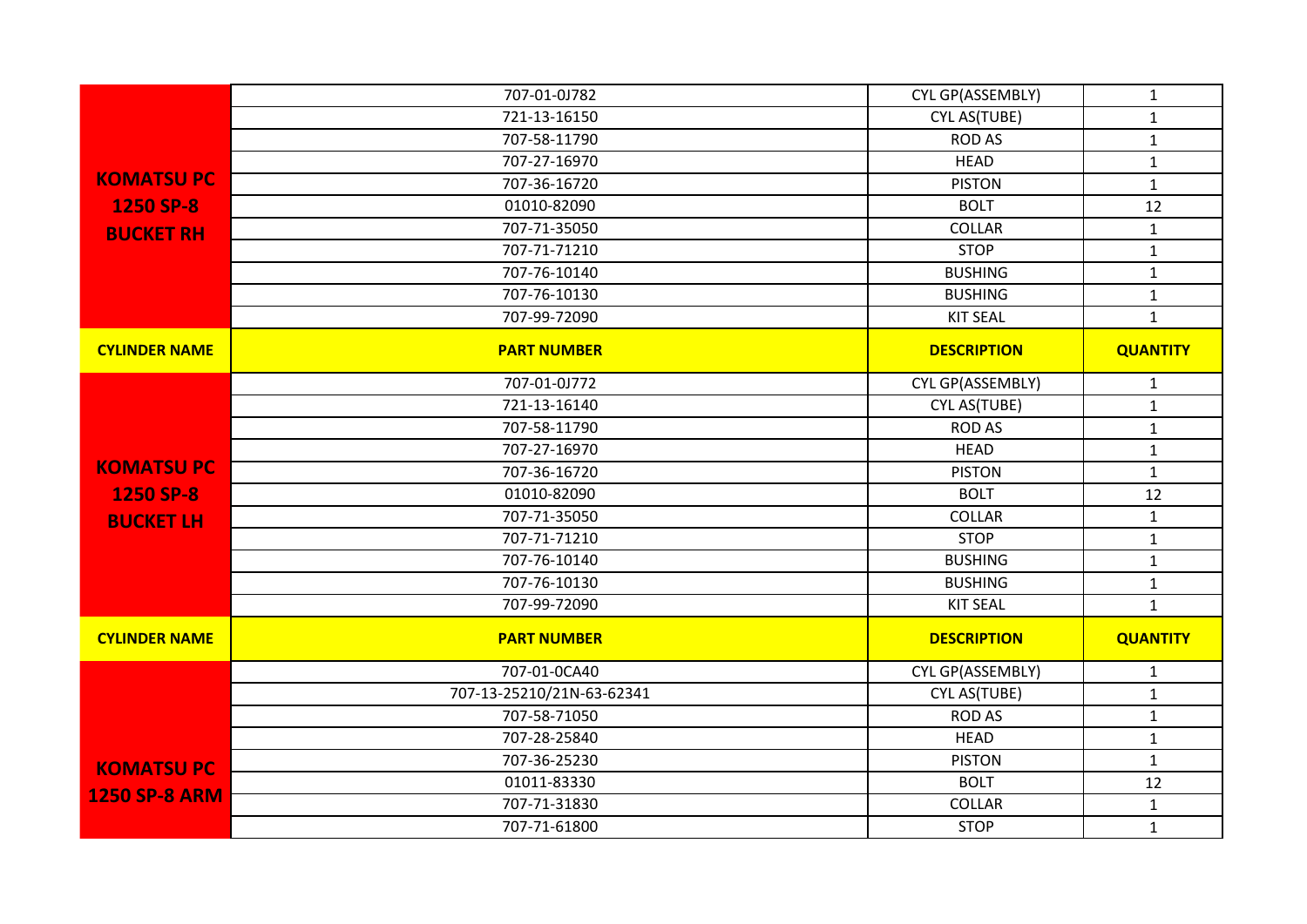| 707-76-16030 | <b>BUSHING</b>  |  |
|--------------|-----------------|--|
| 707-46-16030 | <b>BEARING</b>  |  |
| 707-98-85310 | <b>KIT SEAL</b> |  |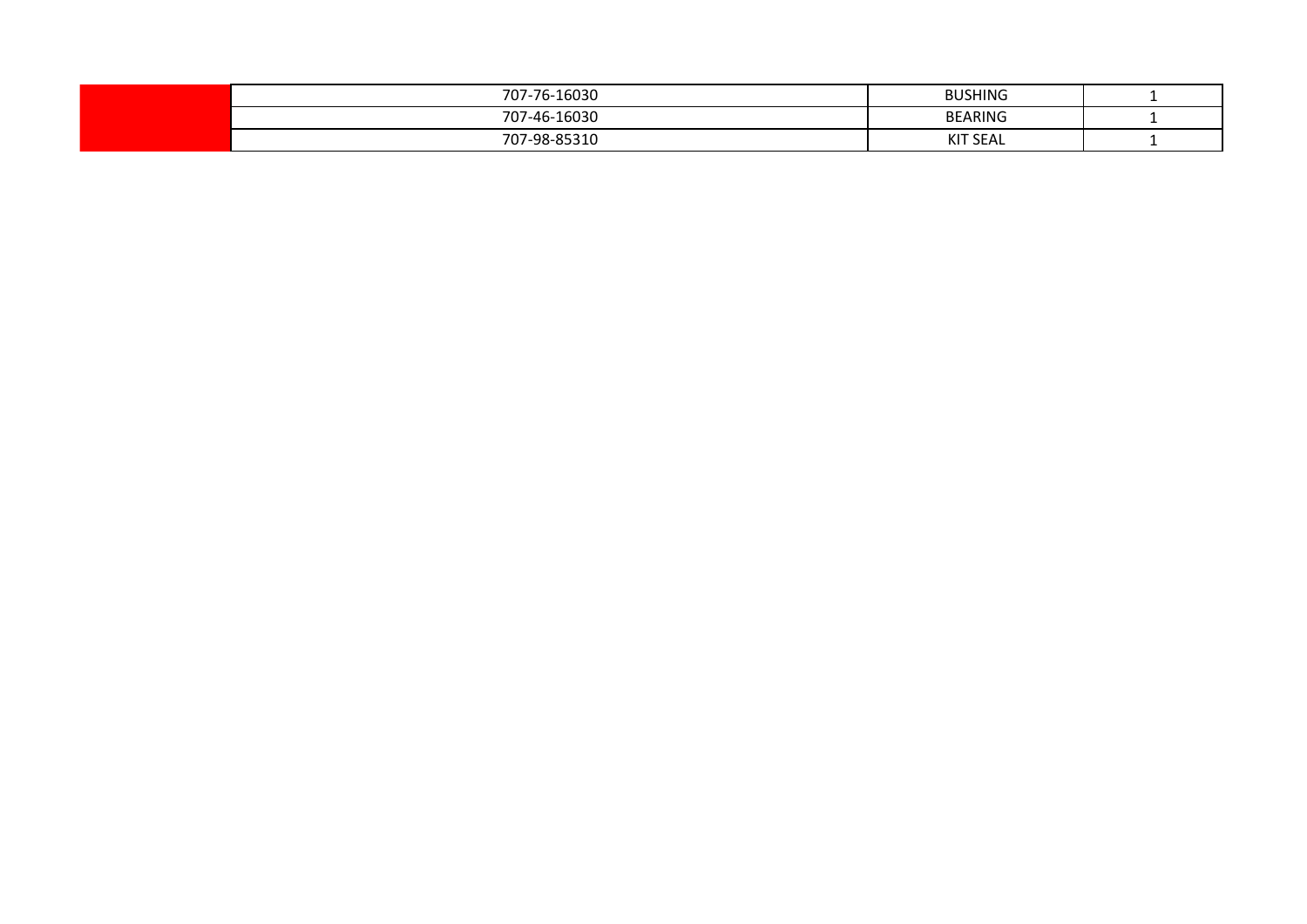| <b>CYLINDER NAME</b> | <b>PART NUMBER</b>                     | <b>DESCRIPTION</b> | <b>QUANTITY</b> |
|----------------------|----------------------------------------|--------------------|-----------------|
|                      | 707-01-08592/707-01-01080/707-01-01081 | CYL GP(ASSEMBLY)   | $\mathbf{1}$    |
|                      | 707-13-16260                           | CYL AS(TUBE)       | $\mathbf{1}$    |
|                      | 707-59-92111                           | <b>ROD AS</b>      | $\mathbf{1}$    |
| <b>KOMATSU WA</b>    | 707-27-16110                           | <b>HEAD</b>        | $\mathbf{1}$    |
| <b>380-3 LIFT</b>    | 707-36-16230                           | <b>PISTON</b>      | $\mathbf 1$     |
|                      | 01010-62785                            | <b>BOLT</b>        | $\pmb{4}$       |
|                      | 707-76-95040                           | <b>BUSHING</b>     | $\mathbf{1}$    |
|                      | 707-99-64040                           | <b>KIT SEAL</b>    | $\mathbf{1}$    |
| <b>CYLINDER NAME</b> | <b>PART NUMBER</b>                     | <b>DESCRIPTION</b> | <b>QUANTITY</b> |
|                      | 707-01-08572/707-01-02651              | CYL GP(ASSEMBLY)   | $\mathbf{1}$    |
|                      | 707-13-18270                           | CYL AS(TUBE)       | $\mathbf{1}$    |
|                      | 707-58-90610                           | <b>ROD AS</b>      | $\mathbf{1}$    |
| <b>KOMATSU WA</b>    | 707-27-18240                           | <b>HEAD</b>        | $\mathbf{1}$    |
| <b>380-3 TILT</b>    | 707-36-18400                           | <b>PISTON</b>      | $\mathbf{1}$    |
|                      | 01010-81865                            | <b>BOLT</b>        | 12              |
|                      | 707-76-11010                           | <b>BUSHING</b>     | $\overline{2}$  |
|                      | 707-99-64410                           | <b>KIT SEAL</b>    | $\mathbf{1}$    |
| <b>CYLINDER NAME</b> | <b>PART NUMBER</b>                     | <b>DESCRIPTION</b> | <b>QUANTITY</b> |
|                      | 707-01-0A800/707-01-X7510/707-01-XA800 | CYL GP(ASSEMBLY)   | 1               |
|                      | 707-13-16631                           | CYL AS(TUBE)       | $\mathbf{1}$    |
|                      | 707-59-90030                           | <b>ROD AS</b>      | $\mathbf{1}$    |
| <b>KOMATSU WA</b>    | 707-27-16380                           | <b>HEAD</b>        | $\mathbf{1}$    |
| <b>380-5 LIFT RH</b> | 707-36-16540                           | <b>PISTON</b>      | $\mathbf{1}$    |
|                      | 01010-81660                            | <b>BOLT</b>        | 12              |
|                      | 707-76-95040                           | <b>BUSHING</b>     | $\mathbf 1$     |
|                      | 707-99-64080                           | <b>KIT SEAL</b>    | $\mathbf{1}$    |
| <b>CYLINDER NAME</b> | <b>PART NUMBER</b>                     | <b>DESCRIPTION</b> | <b>QUANTITY</b> |
|                      | 707-01-0A790/707-01-X7500/707-01-XA790 | CYL GP(ASSEMBLY)   | 1               |
|                      | 707-13-16621                           | CYL AS(TUBE)       | $\mathbf{1}$    |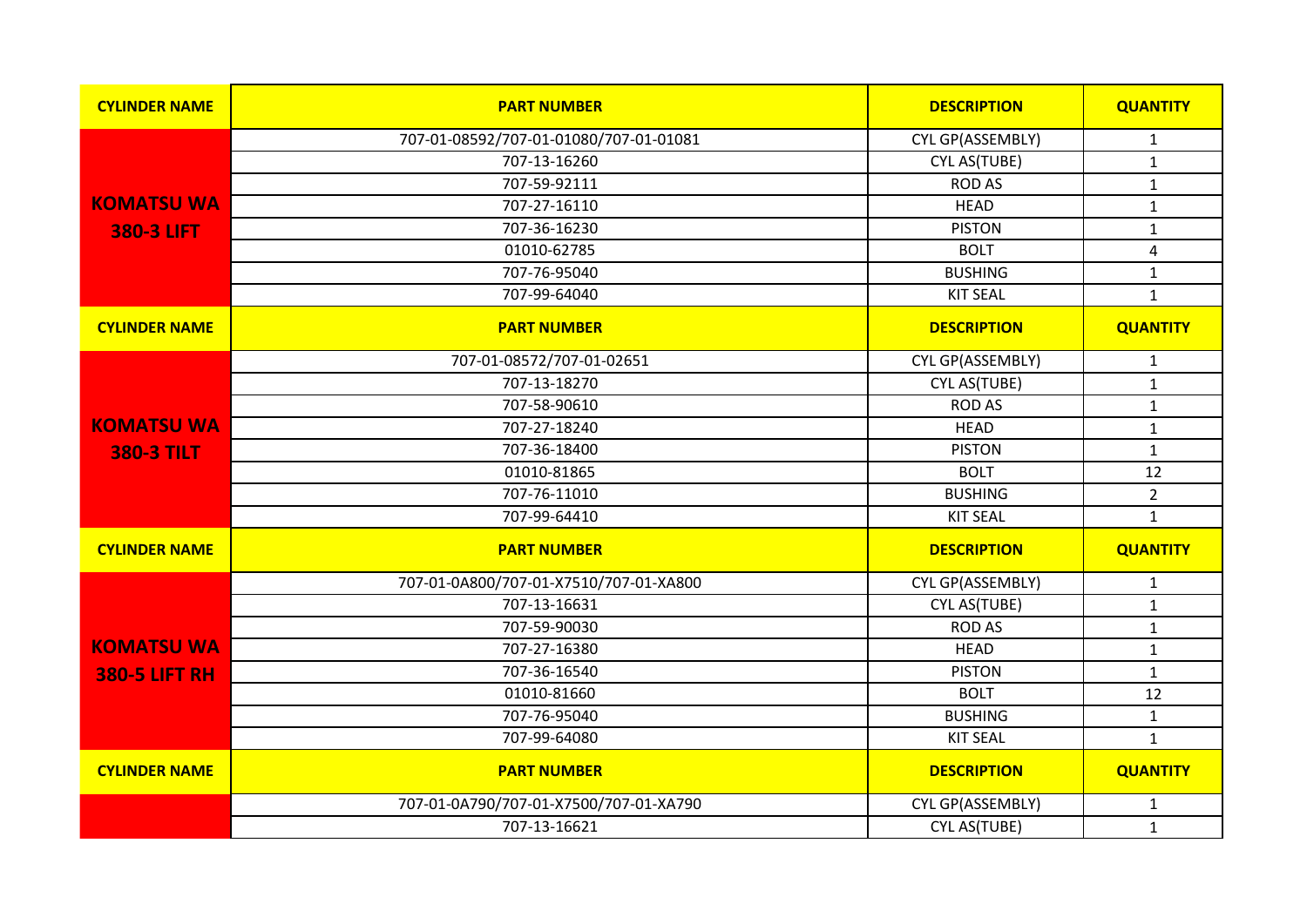|                        | -90030<br>707<br>- -               | <b>ROD</b><br>$\sim$ |  |
|------------------------|------------------------------------|----------------------|--|
| WL<br>VV M<br>ັ<br>. . | 27.16200<br>707<br>7 U Z<br>∙⊥050u | HEAD                 |  |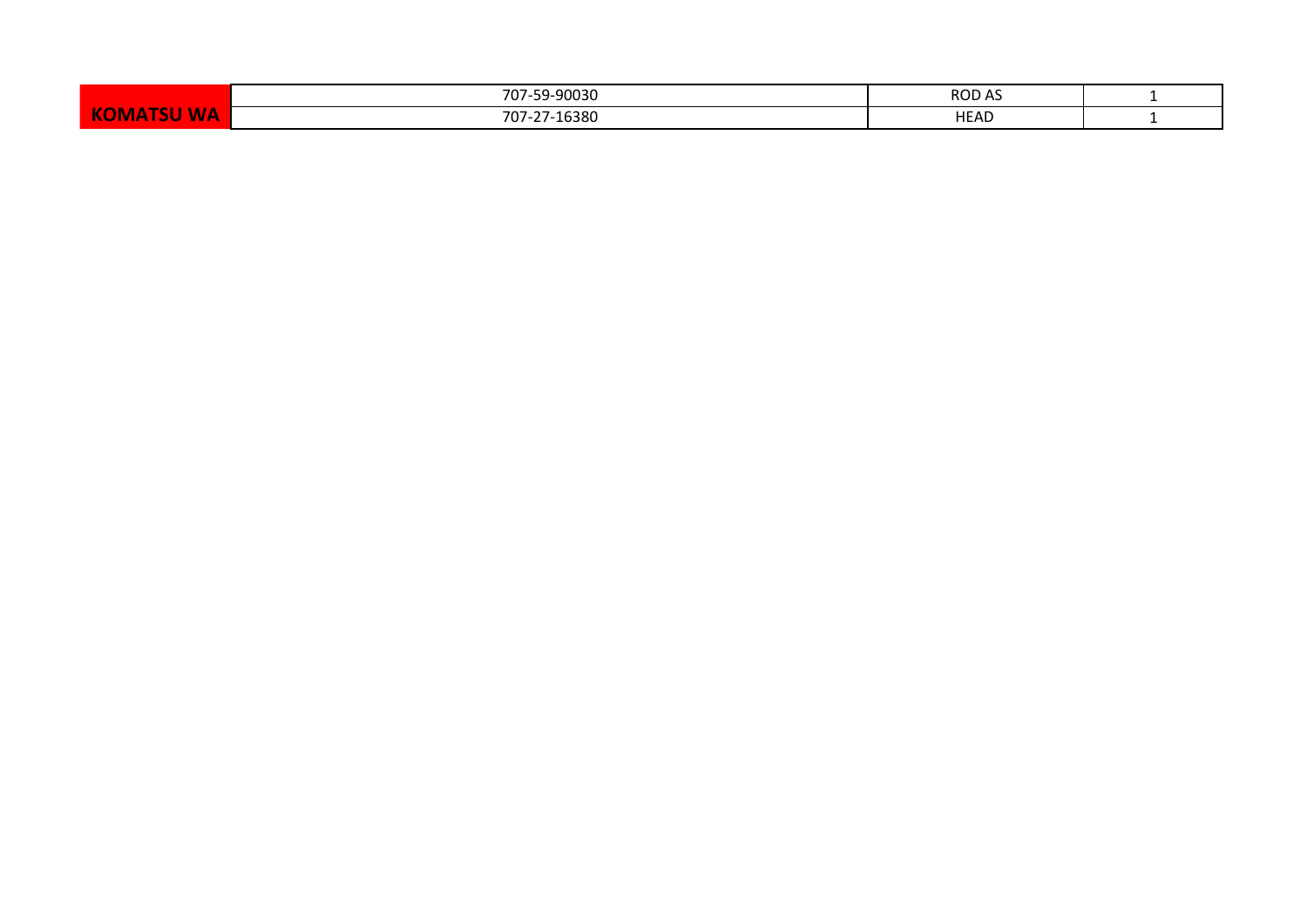| <b>380-5 LIFT LH</b>  | 707-36-16540              | <b>PISTON</b>      | $\mathbf{1}$    |
|-----------------------|---------------------------|--------------------|-----------------|
|                       | 01010-81660               | <b>BOLT</b>        | 12              |
|                       | 707-76-95040              | <b>BUSHING</b>     | $\mathbf{1}$    |
|                       | 707-99-64080              | <b>KIT SEAL</b>    | $\mathbf{1}$    |
| <b>CYLINDER NAME</b>  | <b>PART NUMBER</b>        | <b>DESCRIPTION</b> | <b>QUANTITY</b> |
|                       | 707-01-0K180/707-01-XP190 | CYL GP(ASSEMBLY)   | $\mathbf{1}$    |
|                       | 707-13-15420              | CYL AS(TUBE)       | $\mathbf{1}$    |
|                       | 707-58-90F10              | <b>ROD AS</b>      | $\mathbf{1}$    |
| <b>KOMATSU WA</b>     | 707-27-15580              | <b>HEAD</b>        | $\mathbf{1}$    |
|                       | 707-36-90560              | <b>PISTON</b>      | $\mathbf 1$     |
| <b>380-6 TILT</b>     | 01010-82085               | <b>BOLT</b>        | $\,8\,$         |
|                       | 707-76-11030              | <b>BUSHING</b>     | $\mathbf{1}$    |
|                       | 707-76-11010              | <b>BUSHING</b>     | $\mathbf{1}$    |
|                       | 707-99-56620              | <b>KIT SEAL</b>    | $\mathbf{1}$    |
| <b>CYLINDER NAME</b>  | <b>PART NUMBER</b>        | <b>DESCRIPTION</b> | <b>QUANTITY</b> |
|                       | 707-01-01070              | CYL GP(ASSEMBLY)   | $\mathbf{1}$    |
|                       | 707-13-16250              | CYL AS(TUBE)       | $\mathbf{1}$    |
|                       | 707-59-90220              | <b>ROD AS</b>      | $\mathbf 1$     |
| <b>KOMATSU WA</b>     | 707-27-16390              | <b>HEAD</b>        | $\mathbf 1$     |
| <b>420-1 LIFT</b>     | 707-36-16230              | <b>PISTON</b>      | $\mathbf{1}$    |
|                       | 01010-82790               | <b>BOLT</b>        | $\overline{4}$  |
|                       | 707-76-95040              | <b>BUSHING</b>     | $\mathbf{1}$    |
|                       |                           | <b>KIT SEAL</b>    | $\mathbf{1}$    |
| <b>CYLINDER NAME</b>  | <b>PART NUMBER</b>        | <b>DESCRIPTION</b> | <b>QUANTITY</b> |
|                       | 707-00-90221              | CYL GP(ASSEMBLY)   | $\mathbf{1}$    |
|                       | 707-11-90320              | CYL AS(TUBE)       | $\mathbf{1}$    |
| <b>KOMATSU WA</b>     | 707-58-45240              | <b>ROD AS</b>      | $\mathbf{1}$    |
|                       | 707-29-90011              | <b>HEAD</b>        | $\mathbf{1}$    |
| <b>420-1 STEERING</b> | 707-36-90180              | <b>PISTON</b>      | $\mathbf{1}$    |
|                       | 707-76-50240              | <b>BUSHING</b>     | $\overline{2}$  |
|                       |                           |                    |                 |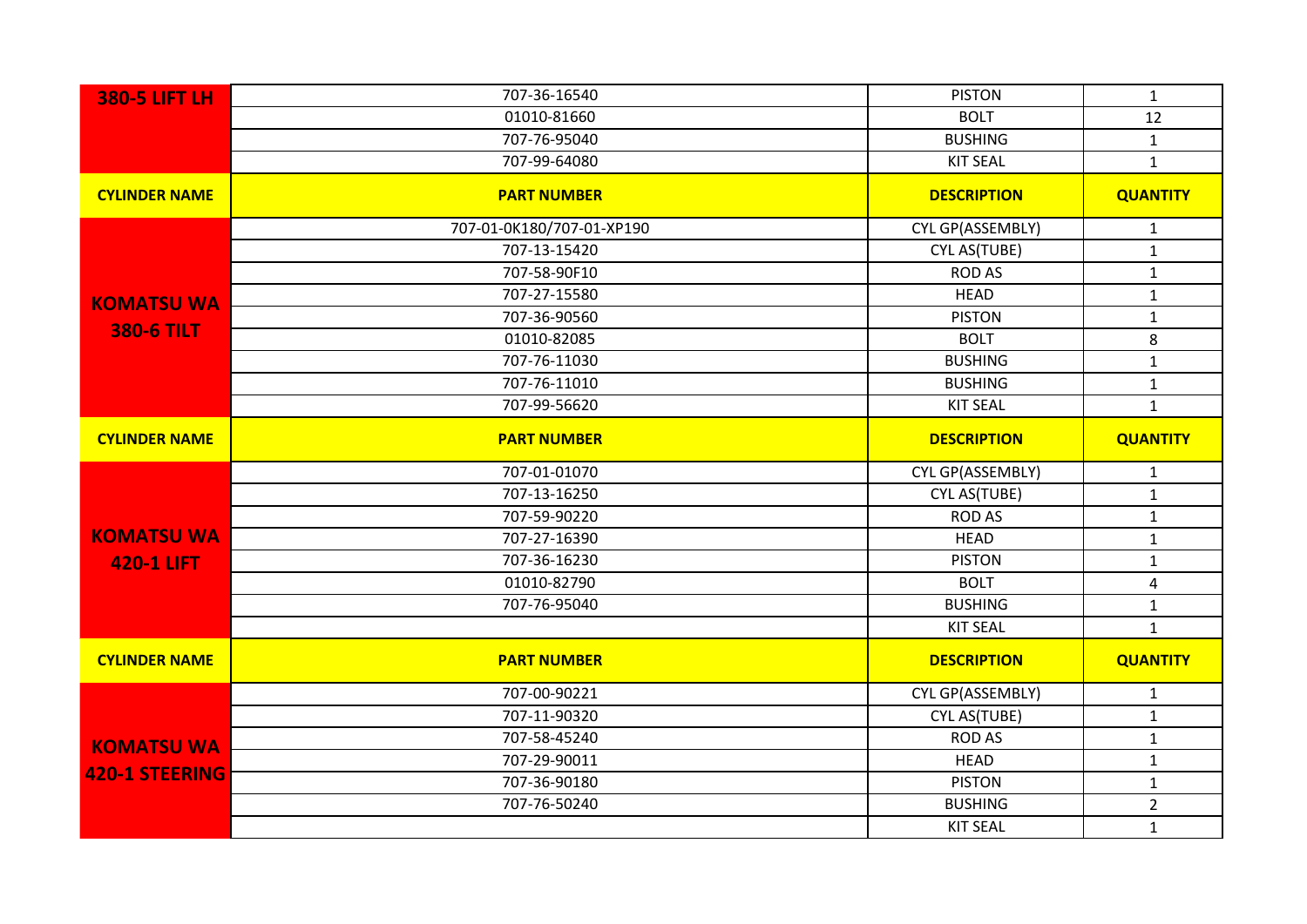| <b>CYLINDER NAME</b> | <b>PART NUMBER</b> | <b>DESCRIPTION</b> | <b>QUANTITY</b> |
|----------------------|--------------------|--------------------|-----------------|
|                      | 707-01-20083       | CYL GP(ASSEMBLY)   |                 |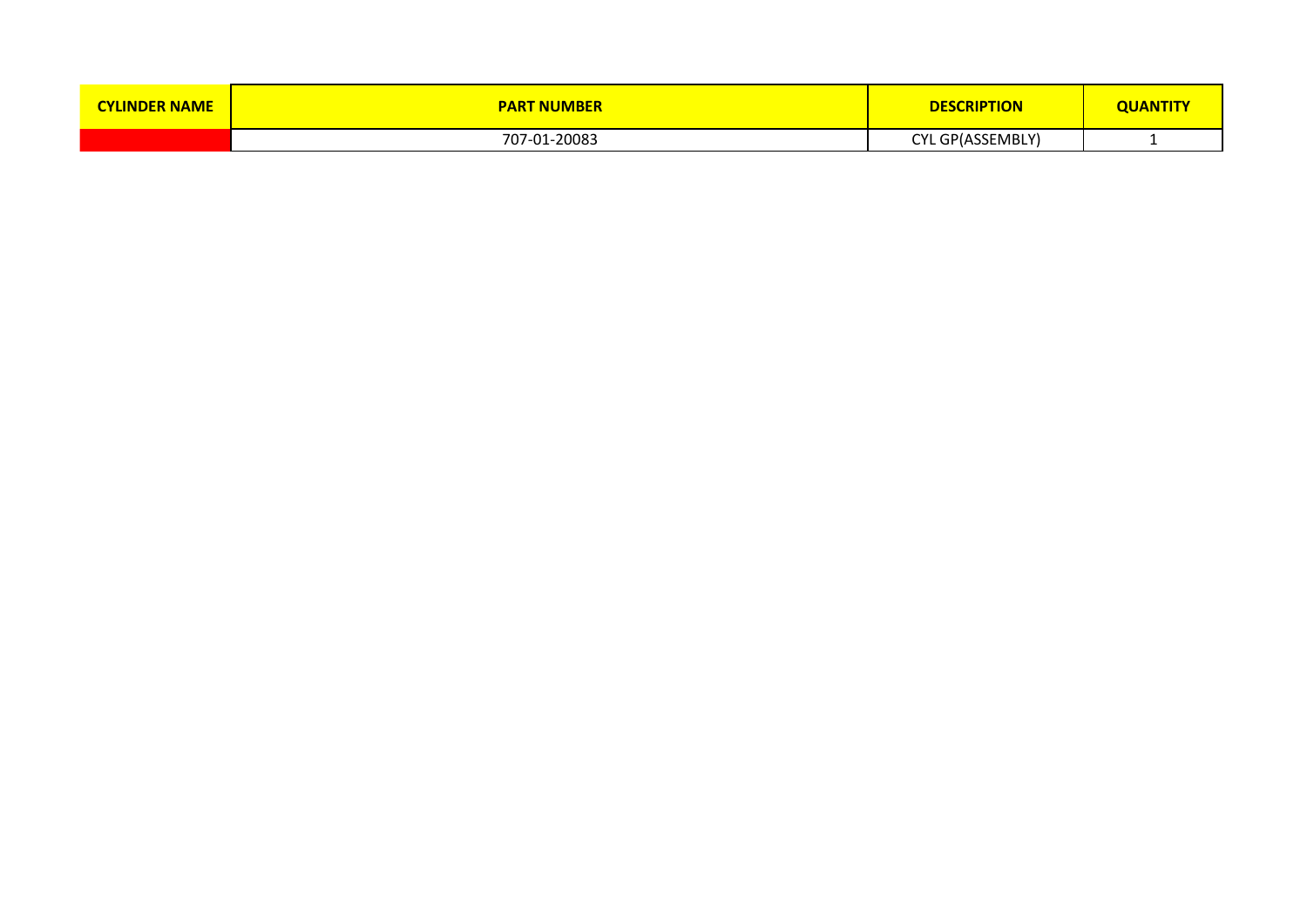|                      | 707-13-20181                           | CYL AS(TUBE)       | $\mathbf{1}$     |
|----------------------|----------------------------------------|--------------------|------------------|
|                      | 707-58-10163                           | <b>ROD AS</b>      | $\mathbf{1}$     |
| <b>KOMATSU WA</b>    | 707-27-20270                           | <b>HEAD</b>        | $\mathbf 1$      |
|                      | 707-76-20470                           | <b>PISTON</b>      | $\mathbf{1}$     |
| <b>420-1 TILT</b>    | 01011-82400                            | <b>BOLT</b>        | $\overline{2}$   |
|                      | 01010-82485                            | <b>BOLT</b>        | $\boldsymbol{6}$ |
|                      | 707-76-11050                           | <b>BUSHING</b>     | $\overline{2}$   |
|                      | 707-99-73020                           | <b>KIT SEAL</b>    | $\mathbf{1}$     |
| <b>CYLINDER NAME</b> | <b>PART NUMBER</b>                     | <b>DESCRIPTION</b> | <b>QUANTITY</b>  |
|                      | 707-01-03081                           | CYL GP(ASSEMBLY)   | $\mathbf{1}$     |
|                      | 707-13-16251                           | CYL AS(TUBE)       | $\mathbf{1}$     |
|                      | 707-59-90222                           | <b>ROD AS</b>      | $\mathbf 1$      |
| <b>KOMATSU WA</b>    | 707-27-16810                           | <b>HEAD</b>        | $\mathbf{1}$     |
| <b>420-3 LIFT</b>    | 707-36-16410                           | <b>PISTON</b>      | $\mathbf{1}$     |
|                      | 01010-81660                            | <b>BOLT</b>        | 12               |
|                      | 707-76-95040                           | <b>BUSHING</b>     | $\mathbf{1}$     |
|                      |                                        |                    |                  |
|                      | 707-99-64030                           | <b>KIT SEAL</b>    | $\mathbf{1}$     |
| <b>CYLINDER NAME</b> | <b>PART NUMBER</b>                     | <b>DESCRIPTION</b> | <b>QUANTITY</b>  |
|                      | 707-01-03272/707-01-03273              | CYL GP(ASSEMBLY)   | $\mathbf{1}$     |
|                      |                                        | CYL AS(TUBE)       | $\mathbf{1}$     |
|                      | 707-58-10262                           | <b>ROD AS</b>      | $\mathbf 1$      |
| <b>KOMATSU WA</b>    |                                        | <b>HEAD</b>        | $\mathbf{1}$     |
|                      | 707-36-20400                           | <b>PISTON</b>      | $\mathbf{1}$     |
| <b>420-3 TILT</b>    | 01010-82075                            | <b>BOLT</b>        | 12               |
|                      | 707-76-11050                           | <b>BUSHING</b>     | $\overline{2}$   |
|                      | 707-99-73020                           | <b>KIT SEAL</b>    | $\mathbf{1}$     |
| <b>CYLINDER NAME</b> | <b>PART NUMBER</b>                     | <b>DESCRIPTION</b> | <b>QUANTITY</b>  |
|                      | 707-01-0A900/707-01-X7640/707-01-XA900 | CYL GP(ASSEMBLY)   | $\mathbf{1}$     |
|                      | 707-13-16671                           | CYL AS(TUBE)       | $\mathbf{1}$     |
| <b>KOMATSU WA</b>    | 707-59-90040                           | <b>ROD AS</b>      | $\mathbf{1}$     |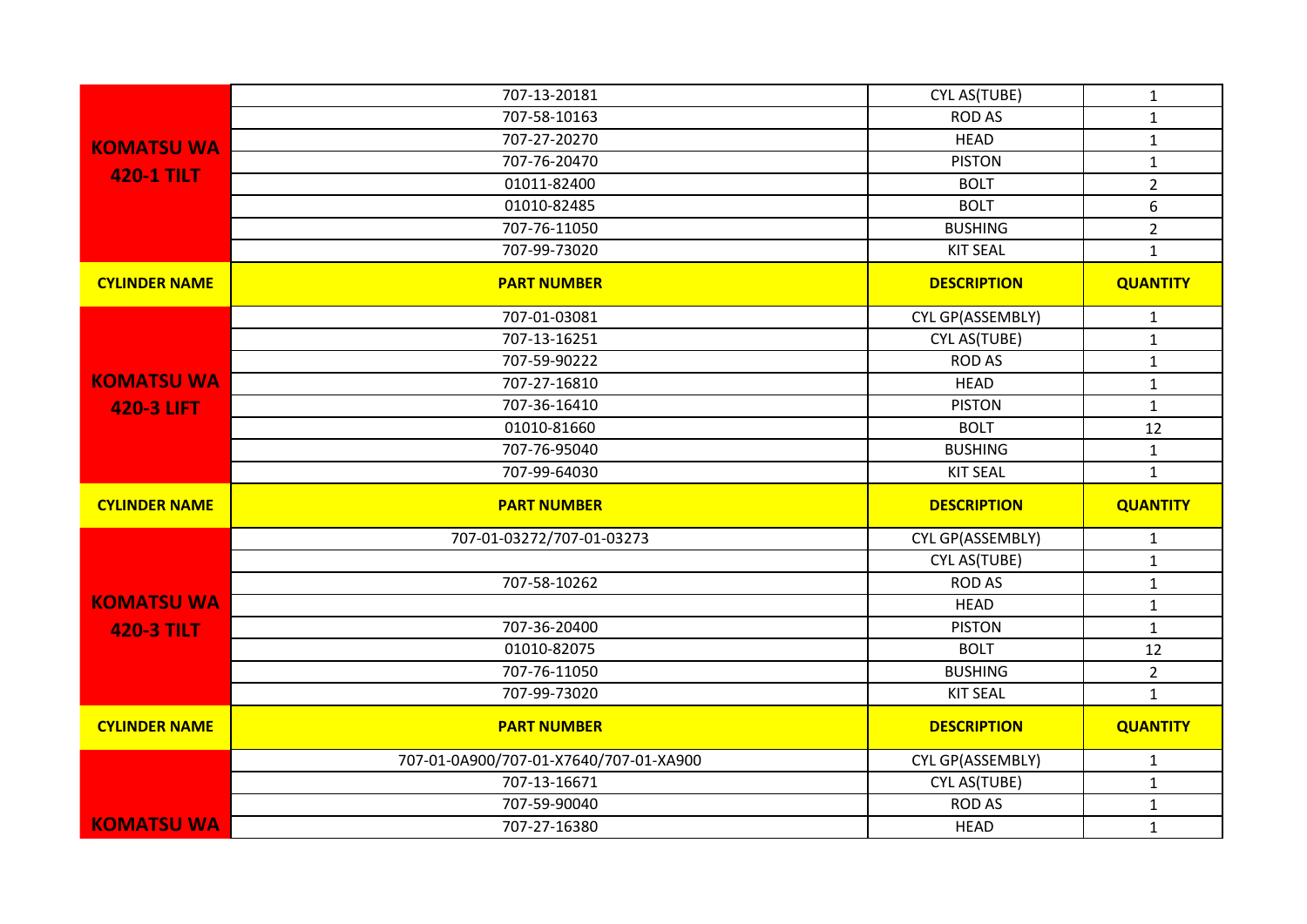| <b>430-5 LIFT RH</b> | 707-36-16540   | <b>PISTON</b>      |                  |
|----------------------|----------------|--------------------|------------------|
|                      | 01010-81660    | <b>BOLT</b>        | 12               |
|                      | 707-76-95040   | <b>BUSHING</b>     |                  |
|                      | 707-99-64080   | <b>KIT SEAL</b>    |                  |
| <b>CVIINDER NAME</b> | DART NILIMARER | <b>DESCRIPTION</b> | <b>OLIANTITY</b> |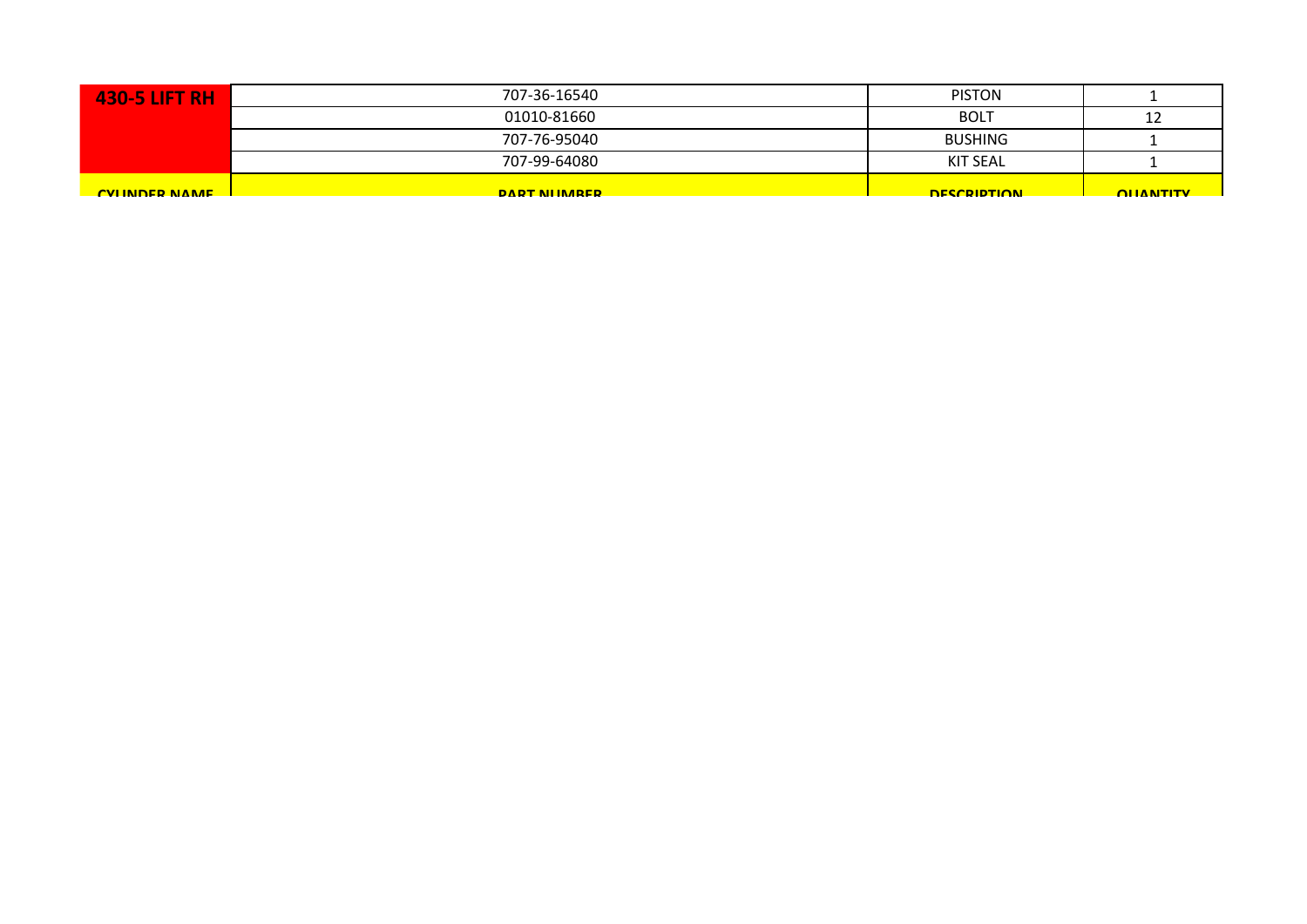| <b>UTLINDER IVAIVIL</b> | <b>FANI INVIVIDEN</b>                  | <b>ULJUNIF HUIV</b> | <b>UUMINIIII</b> |
|-------------------------|----------------------------------------|---------------------|------------------|
|                         | 707-01-0A890/707-01-X7630/707-01-XA890 | CYL GP(ASSEMBLY)    | $\mathbf{1}$     |
|                         | 707-13-16661                           | CYL AS(TUBE)        | $\mathbf{1}$     |
|                         | 707-59-90040                           | <b>ROD AS</b>       | $\mathbf{1}$     |
| <b>KOMATSU WA</b>       | 707-27-16380                           | <b>HEAD</b>         | $\mathbf{1}$     |
| <b>430-5 LIFT LH</b>    | 707-36-16540                           | <b>PISTON</b>       | $\mathbf{1}$     |
|                         | 01010-81660                            | <b>BOLT</b>         | 12               |
|                         | 707-76-95040                           | <b>BUSHING</b>      | $\mathbf{1}$     |
|                         | 707-99-64080                           | <b>KIT SEAL</b>     | $\mathbf{1}$     |
| <b>CYLINDER NAME</b>    | <b>PART NUMBER</b>                     | <b>DESCRIPTION</b>  | <b>QUANTITY</b>  |
|                         | 707-01-0G331/707-01-XT311              | CYL GP(ASSEMBLY)    | $\mathbf{1}$     |
|                         | 707-13-13781                           | CYL AS(TUBE)        | $\mathbf{1}$     |
|                         | 707-59-90071                           | <b>ROD AS</b>       | $\mathbf{1}$     |
| <b>KOMATSU WA</b>       | 707-27-13550                           | <b>HEAD</b>         | $\mathbf{1}$     |
| <b>430-6 LIFT RH</b>    | 707-36-13780                           | <b>PISTON</b>       | $\mathbf{1}$     |
|                         | 01010-81670                            | <b>BOLT</b>         | 12               |
|                         | 707-76-95040                           | <b>BUSHING</b>      | $\mathbf{1}$     |
|                         | 707-99-47510                           | <b>KIT SEAL</b>     | $\mathbf{1}$     |
| <b>CYLINDER NAME</b>    | <b>PART NUMBER</b>                     | <b>DESCRIPTION</b>  | <b>QUANTITY</b>  |
|                         | 707-01-0G321/707-01-XT301              | CYL GP(ASSEMBLY)    | $\mathbf{1}$     |
|                         | 707-13-13771                           | CYL AS(TUBE)        | $\mathbf{1}$     |
|                         | 707-59-90071                           | <b>ROD AS</b>       | $\mathbf{1}$     |
| <b>KOMATSU WA</b>       | 707-27-13550                           | <b>HEAD</b>         | $\mathbf{1}$     |
| <b>430-6 LIFT LH</b>    | 707-36-13780                           | <b>PISTON</b>       | $\mathbf{1}$     |
|                         | 01010-81670                            | <b>BOLT</b>         | 12               |
|                         | 707-76-95040                           | <b>BUSHING</b>      | $\mathbf{1}$     |
|                         | 707-99-47510                           | <b>KIT SEAL</b>     | $\mathbf{1}$     |
| <b>CYLINDER NAME</b>    | <b>PART NUMBER</b>                     | <b>DESCRIPTION</b>  | <b>QUANTITY</b>  |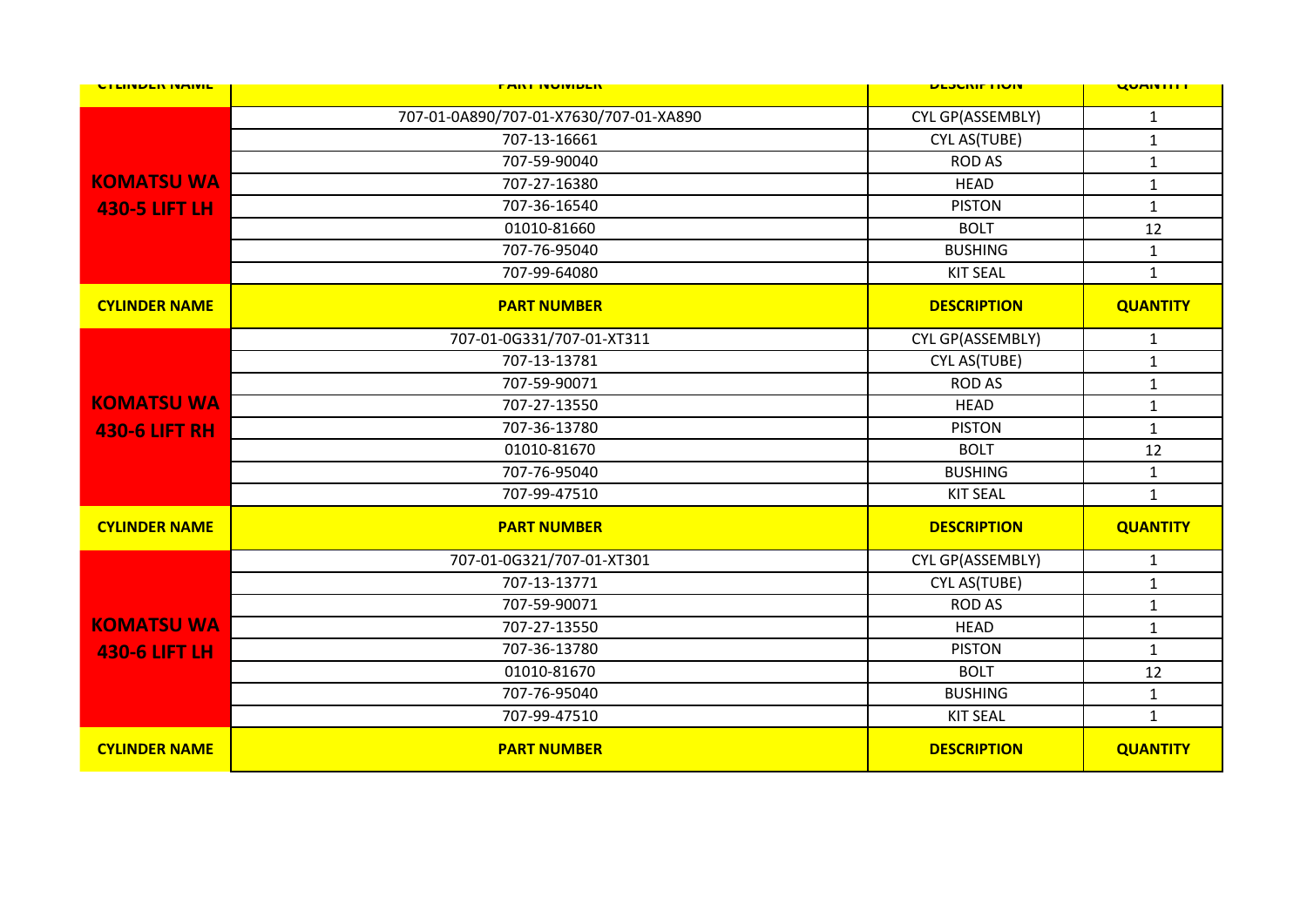|                      | 707-01-0K830/707-01-XP780              | CYL GP(ASSEMBLY)   | $\mathbf{1}$    |
|----------------------|----------------------------------------|--------------------|-----------------|
|                      | 721-13-16210                           | CYL AS(TUBE)       | $\mathbf{1}$    |
|                      | 721-58-10190                           | <b>ROD AS</b>      | $\mathbf{1}$    |
| <b>KOMATSU WA</b>    | 707-27-16950                           | <b>HEAD</b>        | $\mathbf{1}$    |
|                      | 707-36-16580                           | <b>PISTON</b>      | $\mathbf{1}$    |
| <b>430-6 TILT</b>    | 01010-82085                            | <b>BOLT</b>        | 12              |
|                      | 707-76-11030                           | <b>BUSHING</b>     | $\mathbf{1}$    |
|                      | 707-76-11010                           | <b>BUSHING</b>     | $\mathbf{1}$    |
|                      | 707-99-66380                           | <b>KIT SEAL</b>    | $\mathbf{1}$    |
| <b>CYLINDER NAME</b> | <b>PART NUMBER</b>                     | <b>DESCRIPTION</b> | <b>QUANTITY</b> |
|                      | 707-01-0A260/707-01-X7430/707-01-XA760 | CYL GP(ASSEMBLY)   | $\mathbf{1}$    |
|                      | 707-01-18241                           | CYL AS(TUBE)       | $\mathbf{1}$    |
|                      | 707-59-95040                           | <b>ROD AS</b>      | $\mathbf 1$     |
| <b>KOMATSU WA</b>    | 707-27-18230                           | <b>HEAD</b>        | $\mathbf 1$     |
| <b>470-5 LIFT RH</b> | 707-36-18610                           | <b>PISTON</b>      | $\mathbf{1}$    |
|                      | 01010-81865                            | <b>BOLT</b>        | 12              |
|                      | 707-76-11030                           | <b>BUSHING</b>     | $\mathbf{1}$    |
|                      | 707-99-65420                           | <b>KIT SEAL</b>    | $\mathbf{1}$    |
| <b>CYLINDER NAME</b> | <b>PART NUMBER</b>                     | <b>DESCRIPTION</b> | <b>QUANTITY</b> |
|                      | 707-01-0A250/707-01-X7420/707-01-XA250 | CYL GP(ASSEMBLY)   | $\mathbf{1}$    |
|                      | 707-13-18231                           | CYL AS(TUBE)       | $\mathbf{1}$    |
|                      | 707-59-95040                           | <b>ROD AS</b>      | $\mathbf{1}$    |
| <b>KOMATSU WA</b>    | 707-27-18230                           | <b>HEAD</b>        | $\mathbf 1$     |
| <b>470-5 LIFT LH</b> | 707-36-18610                           | <b>PISTON</b>      | $\mathbf{1}$    |
|                      | 01010-81865                            | <b>BOLT</b>        | 12              |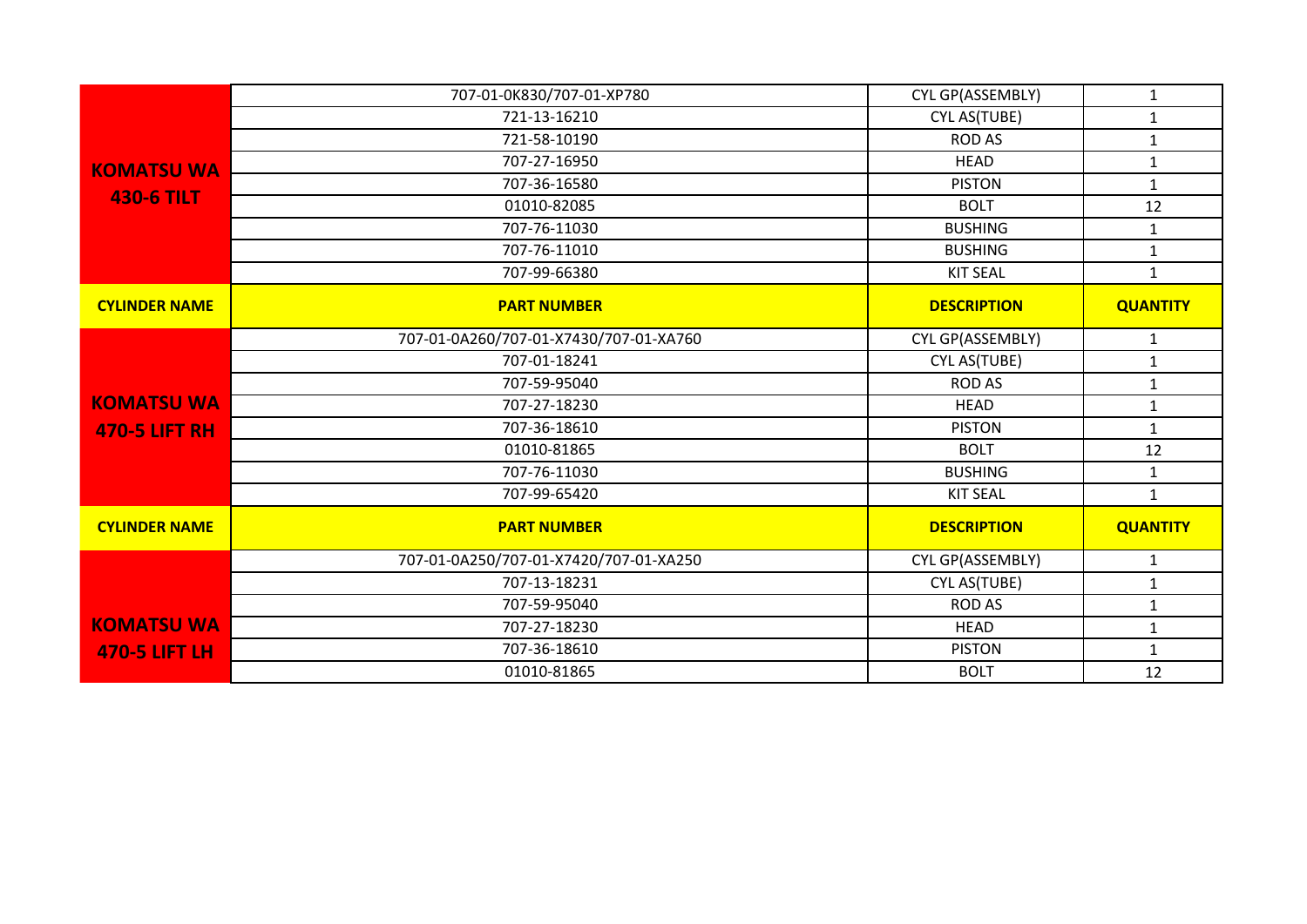|                         | 707-76-11030                           | <b>BUSHING</b>     | $\mathbf{1}$     |
|-------------------------|----------------------------------------|--------------------|------------------|
|                         | 707-99-65420                           | <b>KIT SEAL</b>    | $\mathbf{1}$     |
| <b>CYLINDER NAME</b>    | <b>PART NUMBER</b>                     | <b>DESCRIPTION</b> | <b>QUANTITY</b>  |
|                         | 707-01-0A270/707-01-X7440/707-01-XA270 | CYL GP(ASSEMBLY)   | $\mathbf{1}$     |
|                         | 707-13-20222                           | CYL AS(TUBE)       | $\mathbf{1}$     |
|                         | 707-58-10670                           | <b>ROD AS</b>      | $\mathbf{1}$     |
| <b>KOMATSU WA</b>       | 707-27-20830                           | <b>HEAD</b>        | $\mathbf 1$      |
| <b>470-5-W TILT</b>     | 707-36-20260                           | <b>PISTON</b>      | $\mathbf{1}$     |
|                         | 01010-82075                            | <b>BOLT</b>        | 12               |
|                         | 707-76-12110                           | <b>BUSHING</b>     | $\mathbf{1}$     |
|                         | 707-76-12030                           | <b>BUSHING</b>     | $\mathbf 1$      |
|                         | 707-99-13150                           | <b>KIT SEAL</b>    | $\mathbf{1}$     |
| <b>CYLINDER NAME</b>    | <b>PART NUMBER</b>                     | <b>DESCRIPTION</b> | <b>QUANTITY</b>  |
|                         | 707-01-0A490/707-01-X7460/707-01-XA490 | CYL GP(ASSEMBLY)   | $\mathbf{1}$     |
|                         | 707-13-18561                           | CYL AS(TUBE)       | $\mathbf 1$      |
|                         | 707-59-95050                           | <b>ROD AS</b>      | $\mathbf{1}$     |
| <b>KOMATSU WA</b>       | 707-27-18230                           | <b>HEAD</b>        | $\mathbf 1$      |
| <b>480-5-W LIFT RH</b>  | 707-36-18610                           | <b>PISTON</b>      | $\mathbf{1}$     |
|                         | 01010-81865                            | <b>BOLT</b>        | 12               |
|                         | 707-76-11030                           | <b>BUSHING</b>     | $\mathbf{1}$     |
|                         | 707-99-65420                           | <b>KIT SEAL</b>    | $\mathbf{1}$     |
| <b>CYLINDER NAME</b>    | <b>PART NUMBER</b>                     | <b>DESCRIPTION</b> | <b>QUANTITY</b>  |
|                         | 707-01-0A480/707-01-X7450/707-01-XA480 | CYL GP(ASSEMBLY)   | $\mathbf{1}$     |
|                         | 707-13-18251                           | CYL AS(TUBE)       | $\mathbf{1}$     |
|                         | 707-59-95050                           | <b>ROD AS</b>      | $\mathbf{1}$     |
| <b>KOMATSU WA</b>       | 707-27-18230                           | <b>HEAD</b>        | $\mathbf 1$      |
| <b>480-5-W LIFT LH</b>  | 707-36-18610                           | <b>PISTON</b>      | $\mathbf 1$      |
|                         | 01010-81865                            | <b>BOLT</b>        | 12               |
|                         | 707-76-11030                           | <b>BUSHING</b>     | $\mathbf 1$      |
|                         | 707-99-65420                           | <b>KIT SEAL</b>    | $\mathbf{1}$     |
| <b>CVILINIDER NIAME</b> | <b>DART NIIMARER</b>                   | <b>DESCRIPTION</b> | <b>OLIANTITY</b> |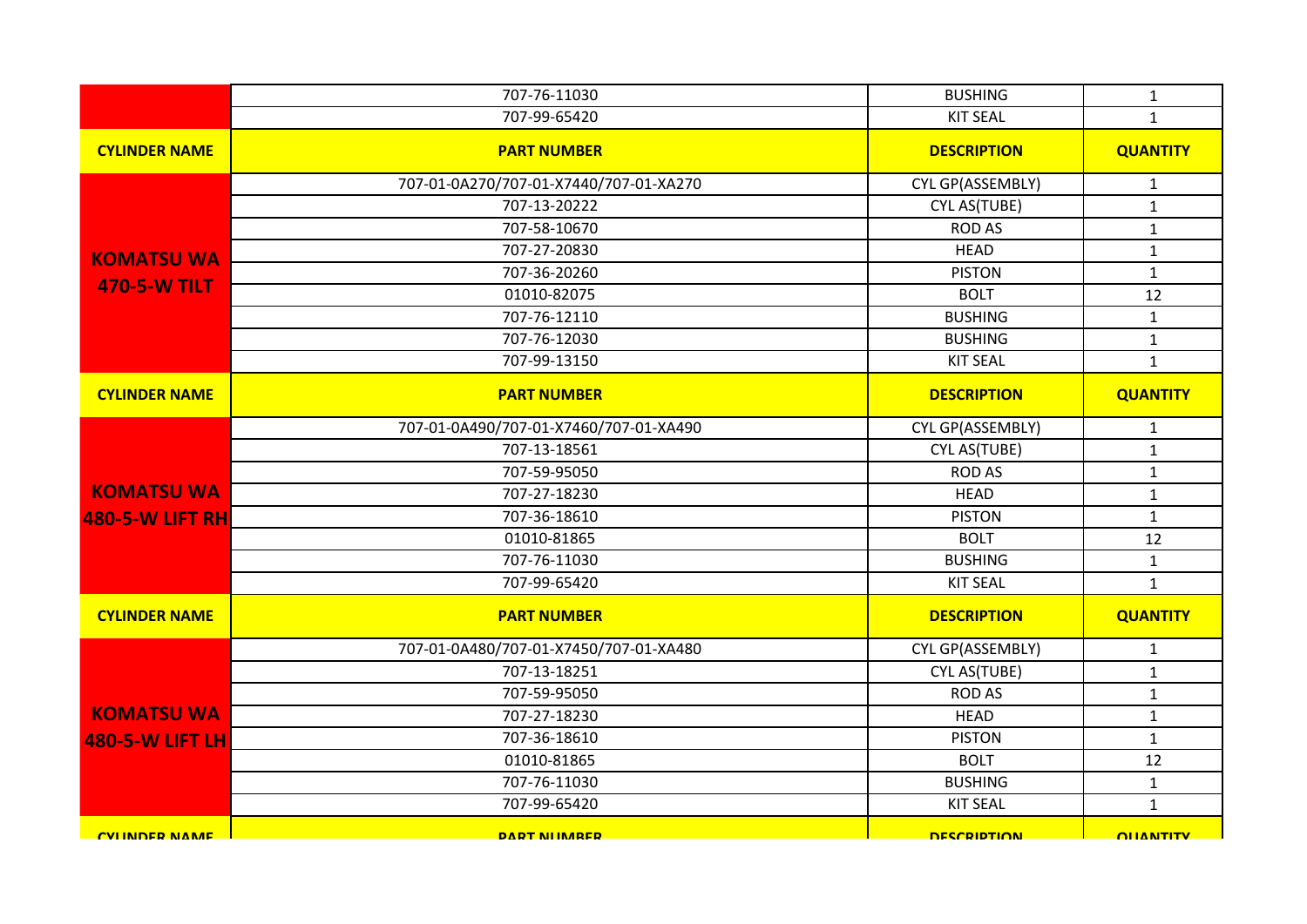| <b>CILINDER IVAIVIL</b> | <u>FANI IVUIVIDEN </u>    | <b>ULJUNIF HUIV</b> | <u>UUMITII I</u> |
|-------------------------|---------------------------|---------------------|------------------|
|                         | 707-00-0A510/707-00-07E00 | CYL GP(ASSEMBLY)    |                  |
|                         | 707-11-10A91              | <b>CYL AS(TUBE)</b> |                  |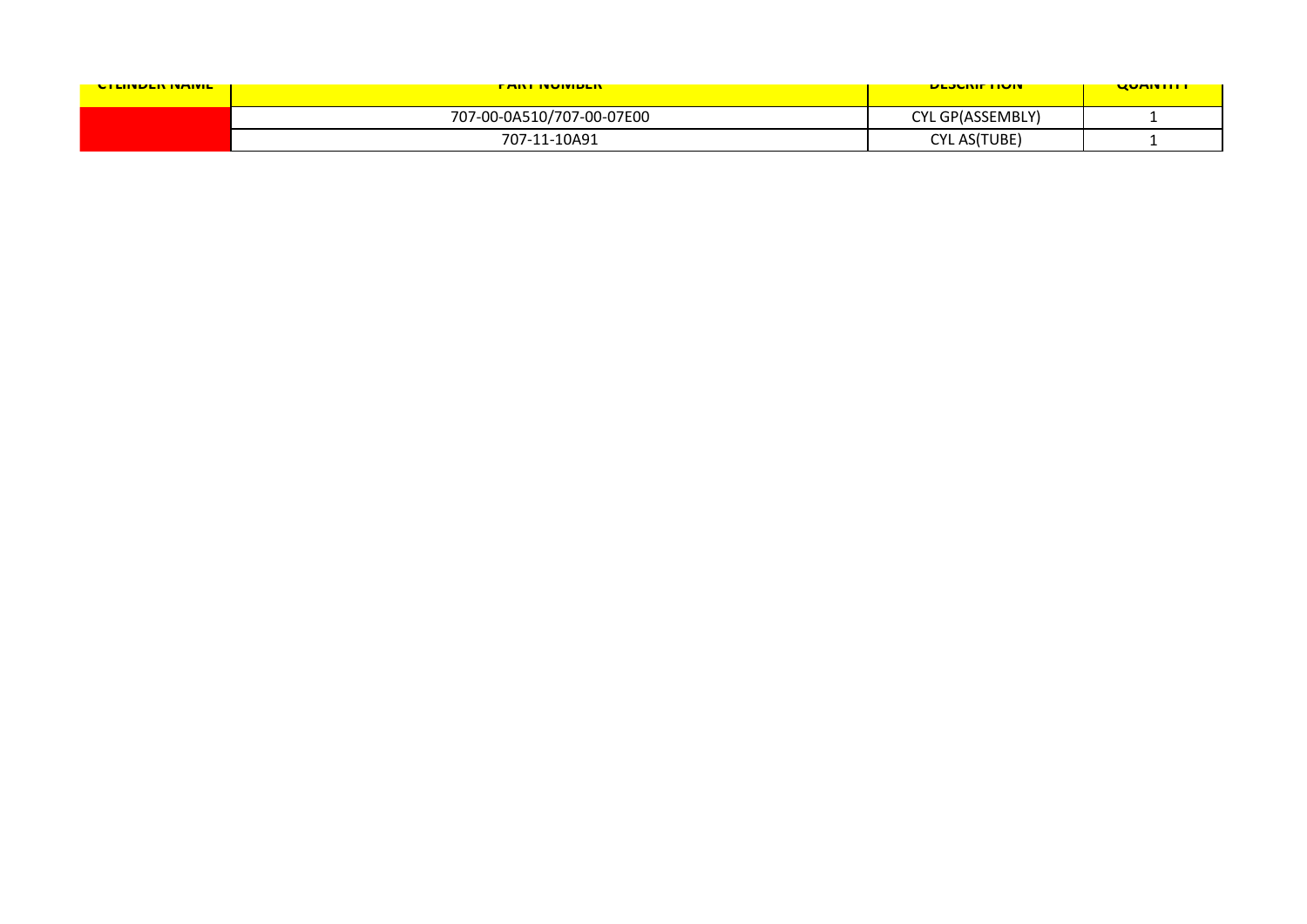|                      | 721-58-50930                           | <b>ROD AS</b>      | $\mathbf{1}$    |
|----------------------|----------------------------------------|--------------------|-----------------|
| <b>KOMATSU WA</b>    | 707-29-10620                           | <b>HEAD</b>        | $\mathbf{1}$    |
| 480-5-W              | 707-36-10340                           | <b>PISTON</b>      | $\mathbf{1}$    |
| <b>STEERING RH</b>   | 07165-13638                            | <b>LOCKNUT</b>     | $\mathbf{1}$    |
|                      | 707-76-55520                           | <b>BUSHING</b>     | $\mathbf{1}$    |
|                      | 707-76-55120                           | <b>BUSHING</b>     | $\mathbf{1}$    |
|                      | 707-99-32250                           | <b>KIT SEAL</b>    | $\mathbf{1}$    |
| <b>CYLINDER NAME</b> | <b>PART NUMBER</b>                     | <b>DESCRIPTION</b> | <b>QUANTITY</b> |
|                      | 707-00-07D90/707-00-0A500              | CYL GP(ASSEMBLY)   | $\mathbf{1}$    |
|                      | 707-11-10A81                           | CYL AS(TUBE)       | $\mathbf{1}$    |
|                      | 721-58-50930                           | <b>ROD AS</b>      | $\mathbf{1}$    |
| <b>KOMATSU WA</b>    | 707-29-10620                           | <b>HEAD</b>        | $\mathbf{1}$    |
| 480-5-W              | 707-36-10340                           | <b>PISTON</b>      | $\mathbf{1}$    |
| <b>STEERING LH</b>   | 07165-13638                            | <b>LOCKNUT</b>     | $\mathbf{1}$    |
|                      | 707-76-55520                           | <b>BUSHING</b>     | $\mathbf{1}$    |
|                      | 707-76-55120                           | <b>BUSHING</b>     | $\mathbf{1}$    |
|                      | 707-99-32250                           | <b>KIT SEAL</b>    | $\mathbf{1}$    |
| <b>CYLINDER NAME</b> | <b>PART NUMBER</b>                     | <b>DESCRIPTION</b> | <b>QUANTITY</b> |
|                      | 707-01-0A500/707-01-X7470/707-01-XA500 | CYL GP(ASSEMBLY)   | $\mathbf{1}$    |
|                      | 707-13-22061                           | CYL AS(TUBE)       | $\mathbf{1}$    |
|                      | 707-58-12320                           | <b>ROD AS</b>      | $\mathbf{1}$    |
| <b>KOMATSU WA</b>    | 707-27-22040                           | <b>HEAD</b>        | $\mathbf{1}$    |
| <b>480-5-W TILT</b>  | 707-36-22360                           | <b>PISTON</b>      | $\mathbf{1}$    |
|                      | 01010-82295                            | <b>BOLT</b>        | 12              |
|                      | 707-76-12140                           | <b>BUSHING</b>     | $\overline{2}$  |
|                      | 707-99-75480                           | <b>KIT SEAL</b>    | $\mathbf{1}$    |
| <b>CYLINDER NAME</b> | <b>PART NUMBER</b>                     | <b>DESCRIPTION</b> | <b>QUANTITY</b> |
|                      | 707-01-0K570/707-01-XP491              | CYL GP(ASSEMBLY)   | $\mathbf{1}$    |
|                      | 707-13-14890                           | CYL AS(TUBE)       | $\mathbf{1}$    |
|                      | 707-59-95060                           | <b>ROD AS</b>      | $\mathbf 1$     |
| <b>KOMATSU WA</b>    | 721-27-14050                           | <b>HEAD</b>        | $\mathbf{1}$    |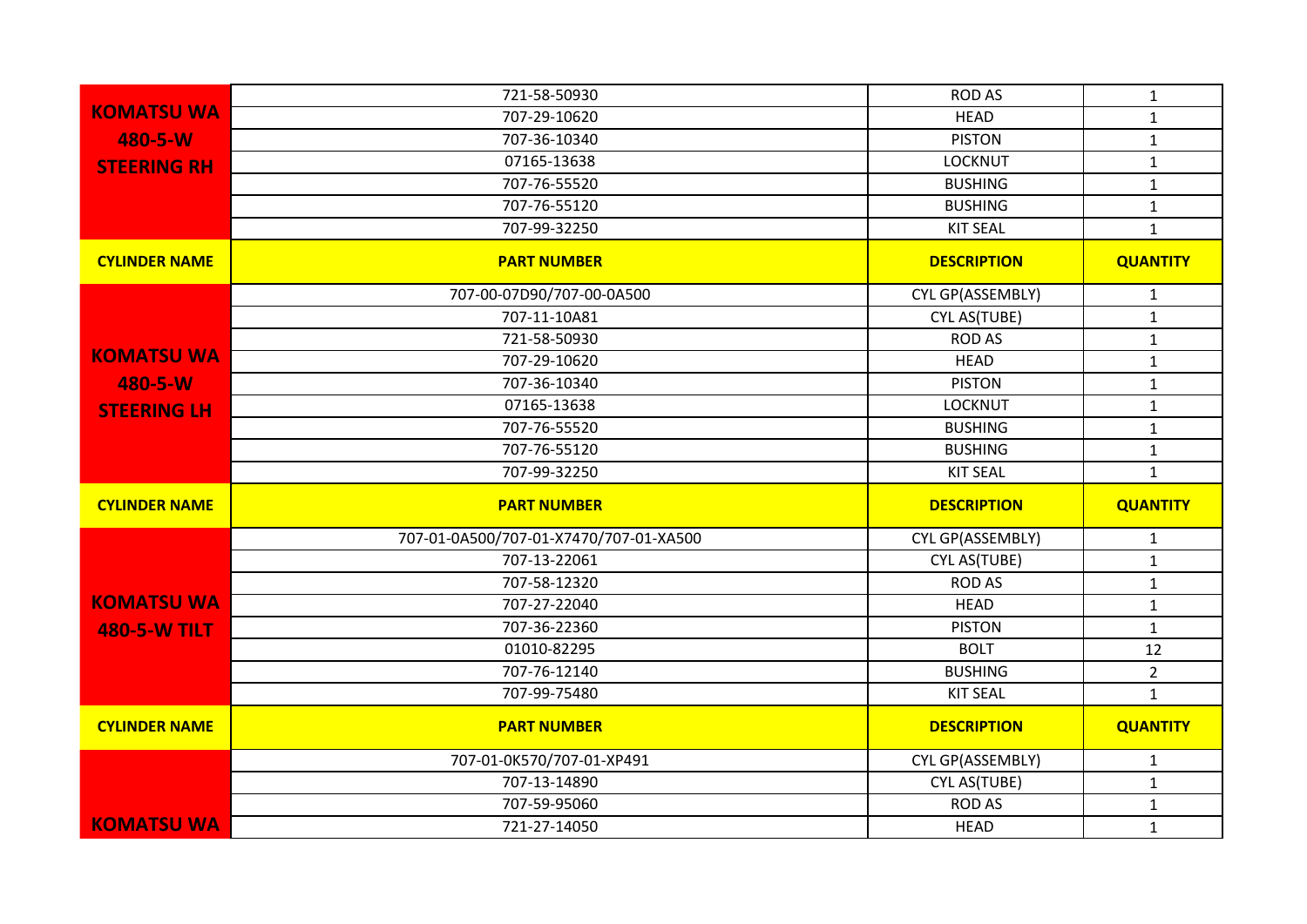| <b>480-6 LIFT RH</b> | 707-36-14650   | <b>PISTON</b>      |                  |
|----------------------|----------------|--------------------|------------------|
|                      | 01010-81875    | <b>BOLT</b>        | 12               |
|                      | 707-76-11030   | <b>BUSHING</b>     |                  |
|                      | 707-99-57310   | <b>KIT SEAL</b>    |                  |
| <b>CVIINDER NAME</b> | DART NILIMARER | <b>DESCRIPTION</b> | <b>OLIANTITY</b> |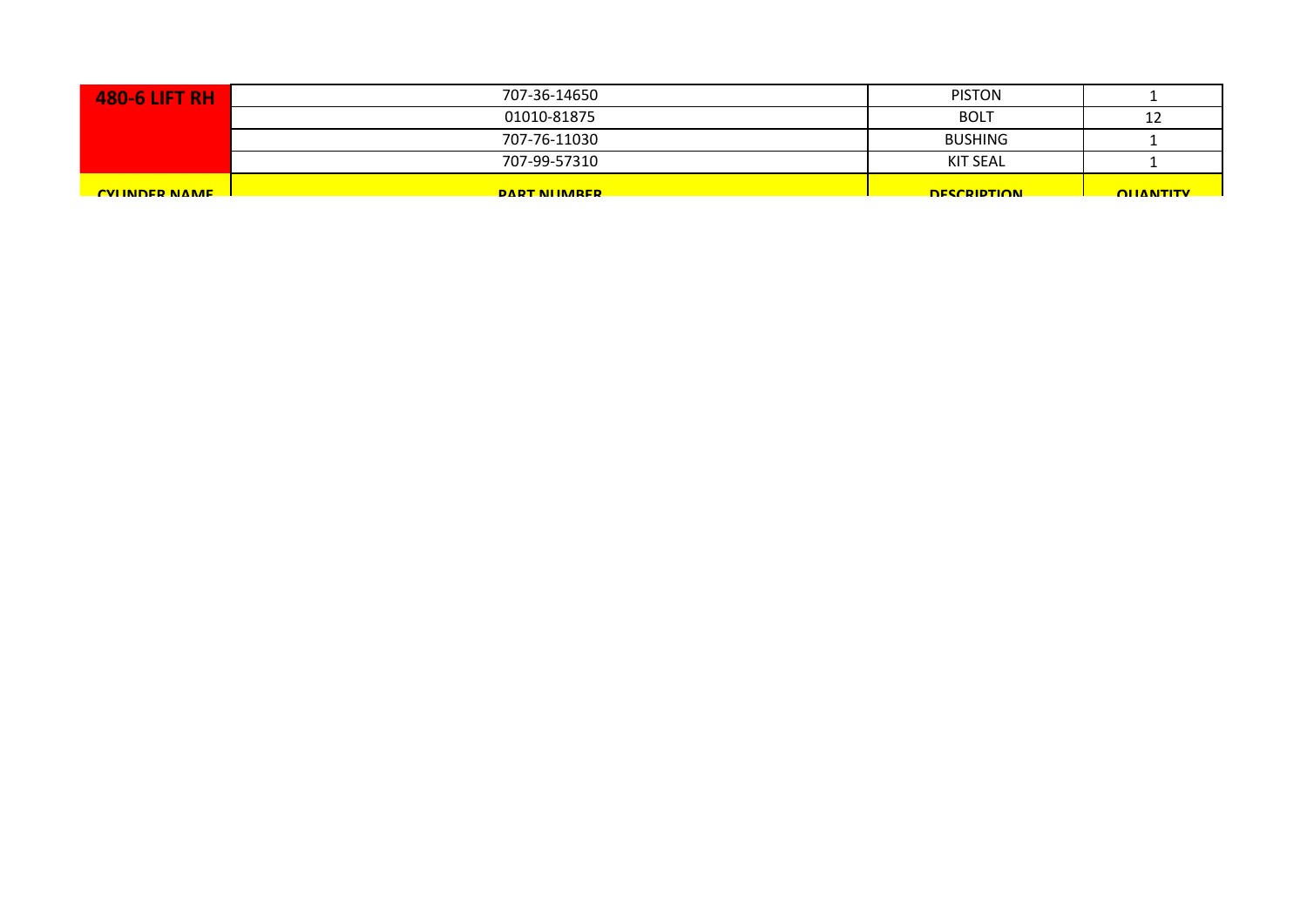| <b>UTLINDER INAIVIL</b> | <b>FARI INVIVIDER</b>     | <b>ULJUNIF HUIV</b> | <b>UUMINIII</b> |
|-------------------------|---------------------------|---------------------|-----------------|
|                         | 707-01-0K560/707-01-XP481 | CYL GP(ASSEMBLY)    | $\mathbf{1}$    |
|                         | 707-13-14880              | CYL AS(TUBE)        | $\mathbf{1}$    |
|                         | 707-59-95060              | <b>ROD AS</b>       | $\mathbf{1}$    |
| <b>KOMATSU WA</b>       | 721-27-14050              | <b>HEAD</b>         | $\mathbf 1$     |
| <b>480-6 LIFT LH</b>    | 707-36-14650              | <b>PISTON</b>       | $\mathbf{1}$    |
|                         | 01010-81875               | <b>BOLT</b>         | 12              |
|                         | 707-76-11030              | <b>BUSHING</b>      | $\mathbf{1}$    |
|                         | 707-99-57310              | <b>KIT SEAL</b>     | $\mathbf{1}$    |
| <b>CYLINDER NAME</b>    | <b>PART NUMBER</b>        | <b>DESCRIPTION</b>  | <b>QUANTITY</b> |
|                         | 707-01-0K580/707-01-XP500 | CYL GP(ASSEMBLY)    | $\mathbf{1}$    |
|                         | 721-13-18030              | CYL AS(TUBE)        | $\mathbf{1}$    |
|                         | 707-58-11890              | <b>ROD AS</b>       | $\mathbf{1}$    |
| <b>KOMATSU WA</b>       | 707-27-18980              | <b>HEAD</b>         | $\mathbf{1}$    |
| <b>480-6 TILT</b>       | 707-36-18630              | <b>PISTON</b>       | $\mathbf{1}$    |
|                         | 01010-82400               | <b>BOLT</b>         | 12              |
|                         | 707-76-12140              | <b>BUSHING</b>      | $\overline{2}$  |
|                         | 707-99-67680              | <b>KIT SEAL</b>     | $\mathbf{1}$    |
| <b>CYLINDER NAME</b>    | <b>PART NUMBER</b>        | <b>DESCRIPTION</b>  | <b>QUANTITY</b> |
|                         | 707-01-03041/707-01-08751 | CYL GP(ASSEMBLY)    | $\mathbf{1}$    |
|                         | 707-13-20211/707-13-20212 | CYL AS(TUBE)        | $\mathbf 1$     |
|                         | 707-59-11032              | <b>ROD AS</b>       | $\mathbf{1}$    |
| <b>KOMATSU WA</b>       | 707-27-20381              | <b>HEAD</b>         | $\mathbf{1}$    |
| <b>500-3 LIFT</b>       | 707-36-20100              | <b>PISTON</b>       | $\mathbf{1}$    |
|                         | 01011-82000               | <b>BOLT</b>         | 12              |
|                         | 707-76-12041              | <b>BUSHING</b>      | $\mathbf 1$     |
|                         | 707-99-74120              | <b>KIT SEAL</b>     | $\mathbf{1}$    |
| <b>CYLINDER NAME</b>    | <b>PART NUMBER</b>        | <b>DESCRIPTION</b>  | <b>QUANTITY</b> |
|                         | 707-00-03952/707-00-07D30 | CYL GP(ASSEMBLY)    | $\mathbf{1}$    |
|                         | 721-11-11271              | CYL AS(TUBE)        | $\mathbf{1}$    |
| <b>KOMATSU WA</b>       | 707-58-55851              | <b>ROD AS</b>       | $\mathbf{1}$    |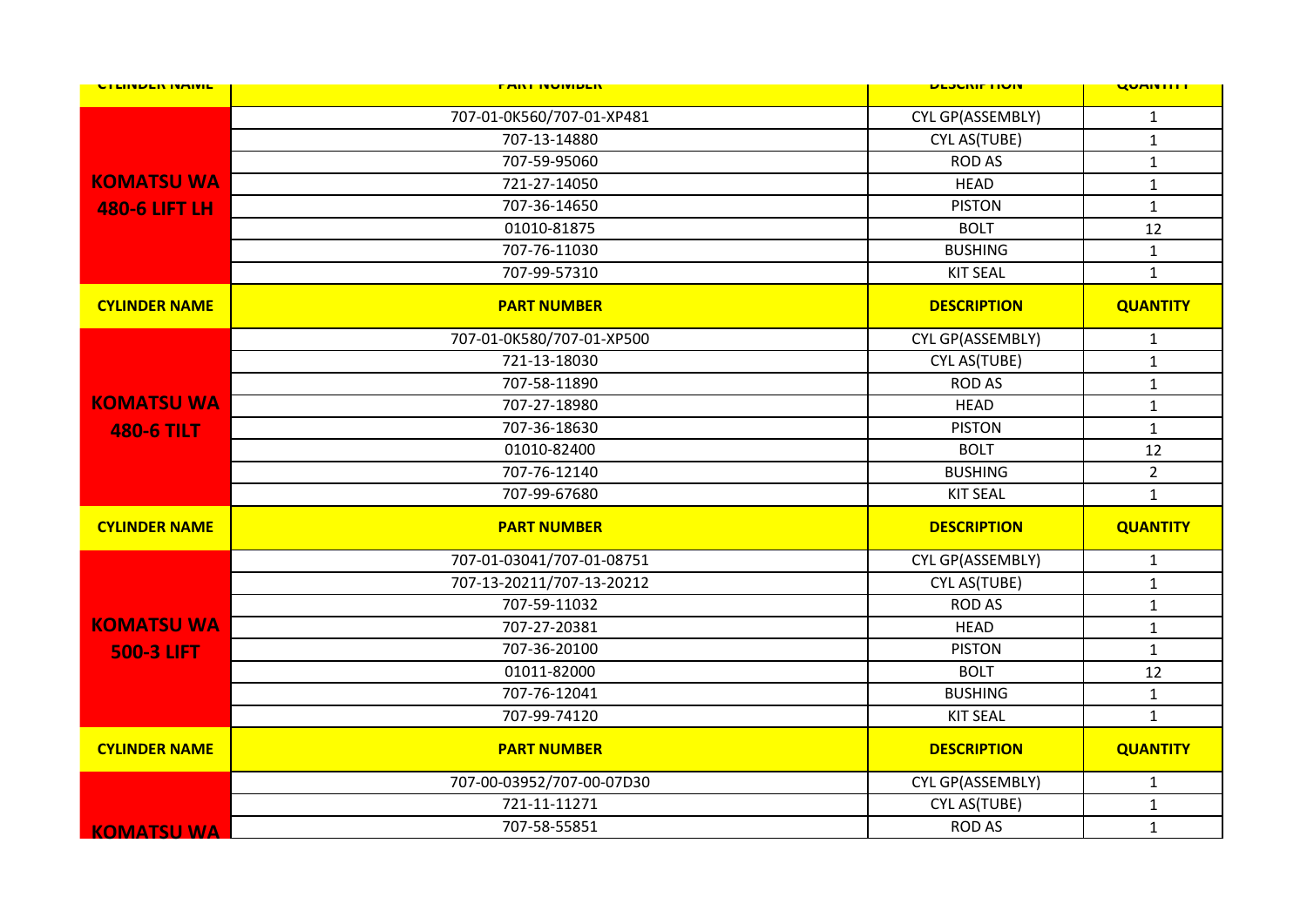|                       | 707-29-11210              | <b>HEAD</b>        |                 |
|-----------------------|---------------------------|--------------------|-----------------|
| <b>500-3 STEERING</b> | 707-36-11040              | <b>PISTON</b>      |                 |
| <b>RH</b>             | 07165-13941               | <b>LOCKNUT</b>     |                 |
|                       | 707-76-60130              | <b>BUSHING</b>     |                 |
|                       | 707-99-34550              | <b>KIT SEAL</b>    |                 |
| <b>CYLINDER NAME</b>  | <b>PART NUMBER</b>        | <b>DESCRIPTION</b> | <b>QUANTITY</b> |
|                       | 707-00-03852/707-00-07D20 | CYL GP(ASSEMBLY)   |                 |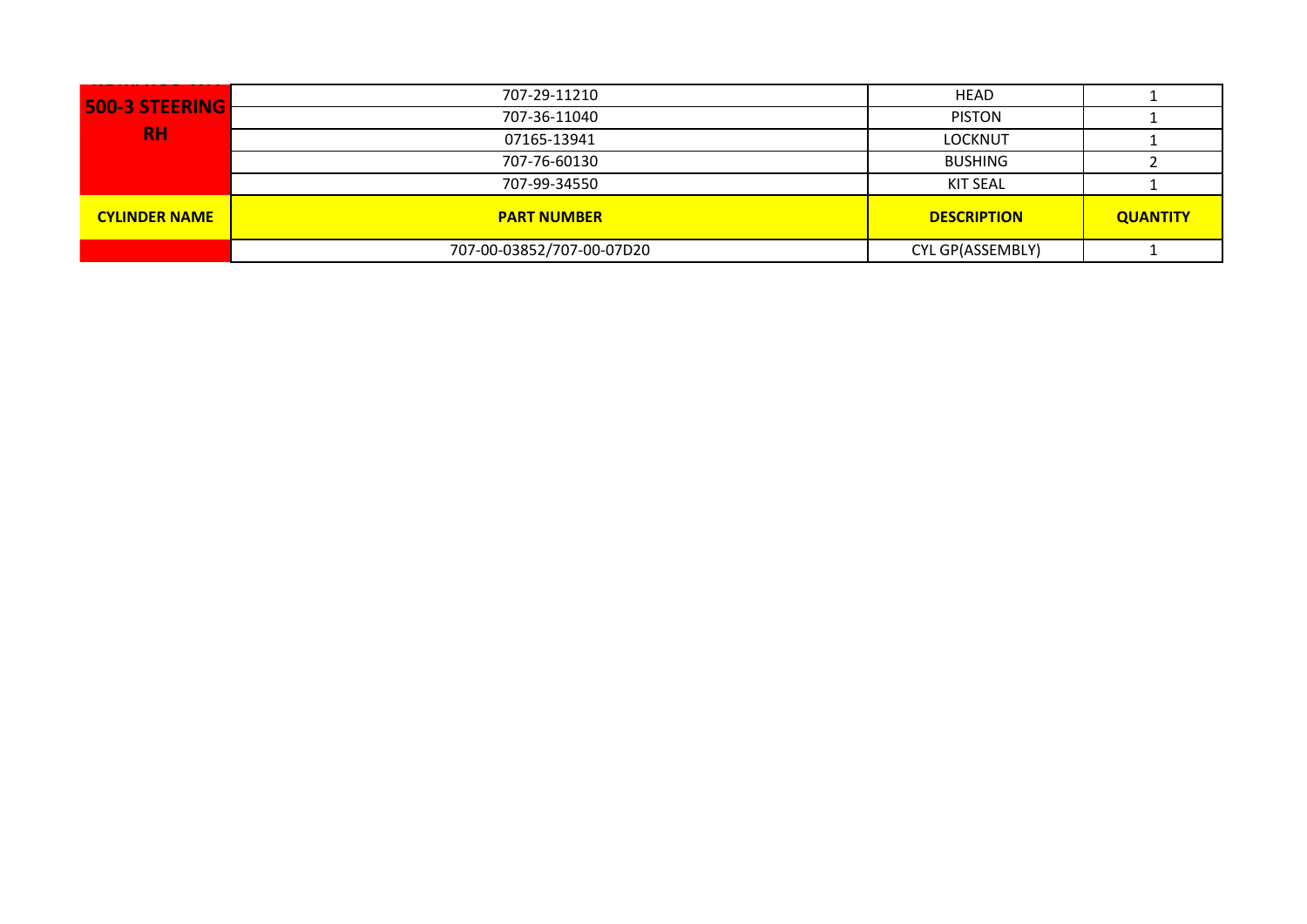|                       | 721-11-11261                           | CYL AS(TUBE)       | $\mathbf{1}$    |
|-----------------------|----------------------------------------|--------------------|-----------------|
| <b>KOMATSU WA</b>     | 707-58-55851                           | <b>ROD AS</b>      | $\mathbf{1}$    |
| <b>500-3 STEERING</b> | 707-29-11210                           | <b>HEAD</b>        | $\mathbf{1}$    |
|                       | 707-36-11040                           | <b>PISTON</b>      | $\mathbf{1}$    |
| LH.                   | 07165-13941                            | <b>LOCKNUT</b>     | $\mathbf{1}$    |
|                       | 707-76-60130                           | <b>BUSHING</b>     | $\overline{2}$  |
|                       | 707-99-34550                           | <b>KIT SEAL</b>    | $\mathbf{1}$    |
| <b>CYLINDER NAME</b>  | <b>PART NUMBER</b>                     | <b>DESCRIPTION</b> | <b>QUANTITY</b> |
|                       | 707-01-03243/707-01-X7290              | CYL GP(ASSEMBLY)   | $\mathbf{1}$    |
|                       | 707-13-22351                           | CYL AS(TUBE)       | $\mathbf{1}$    |
|                       | 707-58-12351                           | <b>ROD AS</b>      | $\mathbf{1}$    |
| <b>KOMATSU WA</b>     | 707-27-22040                           | <b>HEAD</b>        | $\mathbf{1}$    |
| <b>500-3 TILT</b>     | 707-36-22140                           | <b>PISTON</b>      | $\mathbf{1}$    |
|                       | 01010-82295                            | <b>BOLT</b>        | 12              |
|                       | 707-76-12140                           | <b>BUSHING</b>     | $\overline{2}$  |
|                       | 707-99-75460                           | <b>KIT SEAL</b>    | $\mathbf{1}$    |
|                       |                                        |                    |                 |
| <b>CYLINDER NAME</b>  | <b>PART NUMBER</b>                     | <b>DESCRIPTION</b> | <b>QUANTITY</b> |
|                       | 707-01-0H990/707-01-XS970/707-01-XS980 | CYL GP(ASSEMBLY)   | $\mathbf{1}$    |
|                       | 707-13-20350                           | CYL AS(TUBE)       | $\mathbf{1}$    |
|                       | 707-59-14020                           | <b>ROD AS</b>      | $\mathbf{1}$    |
| <b>KOMATSU WA</b>     | 707-27-20880                           | <b>HEAD</b>        | $\mathbf{1}$    |
| <b>600-6R LIFT RH</b> | 707-36-20430                           | <b>PISTON</b>      | $\mathbf{1}$    |
| <b>AND LH</b>         | 01011-82705                            | <b>BOLT</b>        | 12              |
|                       | 426-70-31770                           | <b>BUSHING</b>     | $\mathbf{1}$    |
|                       | 707-99-77090                           | <b>KIT SEAL</b>    | $\mathbf{1}$    |
| <b>CYLINDER NAME</b>  | <b>PART NUMBER</b>                     | <b>DESCRIPTION</b> | <b>QUANTITY</b> |
|                       | 707-01-0J030/707-01-XR010              | CYL GP(ASSEMBLY)   | $\mathbf{1}$    |
|                       | 707-13-11760                           | CYL AS(TUBE)       | $\mathbf{1}$    |
|                       | 707-59-75060                           | <b>ROD AS</b>      | $\mathbf{1}$    |
| <b>KOMATSU WA</b>     | 707-12-13550                           | <b>HEAD</b>        | $\mathbf{1}$    |
| 600-6R                | 707-36-13780                           | <b>PISTON</b>      | $\mathbf{1}$    |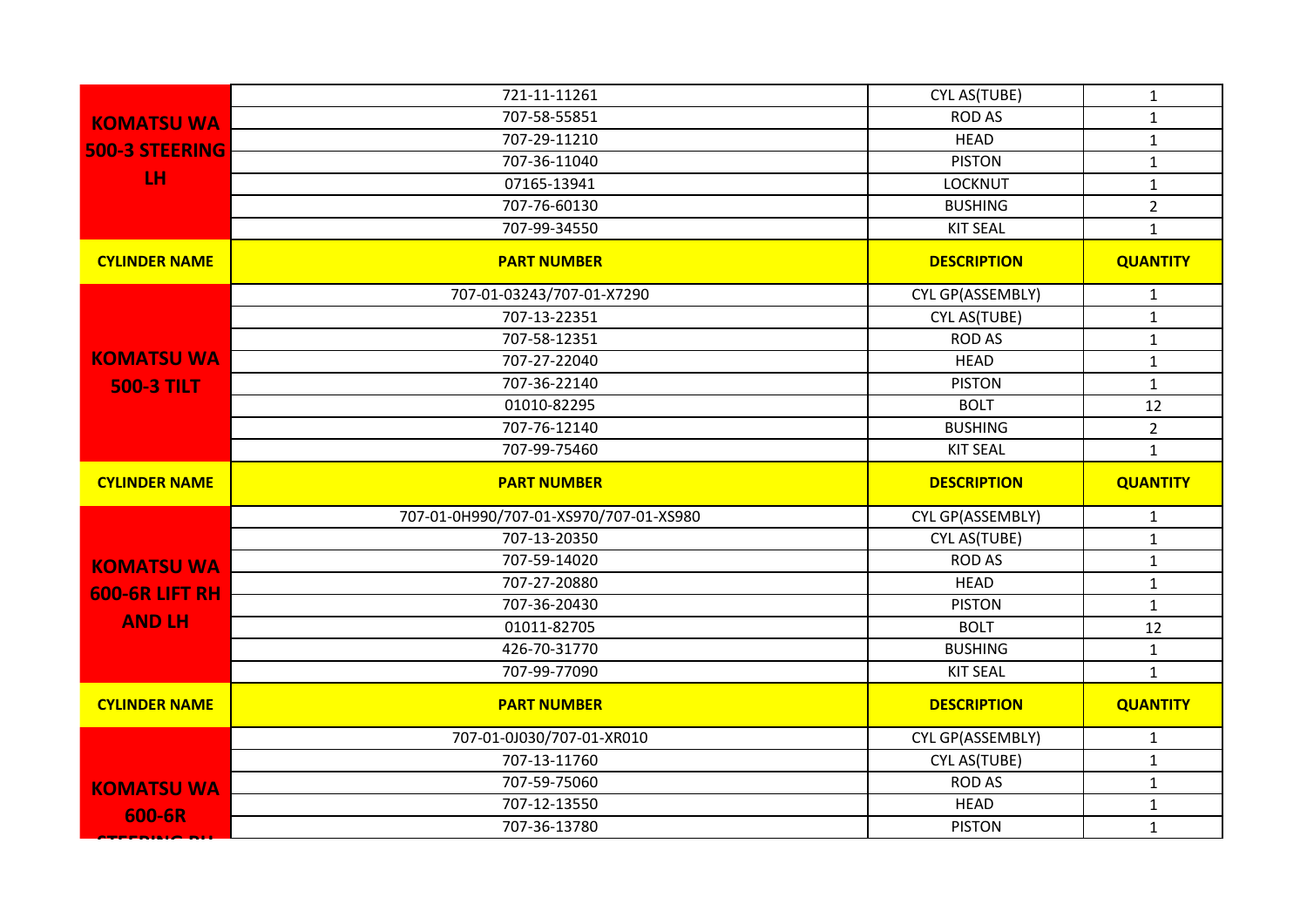| <b>STEERING RH</b>   | 01010-81670          | <b>BOLT</b>        | ᅩ               |
|----------------------|----------------------|--------------------|-----------------|
|                      | 426-46-33140         | <b>BUSHING</b>     |                 |
|                      | 707-99-44060         | KIT SEAL           |                 |
| <b>CVIINDER NAME</b> | <b>DART NIIMARER</b> | <b>DESCRIPTION</b> | <b>OHANTITY</b> |